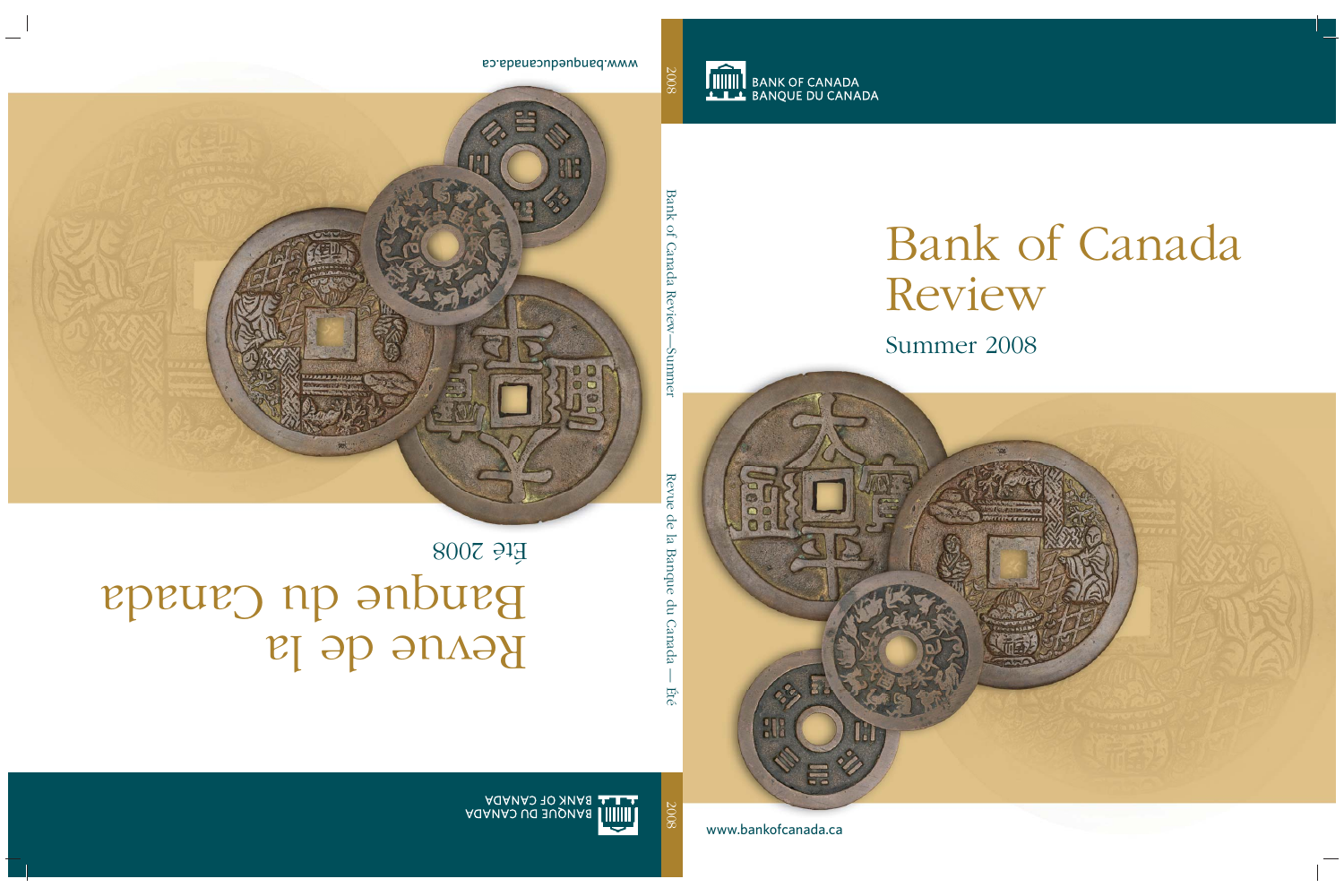## Members of the Editorial Board

Jack Selody *Chair*

Agathe Côté Allan Crawford Pierre Duguay Donna Howard Paul Jenkins Sheryl Kennedy David Longworth Paul Masson John Murray George Pickering Lawrence Schembri

Maura Brown *Editor*

## Executive Management **Committee**

Mark Carney Paul Jenkins Sheryl Kennedy Pierre Duguay David Longworth John Murray Marcus L. Jewett, QC Janet Cosier Carole Briard Sheila Niven Sheila Vokey

The *Bank of Canada Review* is published four times a year under the direction of an Editorial Board, which is responsible for the editorial content. The contents of the *Review* may be reproduced or quoted provided that the *Bank of Canada Review*, with its date, is specifically quoted as the source.

Back issues of the *Review* and other publications are available on the Bank's website at <http://www.bankofcanada.ca>.

ISSN 1483-8303 n 1983-8303<br>Printed in Canada on recycled paper.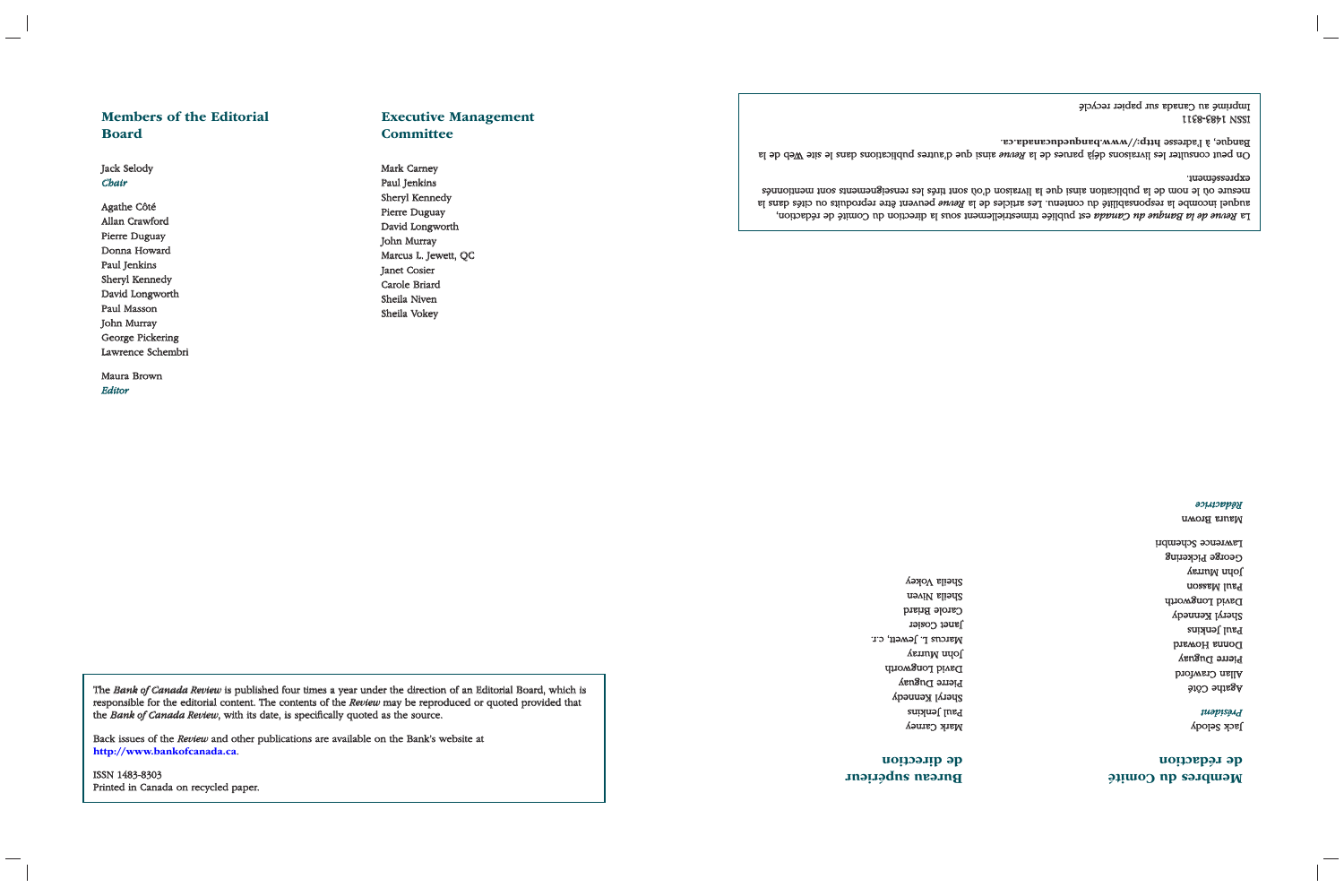## **Bank of Canada Review**

## **Summer 2008**

## *Articles*

| China's Integration into the Global Financial System  17 |
|----------------------------------------------------------|
|                                                          |
| A Tool for Assessing Financial Vulnerabilities in        |
| A Money and Credit Real-Time Database for Canada  55     |
|                                                          |
|                                                          |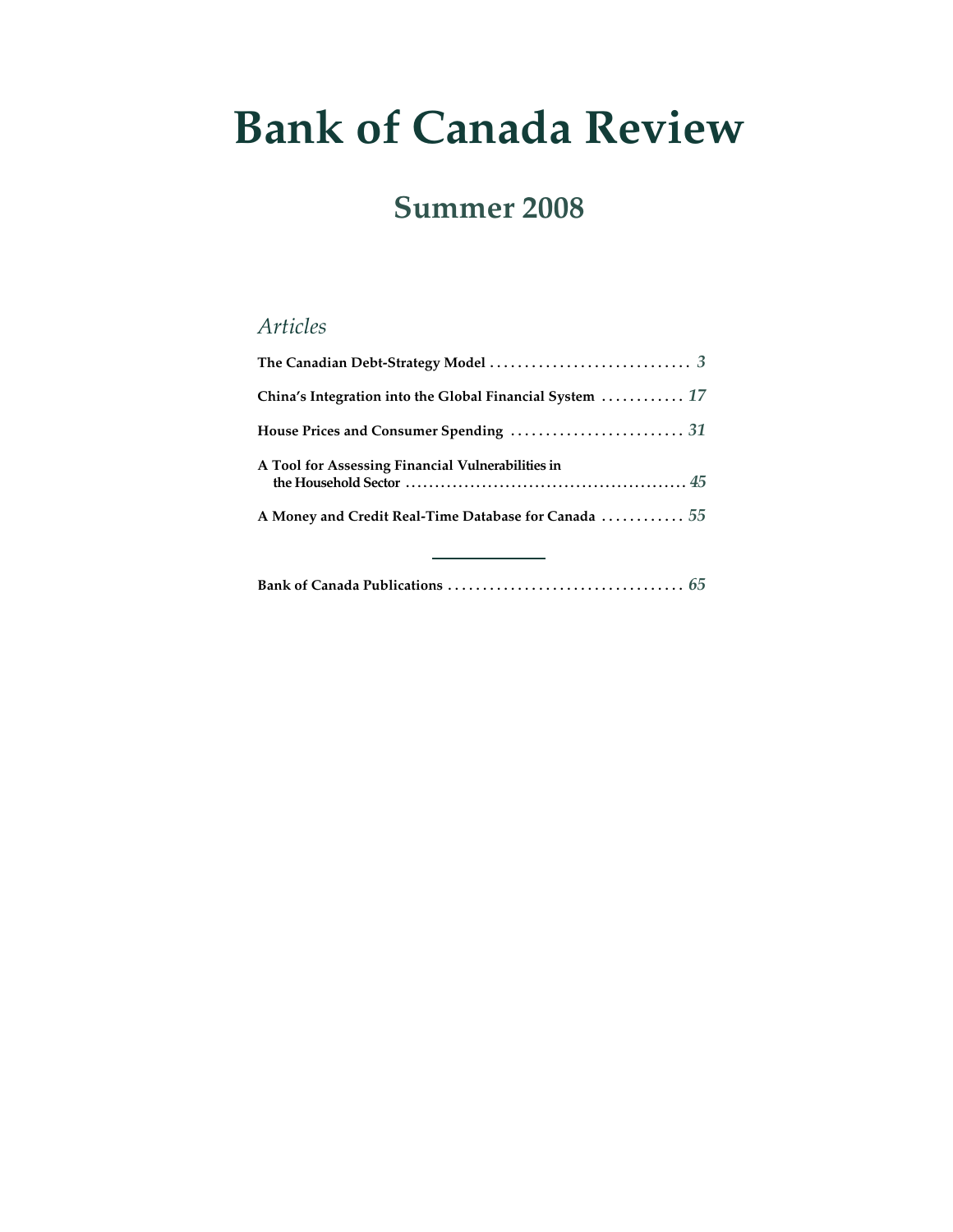*Cover*

## **Chinese Coin Charms**

*Paul Berry, Chief Curator, Currency Museum*

The belief that fate or some supernatural power can affect one's life, often for the worse, is prevalent around the world. People use charms to ward off evil or to encourage good fortune. The charms may be written, spoken, or physical in nature. Saying "gesundheit" to one who sneezes, avoiding black cats, or carrying a lucky rabbit's foot or four-leaf clover are examples of superstitious beliefs in Western culture. In China, coin charms used as talismans to ward off evil or to encourage good fortune have a long history.

For over 1,000 years before the establishment of the Chinese Republic in 1911, the Chinese conducted transactions using round, base-metal cast coins called "cash." These small coins featured a square or round hole in the centre and characters on one or both sides identifying the period of issue. For almost as long, private citizens and, to some extent, government bureaus, produced coin-like charms that were similar in form and material to circulating coinage. Ranging from one inch to about four inches in diameter, these pieces served as gifts or as personal talismans worn close to the body. Coin charms are rarely linked to a particular period because popular types were recast year after year well into the twentieth century.

Designs might be entirely textual and included expressions such as "Happiness and long life," "May all calamities be eradicated forever," and "A whole family, pure and happy." Animal and human motifs also figured prominently. The dragon, representing the emperor, was the ultimate symbol of good, while the phoenix and dragon symbolized matrimonial bliss. Some charms showing humans embracing are believed to have been used to encourage fruitful unions.

A particularly decorative charm incorporates the 12 animals of the Chinese calendar with the Chinese characters representing them on one side and the eight trigrams from the I Ching (*The Book of Changes*) on the other. The trigrams are regarded as magical symbols said to reflect the forces of nature and were attributed to the legendary emperor Fu Hui.

The charms on the cover are part of the National Currency Collection of the Bank of Canada.

Photography by Gord Carter.

The *Bank of Canada Review* is published quarterly, in print, and on the Bank's website [\(http://www.bankofcanada.ca\)](http://www.bankofcanada.ca). Subscriptions are available, as follows:

| Delivery in Canada                            | $Can$ \$25 |
|-----------------------------------------------|------------|
| Delivery to the United States                 | $Can$ \$25 |
| Delivery to all other countries, regular mail | Can\$50    |

Canadian government and public libraries and libraries of Canadian and foreign educational institutions may subscribe at one-half the regular price. Single copies are \$7.50.

Reprints of articles are available at \$2.00 per copy.

Subscriptions or copies of Bank of Canada documents may be obtained from:

Publications Distribution Communications Department Bank of Canada Ottawa, ON Canada K1A 0G9 Telephone: 613 782-8248 Toll free in North America: 1 877 782-8248 Email address: [publications@bankofcanada.ca](mailto:publications@bankofcanada.ca)

Remittances in Canadian dollars should be made payable to the Bank of Canada. Canadian orders must include 5 per cent GST, as well as PST, where applicable.

Inquiries related to interest rates or exchange rates should be directed to 613 782-7506.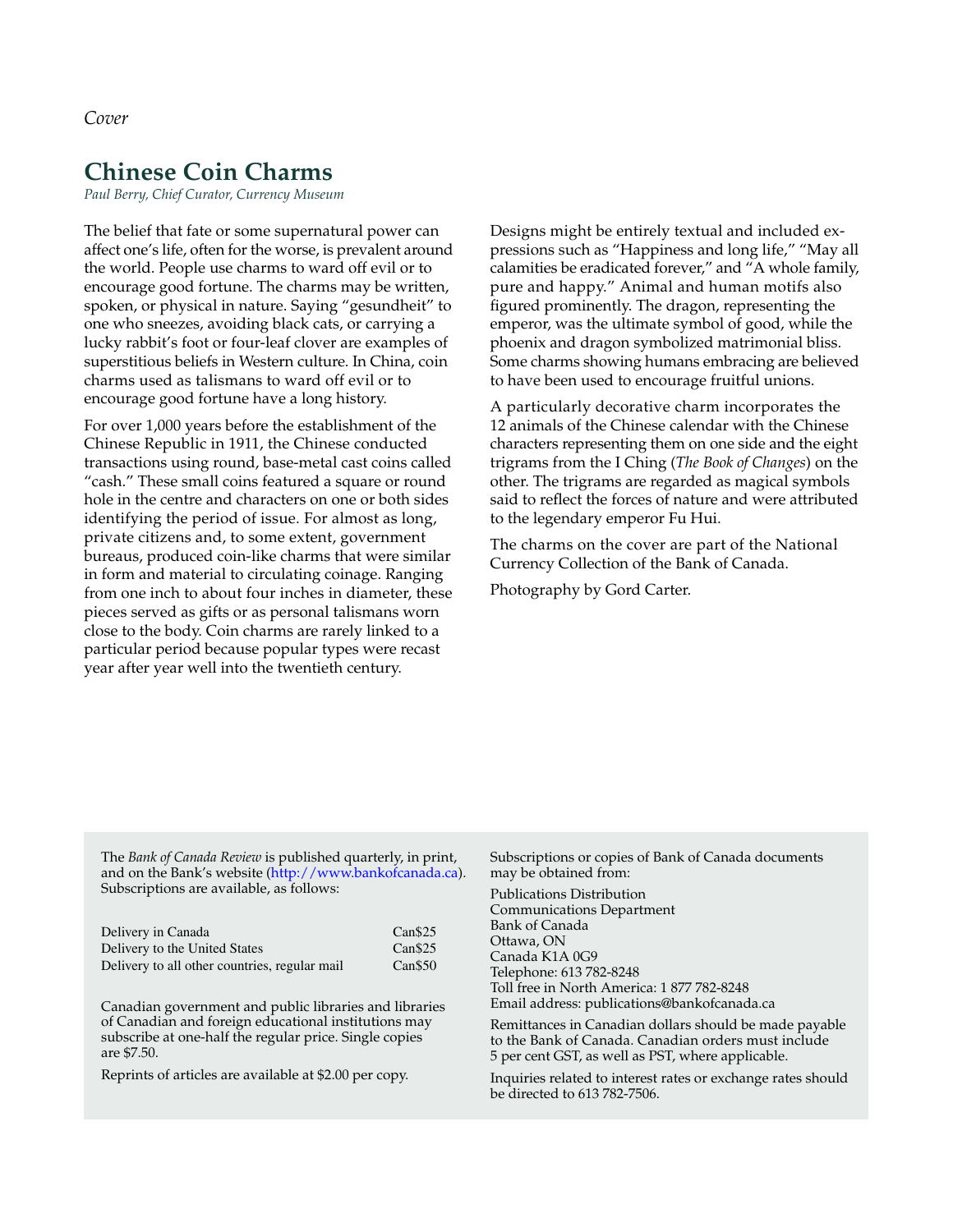## <span id="page-4-0"></span>**The Canadian Debt-Strategy Model**

*David Jamieson Bolder, Financial Markets Department*

- *The government's objective in the management of its domestic debt portfolio is to raise stable, low-cost funding for its operational needs. The Bank of Canada provides analysis and advice to the government regarding the management of this portfolio.*
- *To assist in this challenging task, a mathematical model was constructed by Bank staff for the consideration and comparison of alternative choices for financing this debt portfolio.*
- *A debt strategy depends on several factors, many of them unknown to, or not under the control of, the debt manager. Examples include the future behaviour of interest rates, the macroeconomy, and the government's fiscal policy.*
- *This article describes the basic features of the model and provides a detailed example of its key inputs and outputs.*

n its role as fiscal agent to the government, the Bank of Canada provides analysis and advice on decisions about the government's domestic debt portfolio. Debt-management decisions depend on assumptions about future interest rates, macroeconomic outcomes, and fiscal policy, yet when a debt-strategy decision is taken, none of these factors can be known with certainty. Moreover, the government has various financing options (i.e., treasury bills, nominal bonds, and inflation-linked bonds) to meet its objectives of minimizing debt-service charges while simultaneously ensuring a prudent risk profile and well-functioning government securities markets. Bank of Canada staff have therefore developed a mathematical model to assist in the decision-making process. This article describes the key aspects of the debt manager's challenge and the principal assumptions incorporated in the debt-strategy model, illustrated with specific results. I

## **The Debt Manager's Challenge**

The debt managers who are responsible for the government's financing strategy have the complex task of choosing a strategy that minimizes the cost of the debt portfolio within certain risk limits.<sup>1</sup> In any given year, a government must borrow to finance any excess of government expenditures over revenues as well as any maturing debt issued in previous periods. This borrowing requirement thus depends on past decisions regarding debt issuance and on the government's current surplus or deficit position. The government's position, in turn, depends on the general performance of the macroeconomy and on fiscal policy. The debt manager's challenge is to select a strategy for financing this borrowing requirement that meets the government's policy objectives.

<sup>1.</sup> In the Canadian context, this means that they determine the relative mix of nominal versus inflation-linked debt and the maturity composition of the debt stock.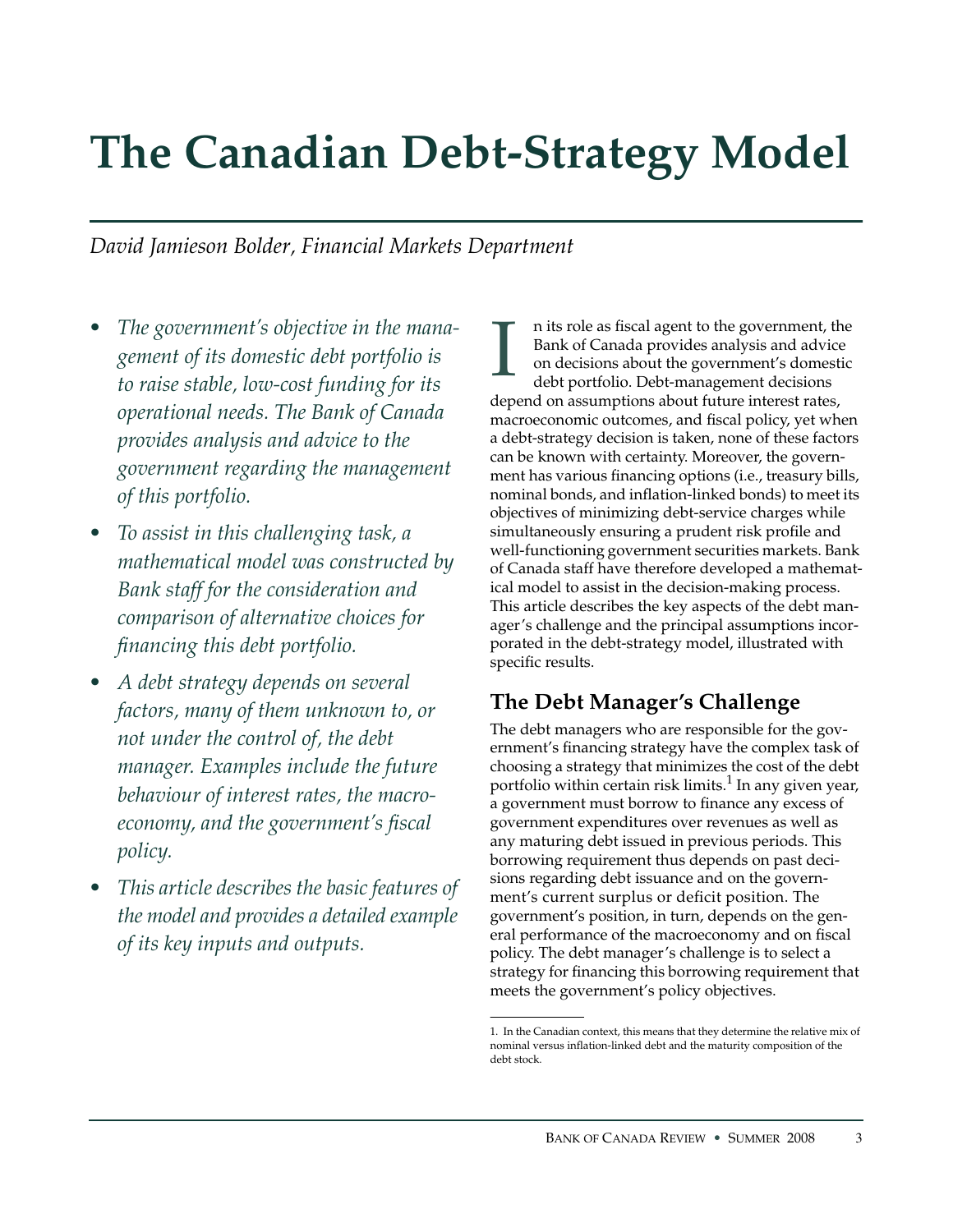This is not unlike the challenge faced by households, which must determine the proportion of mortgage, credit-card, and vendor-based debt to use in financing their borrowing needs stemming from any consumption or investment that exceeds income. The relative proportion of each type of debt should be selected to ensure the lowest possible financing costs, yet cost minimization is not the sole objective of the household. For example, the household may decide to lock in its mortgage for a lengthy (10-year) time horizon at an interest rate above that immediately offered by a floating-rate mortgage to ensure greater certainty in its financing costs. Elimination of uncertainty is essentially reducing risk. Thus, we can see that borrowing objectives, even for a household, relate to both cost and risk. Indeed, a tenet of financial economics is that there is invariably a cost associated with reducing risk.2

> *The debt manager's challenge is to select a strategy for financing this borrowing requirement that meets the government's policy objectives.*

Practically speaking, the situation is more complicated for a government than it is for a household. The incremental complexities include:

- The amount of borrowing required by a government is enormous. This implies that substantial changes in the amount borrowed in different financing options can affect market conditions and thus debtservice charges.
- The financing options available to the government are broader and more complex than those faced by a household, implying exposure to a range of interest rates.
- The interaction between government revenues and expenditures—the government's fiscal policy—is also more involved. Unlike a household, whose income typically stems

from salary, government income is a complicated function of various taxation policies and macroeconomic conditions, while its expenditure programs also depend importantly on macroeconomic conditions.

• Another difference is that government borrowing is a repeated activity. It is consequently advantageous for the government to nurture deep and liquid markets for its debt in order to lower its costs over time rather than exploiting temporary market movements to minimize short-term costs.

## **Describing the Model**

Models, which are essentially mathematical representations of real-world phenomena, are frequently constructed in both the physical and social sciences. They help to understand and solve practical challenges by permitting the consideration and comparison of alternative choices. For the debt manager, this is the comparison of the cost and risk characteristics of alternative financing strategies. Although the comparisons provided by the model are quite valuable, they are not a replacement for judgment in decision making. An experienced debt manager has accumulated general situational knowledge, intuition, and judgment regarding alternative financing strategies and combines these qualitative factors with the model's quantitative output to select a debt-management strategy.

> *Although the comparisons provided by the model are quite valuable, they are not a replacement for judgment in decision making.*

The construction of any model requires an explicit description of the principal elements of the challenge. Often there are multiple ways to describe a given element, requiring the use of assumptions. It is important to understand that all models require assumptions. Moreover, in any model, the tension between complication and simplification must be addressed. The debt-strategy model attempts to

<sup>2.</sup> In finance, the typical trade-off is between risk and return. These concepts apply equally to risk and cost. An increase in cost, for example, is equivalent to a lower return.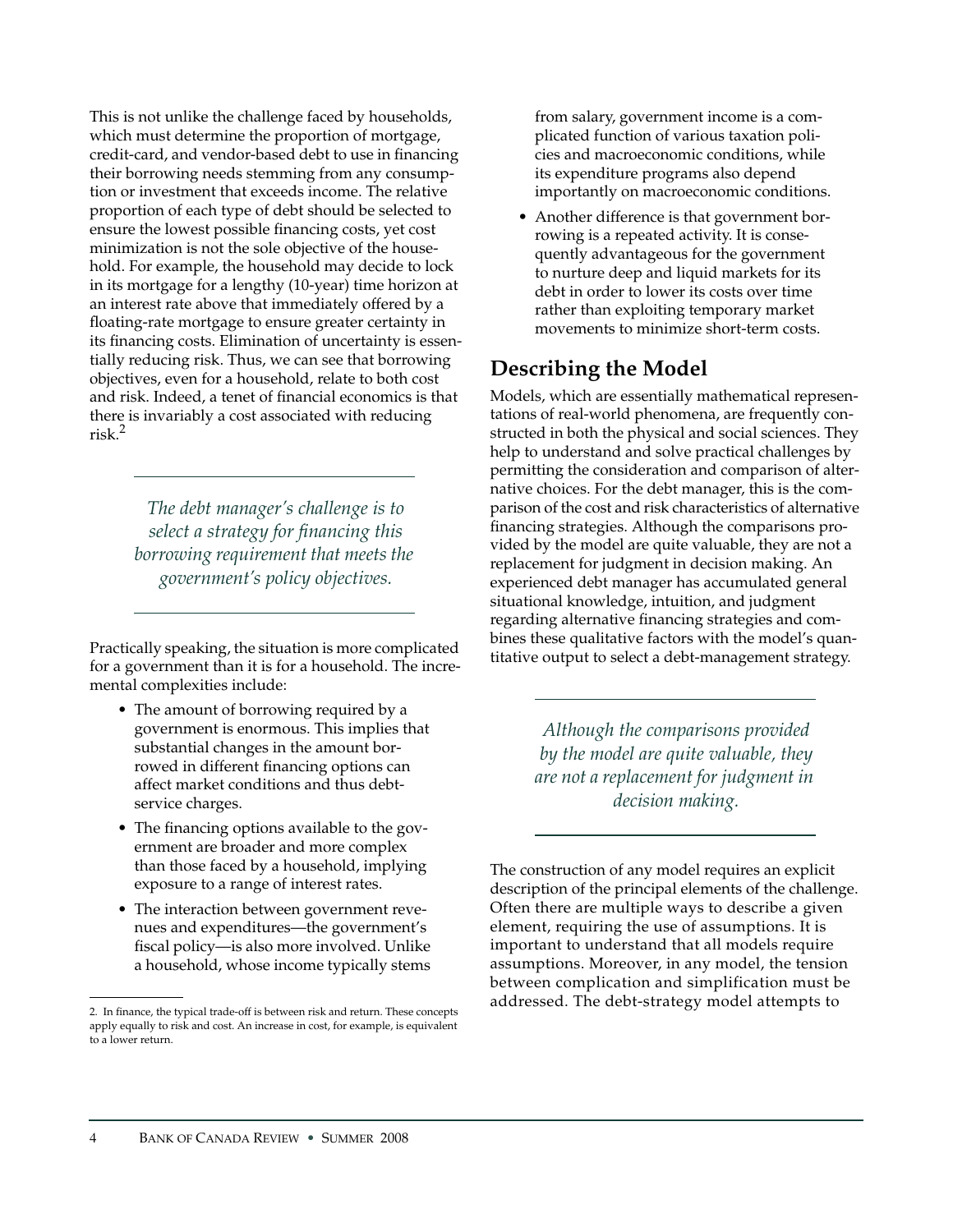balance these challenges in describing the following four aspects of the debt-manager's challenge:

- (i) the financing strategy
- (ii) uncertainty about the future
- (iii) debt and fiscal mechanics, and
- (iv) the set of policy objectives.

The remainder of this section addresses each of these aspects in turn to provide an overview of the general approach.

## **The financing strategy**

The central component of the debt-strategy model is the financing strategy. Mathematically, a financing strategy is defined as a set of weights, summing to one, that describe the proportion of new issuance in each of the government's financing options, which currently include 3-, 6-, and 12-month treasury bills; 2-, 5-, 10-, and 30-year nominal coupon bonds; and 30-year inflation-linked bonds.<sup>3</sup> The model therefore includes eight separate weights or financing options, and the quantitative descriptions of the allocations to each permit an understanding of how different decisions affect the risk and cost characteristics of the portfolio. The financing strategy is also assumed to be constant through time, i.e., the allocations do not vary from year to year in search of short-term cost reductions. This foundation of the model permits a mathematically precise and succinct definition of a government financing strategy. $4$  It also reflects the reality that the Canadian government does not typically alter its financing strategy dramatically from one year to the next.

## **Introducing uncertainty**

If the debt manager knew the future path of the Canadian economy and interest rates with complete certainty, it would be relatively straightforward to determine the most advantageous financing strategy for the government. An absence of uncertainty implies an absence of risk; without risk, one would merely select the least-expensive financing strategy. Since this is not the case, the debt manager needs an approach that incorporates future macroeconomic and interest rate uncertainty in an organized manner. The debtstrategy model therefore assumes that the random

evolution of the Canadian macroeconomy and interest rates can be summarized by a reduced-form statistical model whose parameters are estimated from historical data.<sup>5</sup>

The statistical model is not a single model, but rather a collection of approaches, since reliance on a single description of future uncertainty exposes the analysis to a misspecification of this statistical component.<sup>6</sup> Therefore, a wide range of alternative statistical models that each summarize the uncertainty policy-makers face in a slightly different manner have been implemented and evaluated. In each case, the macroeconomy is described by the output gap, inflation, and a monetary policy interest rate. Interest rates are assumed to depend on these macroeconomic quantities and a collection of term-structure-related variables. Differences in the models stem from alternative descriptions of the interaction between the key macroeconomic variables and interest rates, as well as the basic structure of the interest rate aspect of the statistical model.

Chart 1 summarizes the average evolution of inflation, the output gap, the monetary policy rate, and interest rates associated with 10,000 simulations from one of the statistical models estimated with monthly data from January 1994 to August 2007. The solid line in each quadrant denotes the average outcome, while the dashed lines build a 95 per cent confidence interval around this average value. In short, our statistical model describes how key aspects of the debt-manager's challenge move randomly, and thus uncertainly, forward.

## **Debt and fiscal mechanics**

The third component of the debt-management model uses these statistical inputs to illustrate the effect of a given financing strategy on key indicators. This requires a description of the mechanics of government debt and fiscal management. A large part of the debtstrategy model consists of mathematical expressions

<sup>3.</sup> See Boisvert and Harvey (1998) for more information on Canadian treasury bills; Côté et al. (1996) for more information on Canadian inflation-linked bonds; and Branion (1995) for a more detailed discussion of Canadian nominal coupon bonds.

<sup>4.</sup> More detail on this aspect of the model is found in Bolder (2003).

<sup>5.</sup> A sequence of Bank of Canada working papers describe the structure of the statistical model in substantial detail. See, for example, Bolder (2001, 2002, 2006) and Bolder and Liu (2007).

<sup>6.</sup> More formally, the ability to use alternative approaches helps to guard against what is termed "model risk" in our policy recommendations. Recent work–see Bolder and Romanyuk (2008)–also considers alternative statistical techniques for combining these various models into a single approach.

<sup>7.</sup> None of the charts in this article represent the actual data used in debtstrategy analysis, but illustrate a stylized analysis to describe the government's basic approach. The zero-coupon rates in the bottom left-hand quadrant of Chart 1 represent average borrowing rates for different terms to maturity (i.e., tenors) across the simulation horizon. This relationship is often referred to as the "term structure of interest rates."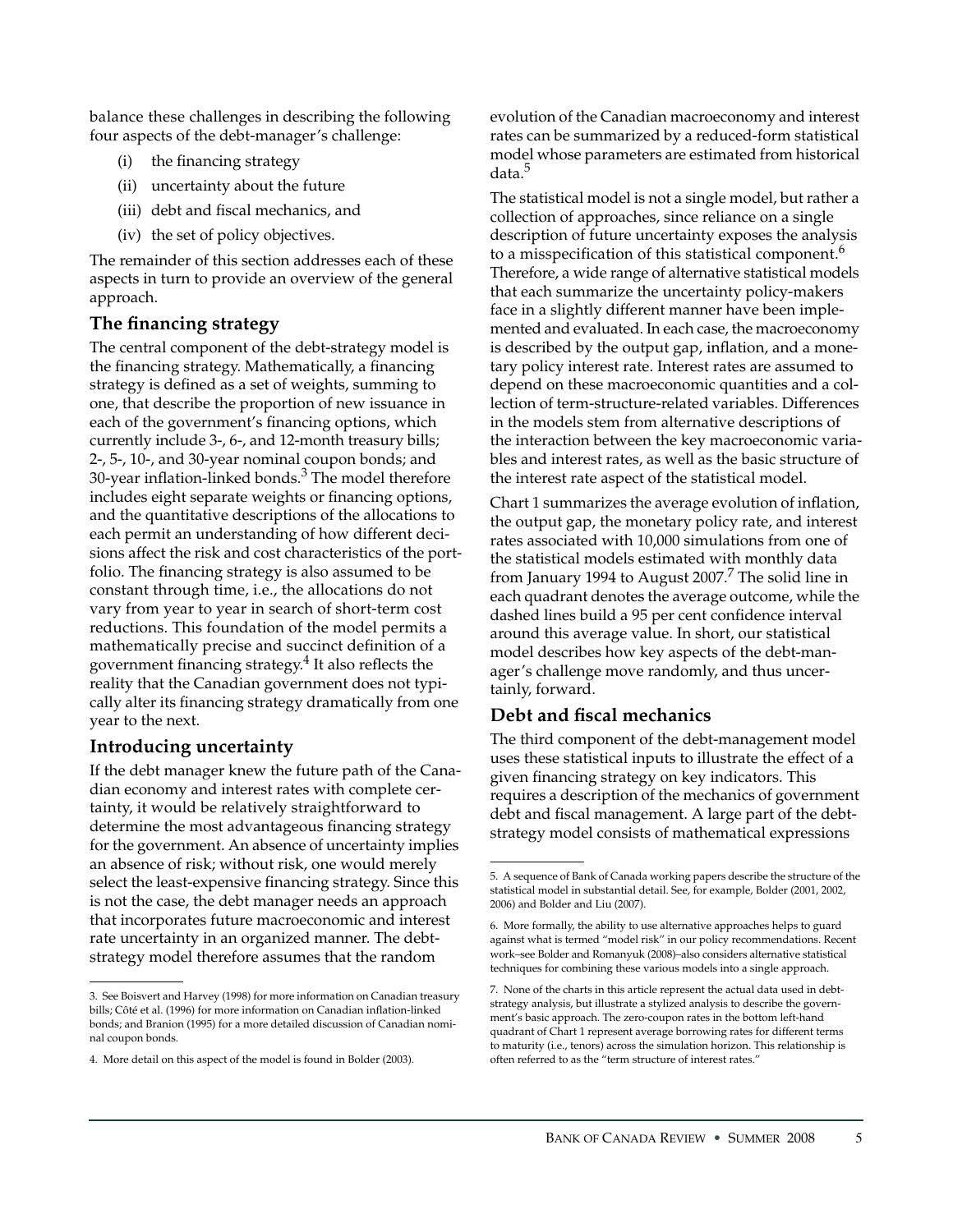## **Chart 1 The Debt-Strategy Model: Critical Inputs**



Mean  $--- 95$  per cent confidence interval

that describe how the debt stock matures, how the government's annual borrowing requirement is computed, how the maturing debt and new borrowing requirement are financed, how debt charges are computed, and how these outcomes affect the size and composition of the debt stock. For a given financing strategy and a single realization of future macroeconomic and interest rate outcomes, each of these quantities can be computed.

Since this is the heart of the model, it merits a bit more description. We need three basic inputs to run the model. First, we require the existing federal debt

stock: the amount of treasury bills, nominal bonds, and inflation-linked bonds. $8$  Second, we need a sequence of future macroeconomic and interest rate outcomes from the statistical model. Finally, we need a financing strategy. From the debt stock, we determine a sequence of known maturities into the future.

<sup>8.</sup> Retail debt, non-market debt, and foreign-denominated debt are also included in the model, but only in a deterministic manner. The incremental complexity of modelling these relatively small parts of the government's debt stock is not offset by the incremental benefit of including them. Note that a separate modelling framework is used for decisions on the government's foreign exchange reserves, which is the source of the Canadian government's foreign-denominated debt stock.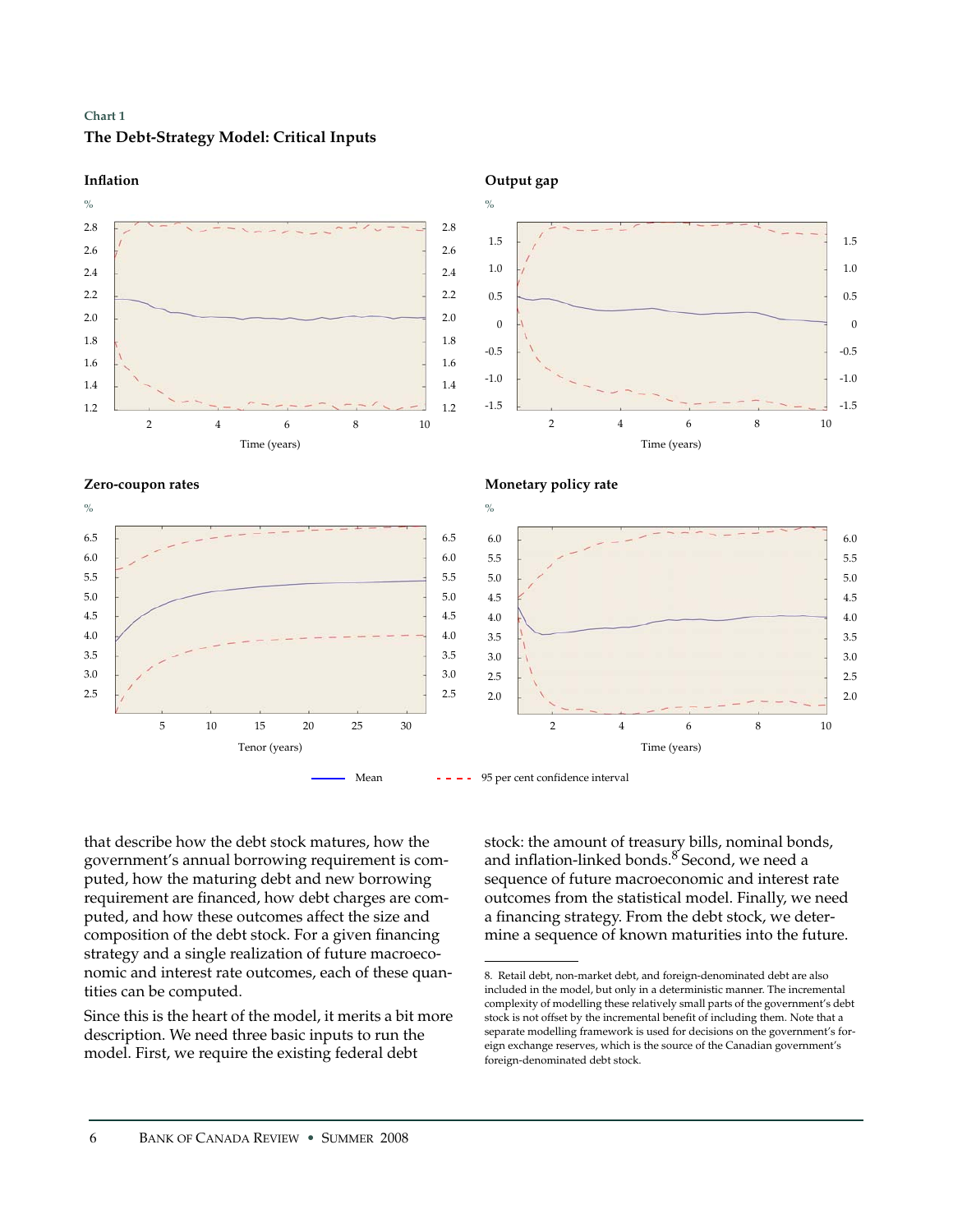In the first period, we compute the government's funding requirement (i.e., surplus or deficit), which will depend on the state of the macroeconomy in that period. Adding in the maturing debt from previous periods provides us with the amount of debt that must be issued in the first period. The financing strategy determines how this amount will be issued and the implications for the debt stock. Once the amount and composition of issuance is determined, we compute the debt-service charges for the first period, which will depend on current and past interest rates. This sequence of steps is repeated for the second period, although it is slightly more complicated, since the outcome of the second period will depend on that of the first period. The sequence is repeated iteratively for each period across the time horizon. Chart 2 provides a schematic overview of the algorithm.

> *These repeated calculations assess the performance of a given financing strategy under an enormous number of possible macroeconomic and interest rate outcomes.*

Thus far, we have only described the computation of debt quantities for a single realization of the statistical model. This provides little or no insight into the uncertainty faced by the debt manager. The solution is to repeat the previous analysis, for the same fixed financing strategy, many thousands of times to construct a statistical distribution of debt quantities associated with a given financing strategy. Conceptually, these repeated calculations (known as stochastic, or Monte Carlo simulations) assess the performance of a given financing strategy under an enormous number of possible future macroeconomic and interest rate outcomes, which are consistent within specific models. Comparisons among different financing strategies are essentially comparisons between different aspects of these distributions. To illustrate, we provide a simple example of the debt-strategy stochastic-simulation model. We took a recent actual debt portfolio and applied a financing strategy composed of equal amounts in each of the available financing instruments.<sup>9</sup> Chart 3 provides an overview—across the 10,000 simulations summarized in Chart 1—of the debt-service charges, the government's surplus or deficit position, the size of the debt stock, and government revenues less expenditures over the course of a 10-year

9. This is the so-called 1/N approach.

#### **Chart 2**

### **The Debt-Strategy Model: Stochastic-Simulation Algorithm**

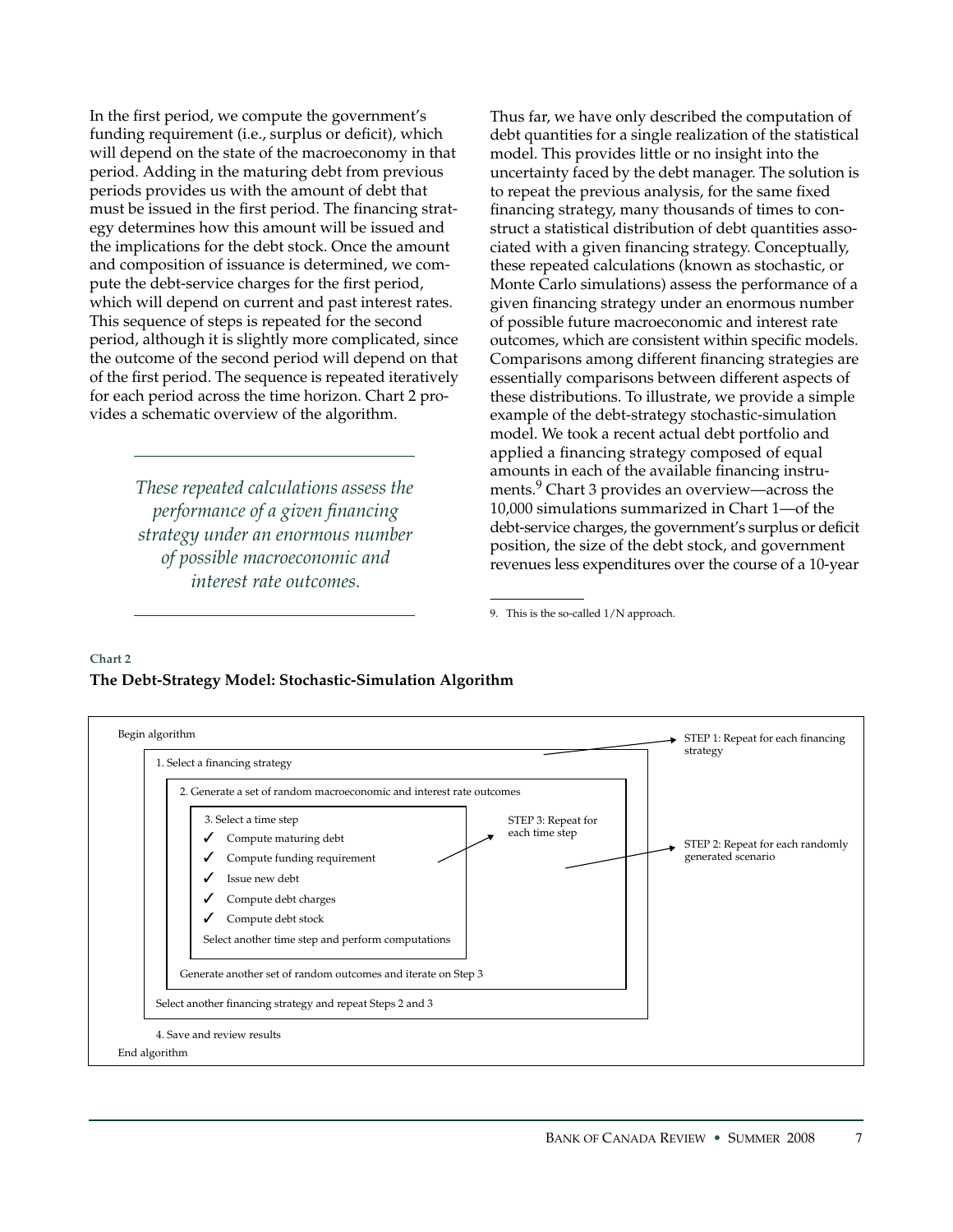## **Chart 3 The Debt-Strategy Model: Critical Outputs**

#### **Debt-service charges**



#### **Change in government debt**





Can\$ billions



**Primary balance**



Mean  $- - -$  95 per cent confidence interval

time horizon. Observe that each quantity is surrounded by a 95 per cent confidence interval that describes the uncertainty about their future evolution. The model can provide much more detailed information about these specific aspects of the debt manager's challenge, but Chart 3 simply provides a general sense of the model's principal outputs to illustrate how, for any choice of financing strategy, it supplies a rich description of the key elements of the government's

debt strategy and a quantification of their relative uncertainty.<sup>10</sup>

The government's deficit or surplus position, what might be termed "fiscal mechanics," depends on a

<sup>10.</sup> In particular, the model computes portfolio summary measures such as the fixed-debt ratio, the average-term-to-maturity, and the duration, as well as issuance amounts in each financing option. The model also includes a number of different measures of cost and risk associated with a given strategy.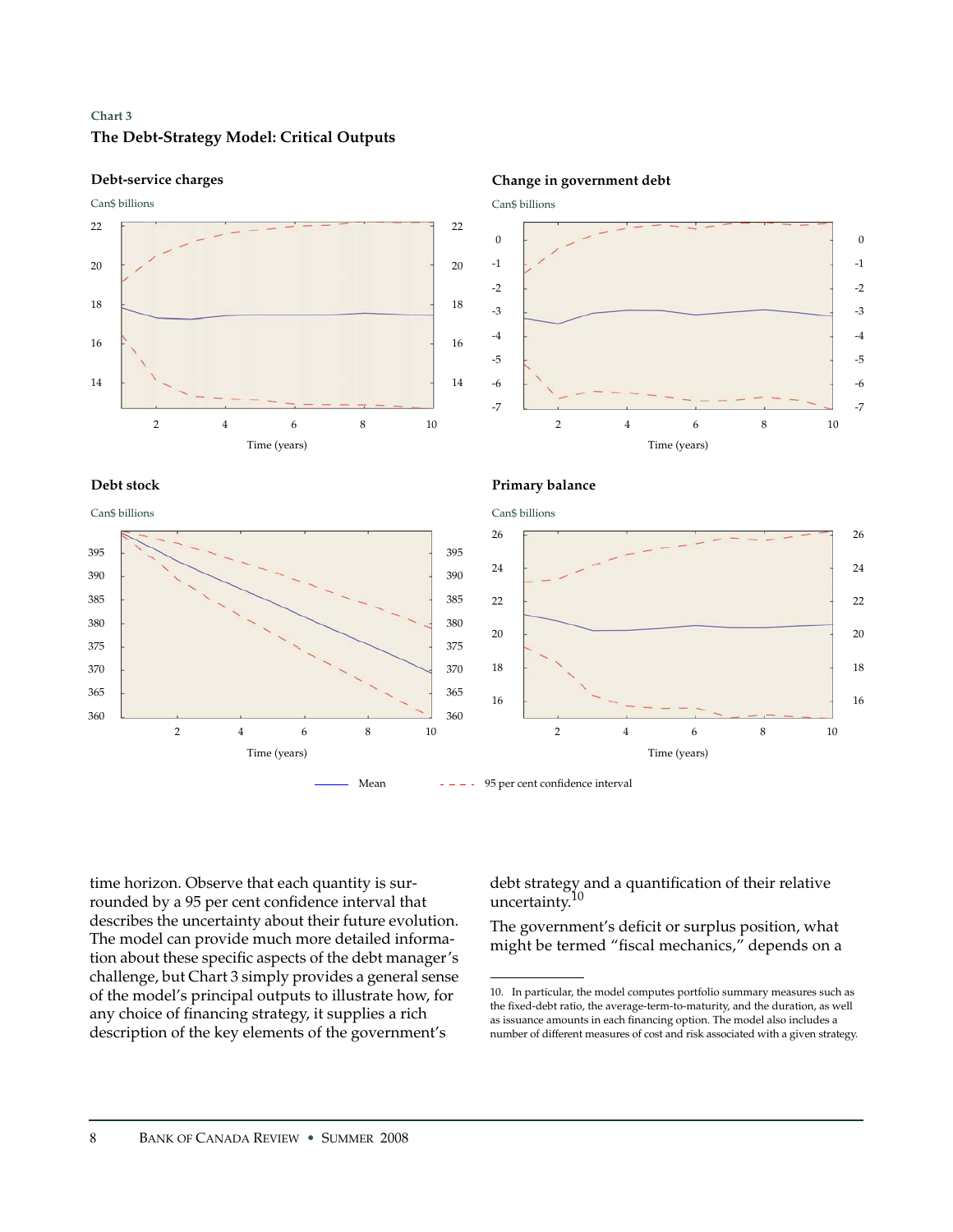number of elements: the government's fiscal policy, its financing strategy, and the evolution of the macroeconomy. In the model, we ignore the non-cash items that generally contribute to a difference between the cash-based borrowing requirement and the government's budgetary position so that the change in the government's debt stock equals the government's annual deficit for that year. We assume a specific relationship between government revenues and noninterest expenditures (often referred to as the government's "primary balance") and the macroeconomy. Using this relationship, government requirements are computed as debt-service charges minus the primary balance.

The model also permits the government to target its annual debt paydown, implying that it will usually generate a surplus sufficient to meet the target. Chart 3 demonstrates surplus and deficit results for an assumed Can\$3 billion debt paydown. On average, the Can\$3 billion paydown is met, but the actual paydown is sometimes greater or less than this amount. A final assumption regarding debt and fiscal mechanics is that we do not place *a priori* bounds on the financing strategies; the evolution of the macroeconomy does not depend on the government's financing strategy.<sup>11</sup> We could, for example, consider an extreme financing strategy composed entirely of 3-month treasury bills. With a debt stock of Can\$400 billion, this would amount to approximately Can\$1.2 trillion of annual treasury bill issuance. To avoid such extreme outcomes, which may be hard for the market to digest, the model includes a price adjustment for excessively large or small issuance. We assume that if issuance falls within the benchmark target ranges defined by the government, it can be issued at prevailing market prices described by the statistical model. If issuance falls below or rises above these target ranges, then the financing cost generally increases in a non-linear fashion.12 This is essentially a function that penalizes excessively small or large issuance in a given financing instrument and therefore

more realistically characterizes the potential cost associated with extreme financing strategies. $^{13}$ 

## **Policy objectives**

The final aspect of the debt model relates to the government's policy objectives. Operationally, this refers to how we define risk. Debt management has traditionally attempted to evaluate the trade-off between the levels of, and the uncertainty about, debt-service charges.14 Uncertainty about future financing costs is therefore how we typically define risk in this setting. We can also define risk in another way. The selection of a portfolio that minimizes budgetary uncertainty while also considering the level and volatility of debt costs is useful in considering debt management in the context of fiscal policy. Greater budgetary certainty would allow for a smoother tax profile and a larger proportion of permanent, as opposed to temporary, expenditure initiatives. Both notions of risk are factors in the government decision-making process.

> *Uncertainty about future financing costs is how we typically define risk in this setting.*

Policy objectives are incorporated into the analysis in three steps. First, we define a set of policy objectives for the debt-strategy decision. Second, we determine what measure, from the debt-management model, best describes the attainment of each objective. Finally, we consider a wide range of financing strategies and select the one that best achieves the measures related to the policy objectives. In a simple example where the government wishes only to minimize the cost of debt

<sup>11.</sup> The financing strategy is assumed to depend on the macroeconomy, but we make the simplifying assumption that the macroeconomy does not depend on the financing strategy.

<sup>12.</sup> For some instruments, such as 3-month treasury bills and inflation-linked bonds, the borrowing costs could actually fall as issuance decreases because of inelastic demand for these instruments and the lack of acceptable substitutes.

<sup>13.</sup> Determining the parameters for this penalty function is far from obvious. The idea is not to be precisely correct, but rather, generally reasonable. We currently use conservative values determined through consensus discussion, examination of past experiences where applicable, and consideration of government securities markets in other countries.

<sup>14.</sup> The generally upward-sloping nature of the yield curve implies that, on average, nominal short-term debt is less expensive. Since nominal short-term interest rates are more volatile than their long-term counterparts, we typically have to be prepared to accept higher uncertainty for lower nominal debt charges. This relationship is less obvious when considering inflation-linked debt.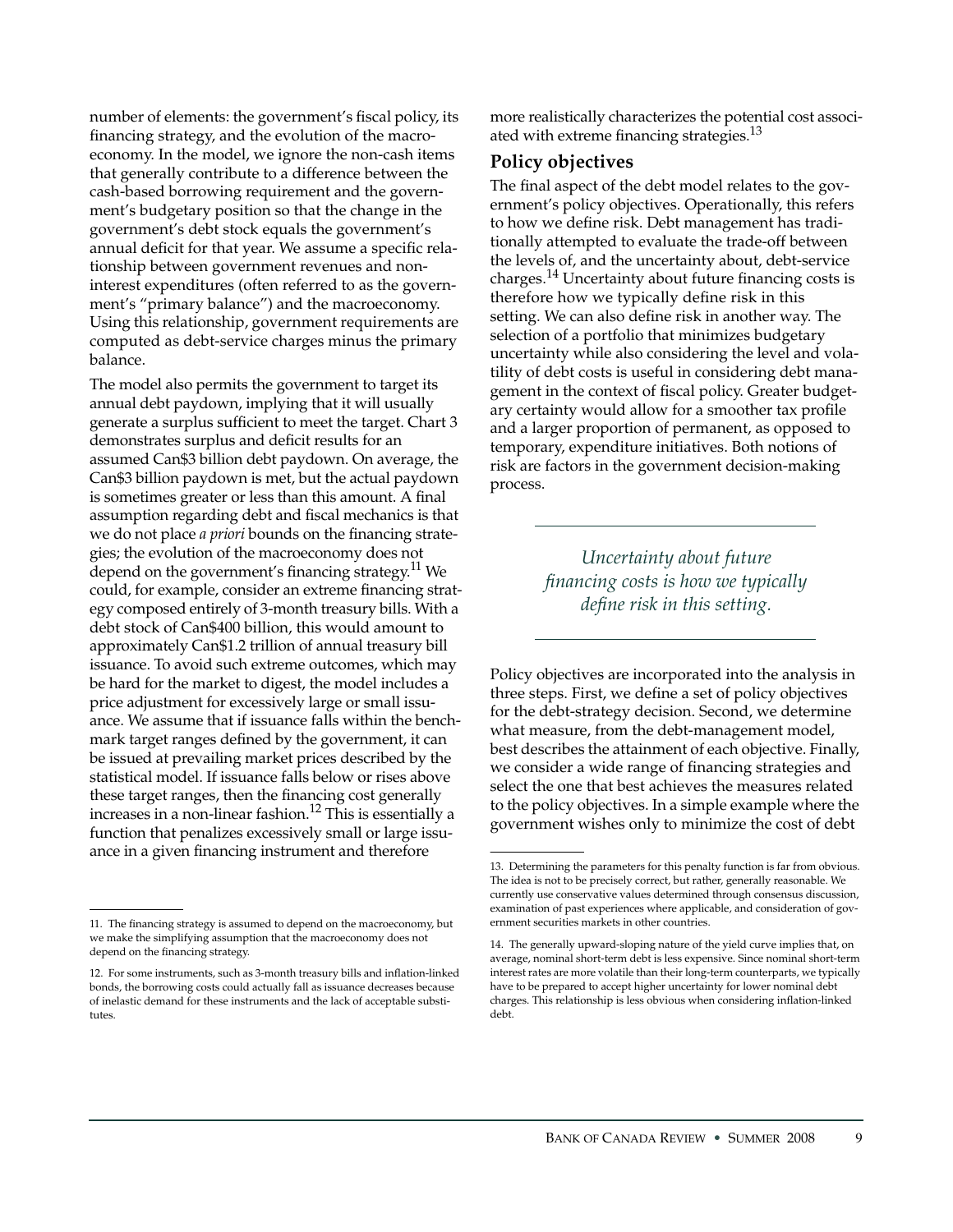issuance, a reasonable measure of the policy objective would be the average debt charges over the simulation horizon. We could then examine a large set of financing strategies and select the one with the smallest average debt charges over the simulation horizon. Since the government's actual policy objectives are much richer than suggested by this, finding the specific strategy that best meets a set of policy objectives can be considerably more complicated. For this reason, an optimization module was developed that provides significant flexibility in defining the government policy objectives in various forms.<sup>15</sup> For example, we might want to minimize the cost of the debt portfolio with constraints on the volatility of debt-service charges and the amount issued in various financing options. While it is possible to use the debt-strategy model without the optimization module, the module is a useful tool, given the complexity of the challenge.

In the next section, we will examine how we use the debt-strategy model in conjunction with the optimization module to provide insight into the debt manager's challenge of minimizing cost with some restriction, or constraint, on the amount of portfolio risk.

## **Using the Model**

The main objectives of the Canadian government with respect to the domestic-debt portfolio "is to raise stable and low-cost funding to meet the operational needs of the government. An associated objective is to maintain a well-functioning Government of Canada securities market" (Department of Finance Canada 2007).

Risk is the mirror image of stability. Requiring the level of risk to be *less* than some amount is equivalent to requiring the level of stability to be *greater* than some amount. The concepts of cost and risk are therefore clear from this quotation, but they need to be made operational for modelling purposes. Given that cost and risk have a variety of dimensions, there are several possible specifications for the government's operational objectives for debt management.

## **Defining cost and risk**

Dealing with portfolio cost is relatively straightforward. In this analysis, we use as our measure of cost the average annual debt-service charges as a percentage of the total debt stock over the 10-year simulation horizon. A key advantage of expressing cost as a percentage is that it remains stable even when the size of the debt changes over the period of analysis.<sup>16</sup> Cost can be represented in other ways, but the model results are generally robust to the choice of measure. The definition of risk, however, is somewhat more complex. Two issues must be addressed. First, as previously discussed, it depends on the policy objectives of the government. In particular, how is risk defined in terms of the volatility of the debt-service charge or of budgetary outcomes? Because of the impact of debt-service charges on the government's budget, these perspectives are related. Second, it is necessary to consider what type of risk most concerns the debt manager: the average volatility of the debt-servicecharges, or a more extreme notion of debt-servicecharge uncertainty.

> *It is necessary to consider what type of risk most concerns the debt manager.*

These are not easy questions. We will not attempt to answer them here, but instead will provide results representing each of four different possibilities. We will examine the differences in optimal portfolios where the government seeks to minimize debt-service charges with constraints on average and extreme debt-service charges and budgetary risk. These average and extreme risk measures are different aspects of the statistical distributions generated by the debtstrategy model. In this analysis, the average measure of the debt-service charge and of budgetary risk is the conditional standard deviation of the debt-service charge and budgetary distributions outlined in Chart 3. The conditional standard deviation (often called conditional volatility) summarizes the average 1-year uncertainty regarding the debt-service charge and budgetary risk over the entire 10-year horizon, i.e., the average risk characteristics of a financing strategy

<sup>15.</sup> The optimization module is mathematically involved and beyond the scope of this article. Interested readers are directed to Bolder and Rubin (2007).

<sup>16.</sup> Given that we assume a positive debt paydown each year, the domesticdebt stock is decreasing, on average.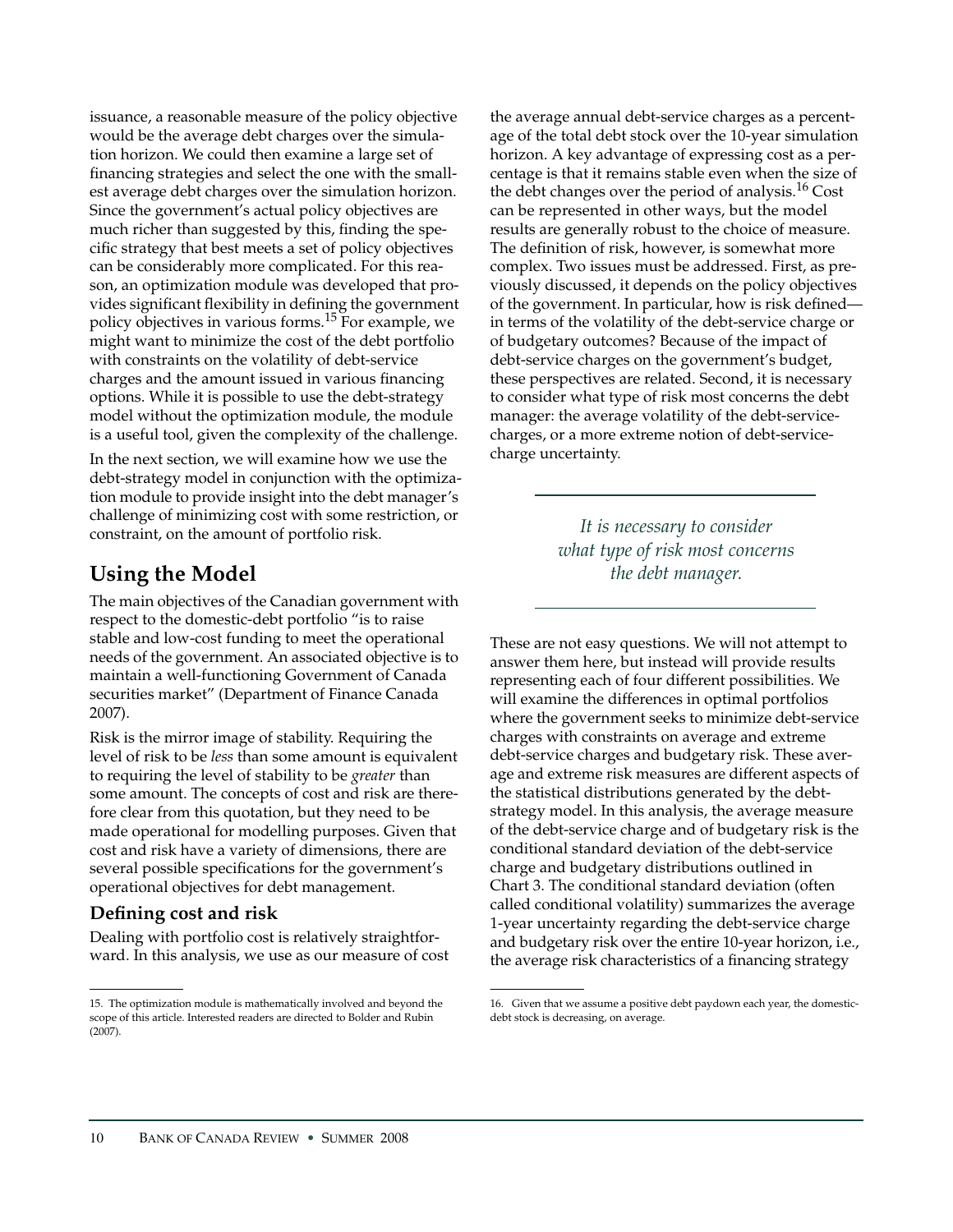under normal circumstances.<sup>17</sup> Thus, this analysis defines average debt-service charge and budgetary risk as the conditional debt-service charge and budgetary volatility over the 10-year horizon, respectively.

Extreme outcomes are also of interest to debt managers. To understand them, we must examine the tails of the previously illustrated distributions.<sup>18</sup> The principal measure we use is Cost-at-Risk (CaR). There are two different types of CaR: absolute and relative. Absolute CaR is the worst-case debt-service charge expected with a certain degree of probability. Or, as a percentile measure, a 95 per cent CaR indicates that, for 95 per cent of the time, the government will not pay more than this amount in debt-service charges. Relative CaR, the measure we will use in our extreme analysis, is the difference between absolute CaR and the mean of the distribution. If we use the mean of the debtservice charge (or budgetary) distribution for planning, then relative CaR tells you that with, for example, 95 per cent probability, your worst-case outcome will not exceed your planned outcome by more than this amount. We use the same concepts for Budget-at-Risk (BaR). Thus, a 95 per cent absolute BaR indicates that, for 95 per cent of the time, the government's actual deficit or surplus position will not be worse than this amount. We thus define extreme debt-service charge and budgetary risk as the average relative CaR and relative BaR over the 10-year time horizon, respectively.

## **Optimal portfolios**

We can now illustrate the results of using the optimization module to identify optimal portfolios. In this analysis, we define optimal by assuming that the government wishes to minimize the percentage cost of the debt over the next 10 years—already defined as *low cost*—subject to a single risk constraint. We explore four risk constraints: average debt-service-charge and budgetary risk and extreme debt-service charge and budgetary risk. We also examine constraint levels for each of these risk definitions and compare the results.

Before presenting the results, some clarification is necessary. First, there are a variety of stochastic models from which to choose. In this analysis, we use the

Diebold and Li (2003) approach applied to the Nelson and Siegel (1987) model, as described in Bolder (2006). We have forced the long-term inflationary mean to be 2 per cent and the long-term output gap to be zero. Second, the financing strategies include 3-, 6-, and 12-month treasury bills, 2-, 5-, 10-, and 30-year nominal bonds, and 30-year inflation-linked bonds. Finally, we assume an annual debt-paydown target of Can\$3 billion.

Each quadrant in Chart 4 represents one of our definitions of risk. Conceptually, the optimizer identifies the portfolio weights that provide the lowest possible debt-service charges while respecting the risk constraint. In each quadrant, the horizontal axis represents the resulting levels of risk; the further to the left we move, the lower the risk. The vertical axis denotes the proportion of the portfolio allocated to each of the eight financing options; these portfolio weights denote the financing strategy that produces a given level of risk. In all cases, the weights sum to one. The focus of this analysis is to understand how the composition of the portfolio changes as we relax the risk constraint.

The top left-hand quadrant in Chart 4 provides the optimal financing strategies for the volatility of the average debt-service charge, ranging from Can\$500 million to Can\$4.25 billion. The easiest way to read this quadrant is from left to right on the horizontal axis. To achieve the lowest level of the average debt-service-charge risk (i.e., a constraint of Can\$500 million), the portfolio weights require the following allocations to nominal bonds: about 23 per cent 30-year, 52 per cent 10-year, 15 per cent 5-year, and 10 per cent 2-year. As the risk constraint is relaxed, however, the 30- and 10-year bonds are replaced with 2-year bonds and treasury bills. Beyond a risk level of approximately Can\$3.5 billion, the portfolio weights settle down at about 90 per cent treasury bills, with the majority allocated to 3- and 6-month tenors, as well as a small allocation to 5-year bonds. This trend reflects two empirical facts: Long-term debt is refinanced much less frequently than short-term debt; and short-term interest rates are generally more volatile than long-term rates. More frequent refinancing of short-term debt therefore exposes the government to greater variability in their debt-service charges. Consequently, financing strategies with larger proportions of long-term debt are typically more stable.

<sup>17.</sup> A formal definition of conditional volatility and how it is computed is found in Bolder (2003).

<sup>18.</sup> The tail of a distribution describes those outcomes that are far from the mean and generally occur with low probability.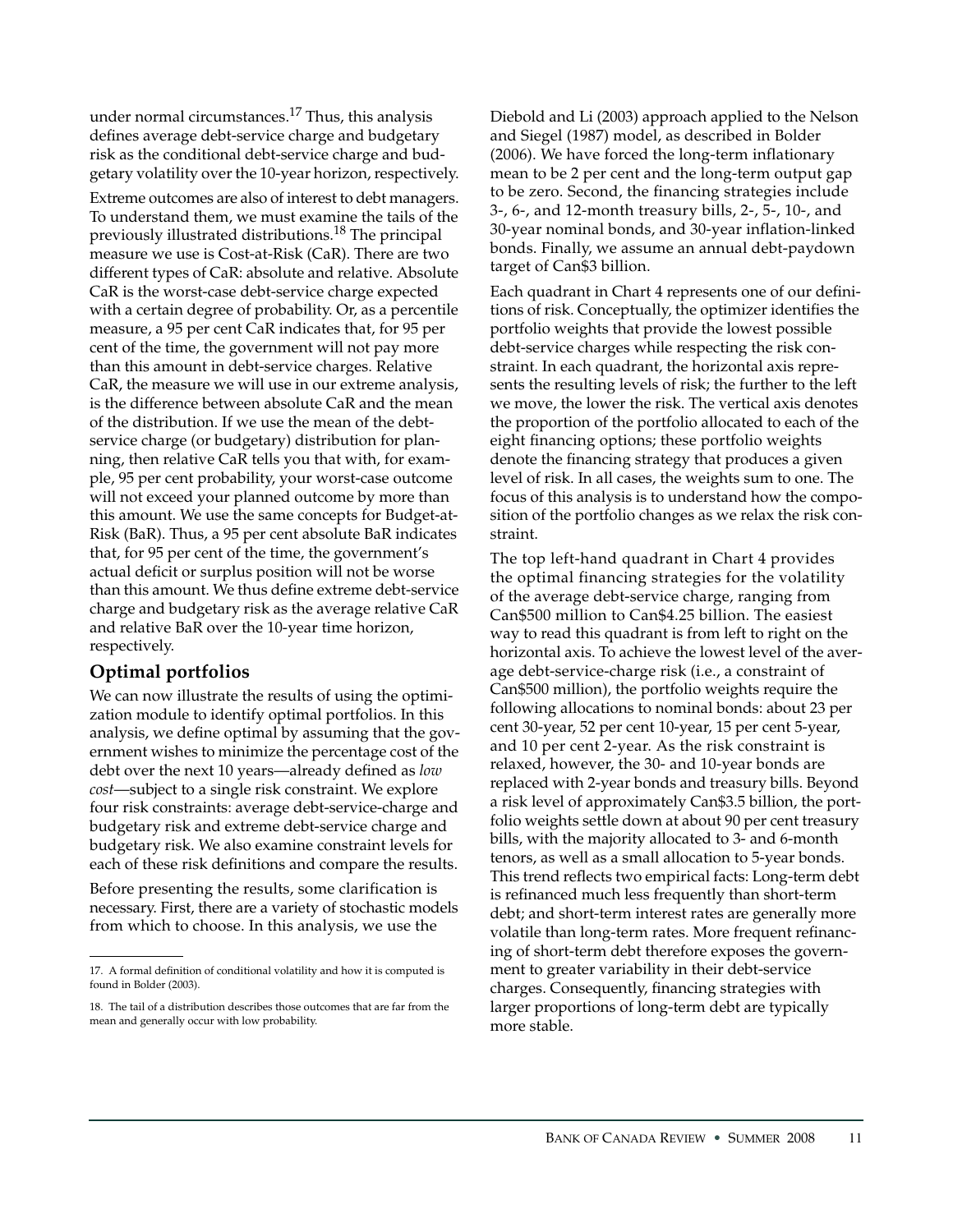## **Chart 4 Optimization Module: Optimal Portfolio Weights**



**Volatility of average debt-service charges**

#### **Average budgetary risk**



**Extreme debt-service-charge risk**



**Extreme budgetary risk**





3-month 6-month 12-month

#### Treasury bills **Nominal coupon bonds**



10-year Real return bonds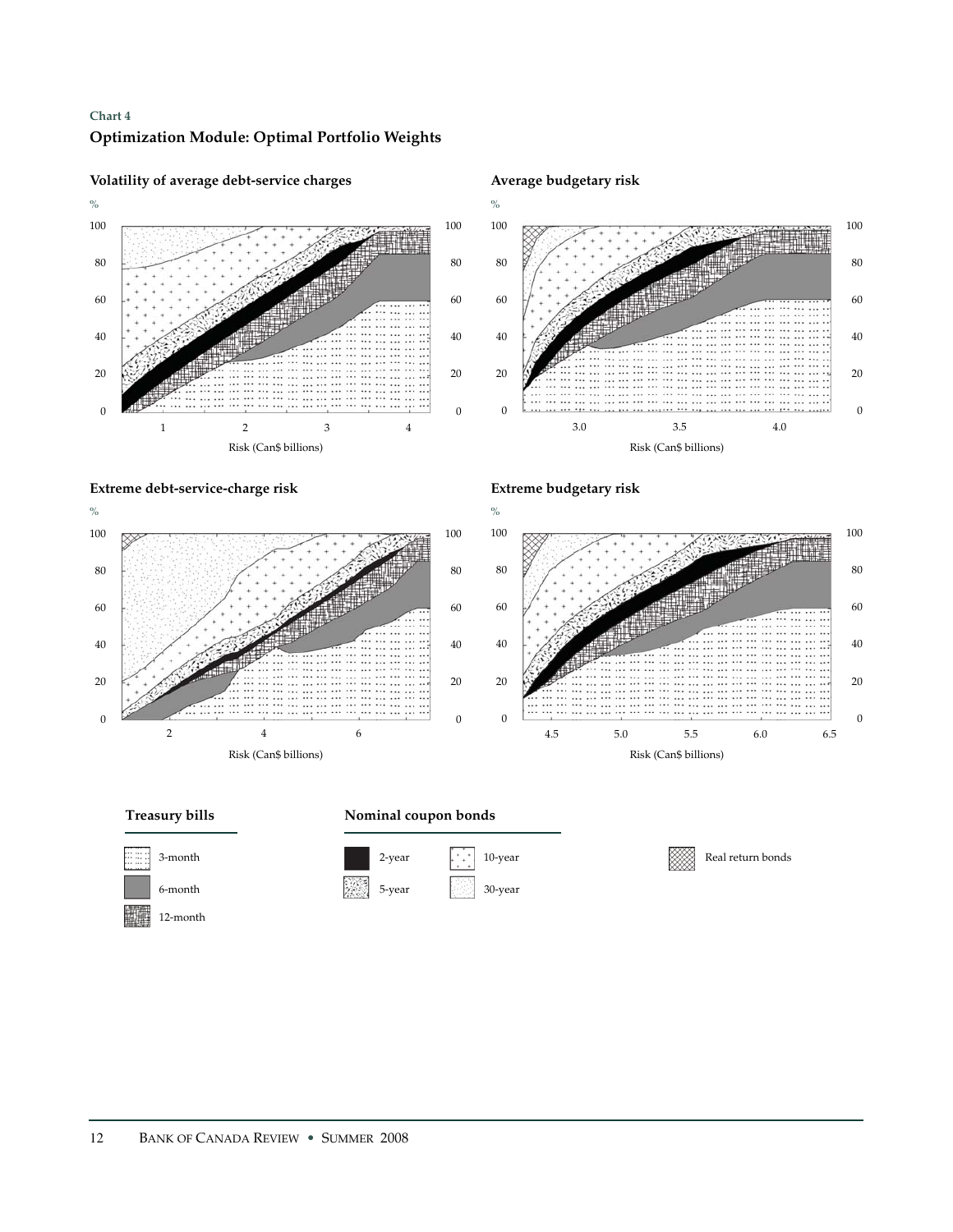The bottom left-hand quadrant in Chart 4 provides the same analysis for extreme debt-service-charge volatility. The trend, whereby lower levels of risk include larger proportions of longer-term debt, is also evident. Nevertheless, the proportion of long-term debt required to attain the lowest extreme risk level is substantially higher. To obtain Can\$1 billion in extreme debt-service-charge risk, approximately 70 per cent of the portfolio must be allocated to 30-year nominal bonds, 16 per cent to 10-year nominal bonds, and the remainder to 30-year inflation-linked bonds and 5-year nominal bonds. This suggests that the optimal debt portfolio can vary significantly, depending on whether we attempt to avoid average or extreme definitions of risk. The remaining quadrants in Chart 4 illustrate the optimal portfolio allocations for average and extreme budgetary risk. These results are, again, quite different from those found when focusing on debt-service-charge notions of risk. The top righthand quadrant addresses the average budgetary definition of risk. The lowest risk portfolio, with a risk of Can\$2.7 billion, allocates approximately 75 per cent of the portfolio more or less equally among 10-year nominal, 30-year inflation-linked, and 30-year nominal debt, with the remainder approximately evenly split between 3-month treasury bills and 5-year nominal bonds.

> *The optimal debt portfolio can vary significantly, depending on whether we attempt to avoid average or extreme definitions of risk.*

As the risk constraint is relaxed, the optimal portfolio weights shift to include significant proportions of 10-year bonds and treasury bills. Beyond approximately Can\$3.75 billion, however, the portfolio requires 5 per cent in 5-year bonds, with the remaining 95 per cent in treasury bills—most of this, about 60 per cent, is allocated to 3-month treasury bills. Interestingly, the portfolio allocations are essentially the same for both the average and extreme definitions of budgetary risk.

It is evident from this analysis that alternative definitions of risk lead to alternative portfolio allocations. A focus on budgetary risk, for example, involves substantially larger allocations to inflation-linked bonds and treasury bills relative to the definition of debtservice-charge risk. This difference relates to the relationship among government revenues, expenditures, and debt-service charges. Remember that the government's budgetary position is defined as the government's primary balance less debt-service charges. The uncertainty of the government's budgetary balance depends upon the variability of its fiscal policy (i.e., revenues less expenditures), the variability of debtservice charges, and the interaction between these two quantities. Clearly, the notion of budgetary risk simultaneously subsumes and is more complicated than that of debt-service-charge risk.

Inflation-linked bonds and treasury bills play a larger role in controlling budgetary risk because they generate debt-service charges with the necessary interaction between the government's fiscal policy and the financing strategy to obtain the lowest level of budgetary risk.19 Note, however, that the debt manager's capacity to influence budgetary risk is significantly less than their ability to affect debt-service charges. This is evident when we examine the relative minimum levels of risk attainable in the definitions of debt-service charge and budgetary risk. This should not be surprising, since, as previously mentioned, budgetary volatility depends on uncertainty in government revenues and expenditures, which are largely beyond the debt manager's control.

## **Risk and cost trade-offs**

In addition to the portfolio composition for different definitions and levels of risk, we also need to know the cost characteristics associated with each (Chart 5). Each quadrant in Chart 5 corresponds to one in Chart 4, and the horizontal axis is identical for each quadrant in the two charts. In Chart 5 however, the vertical axis represents the expected cost of the portfolio, in percentage terms, relative to the level of risk. The stylized results in Chart 5 depend importantly on the assumptions made about the average shape of the term structure of interest rates over the analysis horizon.

<sup>19.</sup> The idea is that portfolios with larger proportions of treasury bills and inflation-linked debt have debt-service charges that are typically larger (smaller) when the primary balance is also large (small) and acts like a partial hedge to offset budgetary uncertainty. This situation arises from the (typically) positive relationship between short-term interest rates, inflation, and output.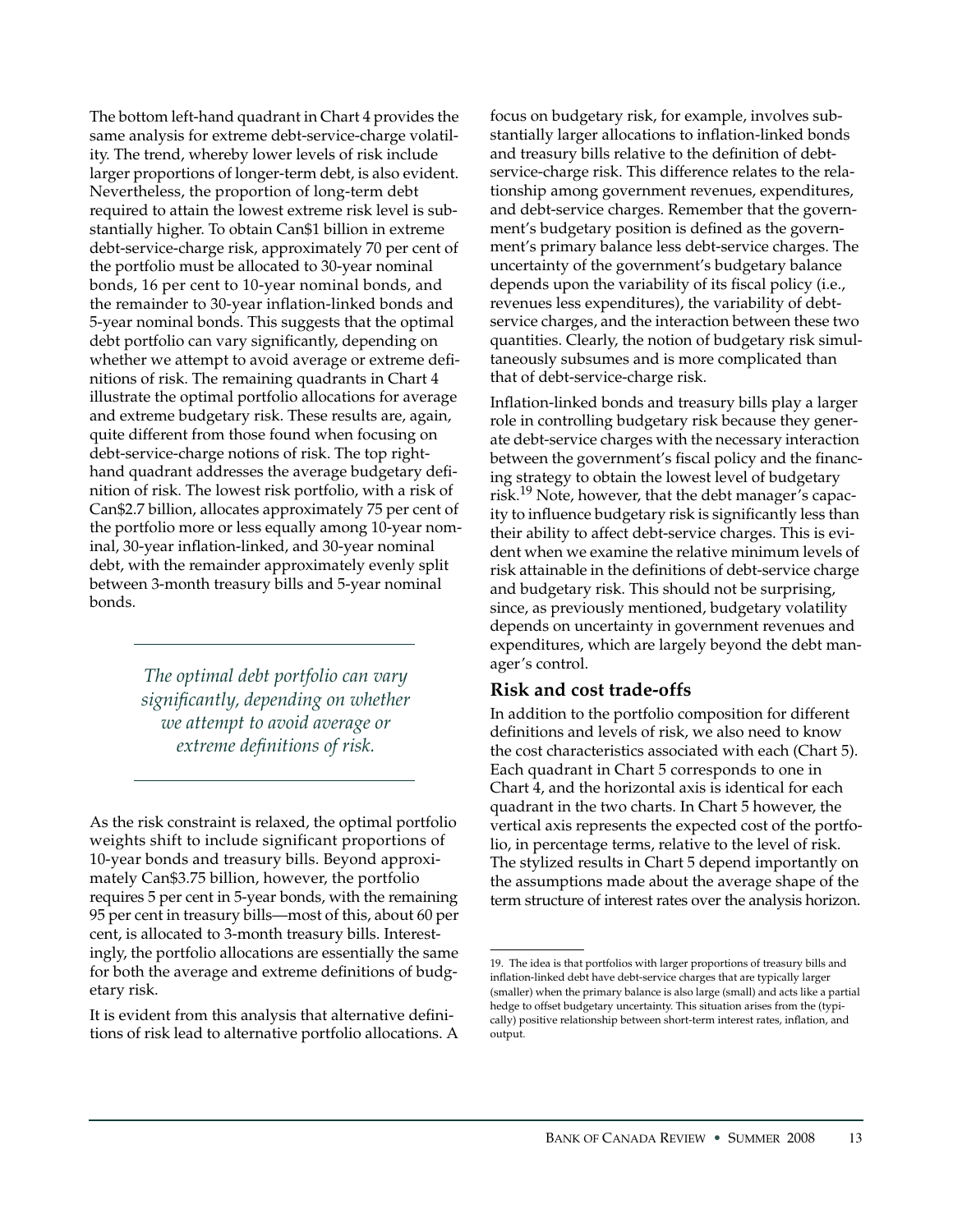## **Chart 5 Optimization Module: Risk-Cost Trade-Offs**



**Volatility of average debt-service charges**

#### **Average budgetary risk**









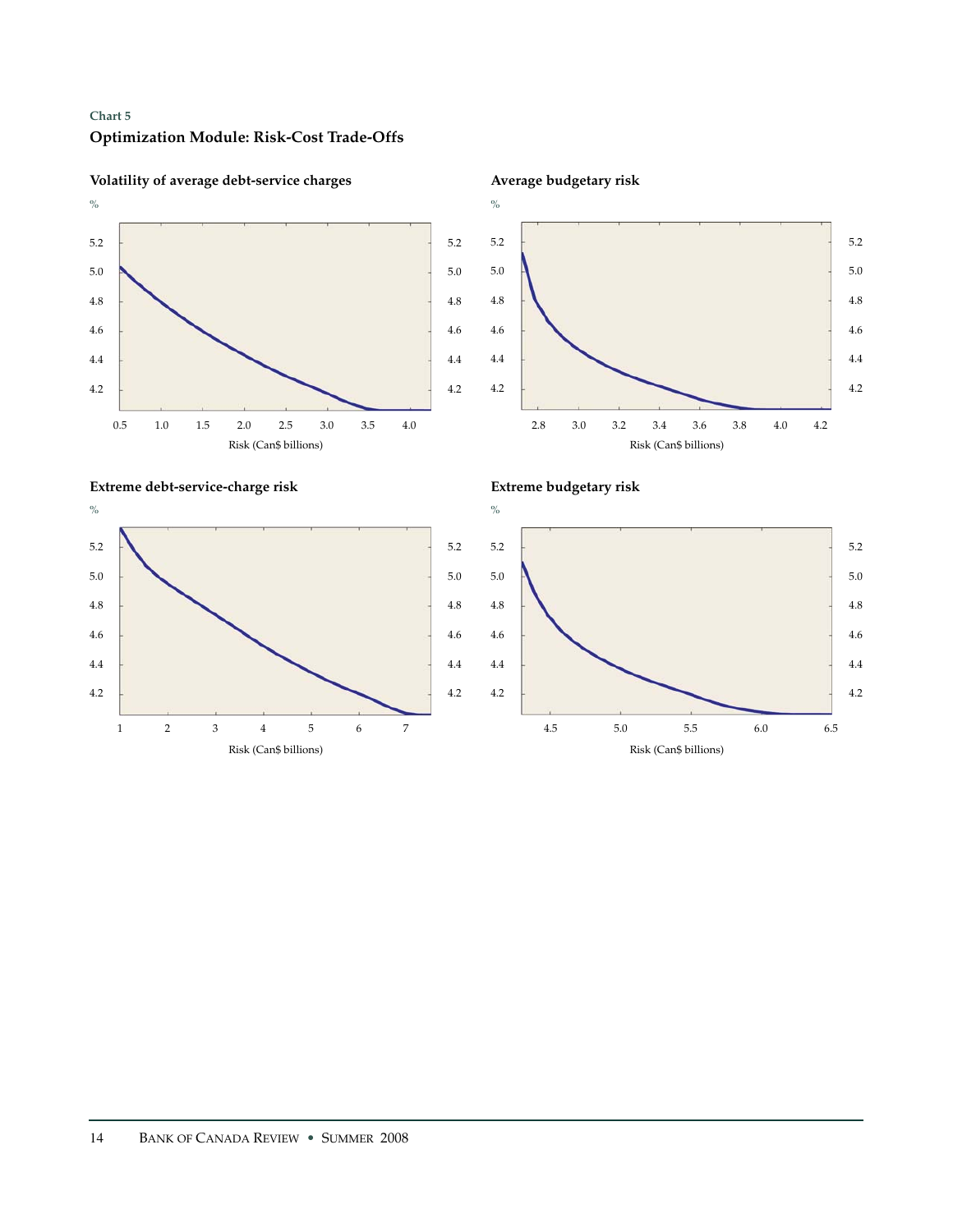The shape of the curves in Chart 5 is consistent with what is predicted in finance theory; i.e., the reduction of risk in the government's debt portfolio is not free. It comes at the price of increased debt-service charges. These are merely illustrative results, however. While the basic results remain the same, the slope of the curves will vary, depending on which statistical model is selected and the time period used to estimate the model's parameters.

We can still draw some basic conclusions from these risk-cost trade-offs. In the top left-hand quadrant of Chart 5, as the risk constraint for the average debtservice charge is eased—from Can\$500 million to Can\$4.25 billion—the expected cost falls by approximately 100 basis points. $^{20}$  A similar pattern is found for each of the four alternative definitions of risk, with a few differences. First, the differential between the cost of the lowest and highest risk portfolio is approximately 100 basis points for all of the risk definitions except extreme debt-charge risk, where the differential is almost 130 basis points. This suggests that eliminating extreme debt-service-charge risk is relatively expensive. Second, the shape of the risk-cost trade-off is relatively linear for average and extreme debt-servicecharge risk, whereas the curve displays substantially more curvature for average and extreme budgetary risk. It appears, therefore, that once budgetary risk falls below a certain threshold, small risk reductions are achieved with substantial increases in cost.

In summary, Charts 4 and 5 illustrate how the optimal portfolio weights and expected costs evolve for different definitions of risk at alternative constraint levels. While the results vary as the constraint changes, there is a trend towards an increase in the amount of longertenure instruments to reduce risk. Moreover, in all cases, this reduction in risk is accompanied by a commensurate increase in expected debt-service charges.

20. For a debt stock of Can\$400 billion, this represents approximately Can\$4 billion of annual cost reduction.

*There is a trend towards an increase in the amount of longer-tenure instruments to reduce risk.*

## **Conclusion**

To meet the government's financing needs, including its objectives of ensuring low-cost and stable financing, the debt manager must select a financing strategy in the face of substantial uncertainty about the future. Given the complexity of this task, a mathematical model was developed to help debt managers better understand the implications of various financing choices. This article provides a brief overview of the structure of Canada's debt-strategy model and demonstrates how it is actually used. In particular, the optimal portfolio weights and the risk-cost trade-offs are identified for alternative definitions and levels of risk. Different definitions of risk generate different results. This is an important result and should underscore the role of the debt-strategy model: It is not a substitute for intuition, experience, and judgment but is a tool to assist in understanding and organizing this multi-faceted decision.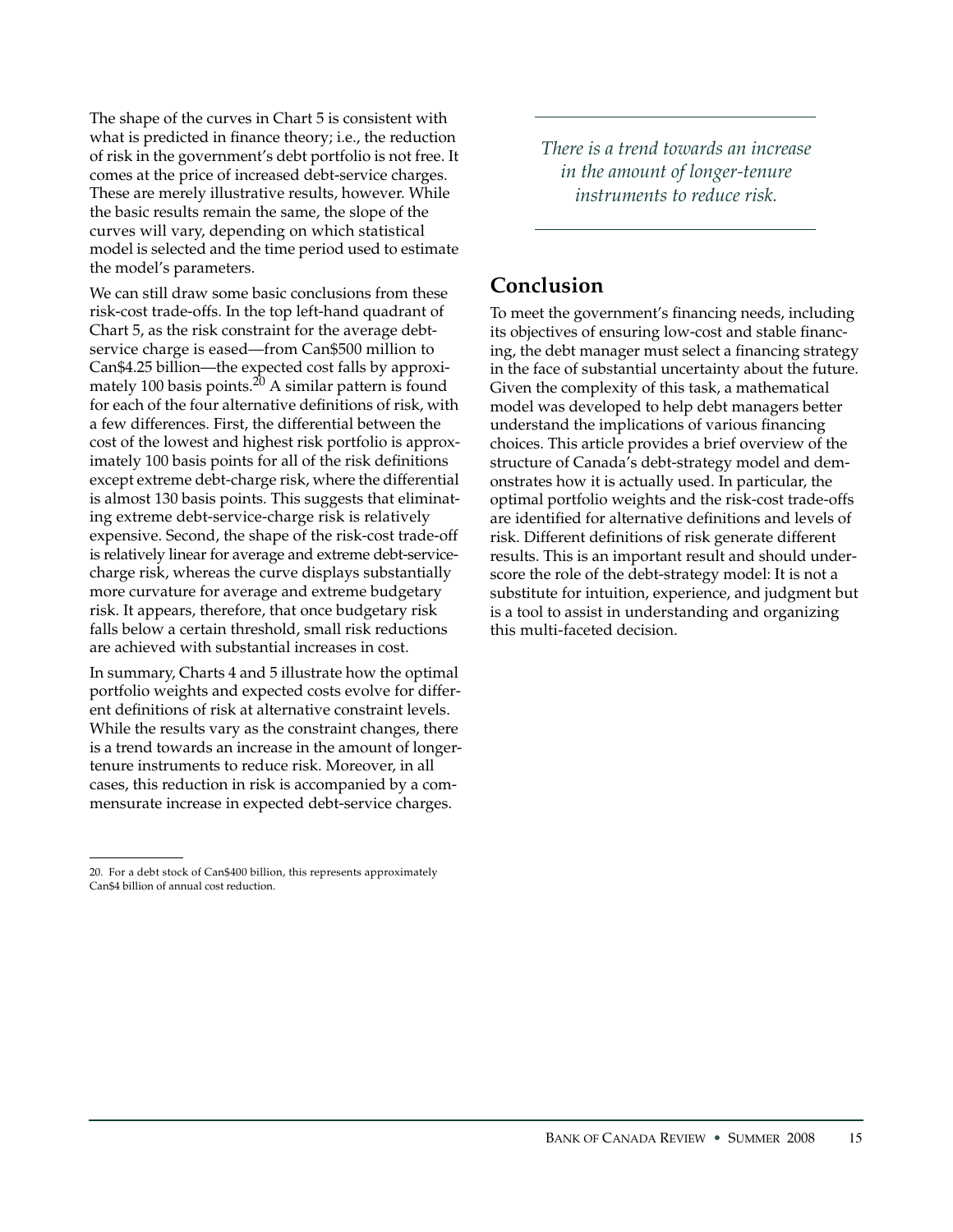## **Literature Cited**

- Boisvert, S. and N. Harvey. 1998. "The Declining Supply of Treasury Bills and the Canadian Money Market." *Bank of Canada Review* (Summer): 53–69.
- Bolder, D. J. 2001. "Affine Term-Structure Models: Theory and Implementation." Bank of Canada Working Paper No. 2001–15.
	- ———. 2002. "Towards a More Complete Debt Strategy Simulation Framework." Bank of Canada Working Paper No. 2002–13.
	- -. 2003. "A Stochastic Simulation Framework for the Government of Canada's Debt Strategy." Bank of Canada Working Paper No. 2003–10.

-. 2006. "Modelling Term-Structure Dynamics for Risk Management: A Practitioner's Perspective." Bank of Canada Working Paper No. 2006–48.

- Bolder, D. J. and S. Liu. 2007. "Examining Simple Joint Macroeconomic and Term-Structure Models: A Practitioner's Perspective." Bank of Canada Working Paper No. 2007–49.
- Bolder, D. J. and Y. Romanyuk. 2008. "Putting Your Eggs in More Than One Basket: Mitigating Model Risk for Interest-Rate Forecasts in Canada." Bank of Canada Working Paper. Forthcoming.
- Bolder, D. J. and T. Rubin. 2007. "Optimization in a Simulation Setting: Use of Function Approximation in Debt Strategy Analysis." Bank of Canada Working Paper No. 2007–13.
- Branion, A. 1995. "The Government of Canada Bond Market since 1980." *Bank of Canada Review* (Autumn): 3–21.
- Côté, A., J. Jacob, J. Nelmes, and M. Whittingham. 1996. "Inflation Expectations and Real Return Bonds." *Bank of Canada Review* (Summer): 41–53.
- Department of Finance Canada. 2007. *Debt Management Strategy 2007-2008*, p. 9.
- Diebold, F. X. and C. Li. 2003. "Forecasting the Term Structure of Government Bond Yields." University of Pennsylvania Working Paper.
- Nelson, C. R. and A. F. Siegel. 1987. "Parsimonious Modeling of Yield Curves." *Journal of Business* 60 (4): 473–89.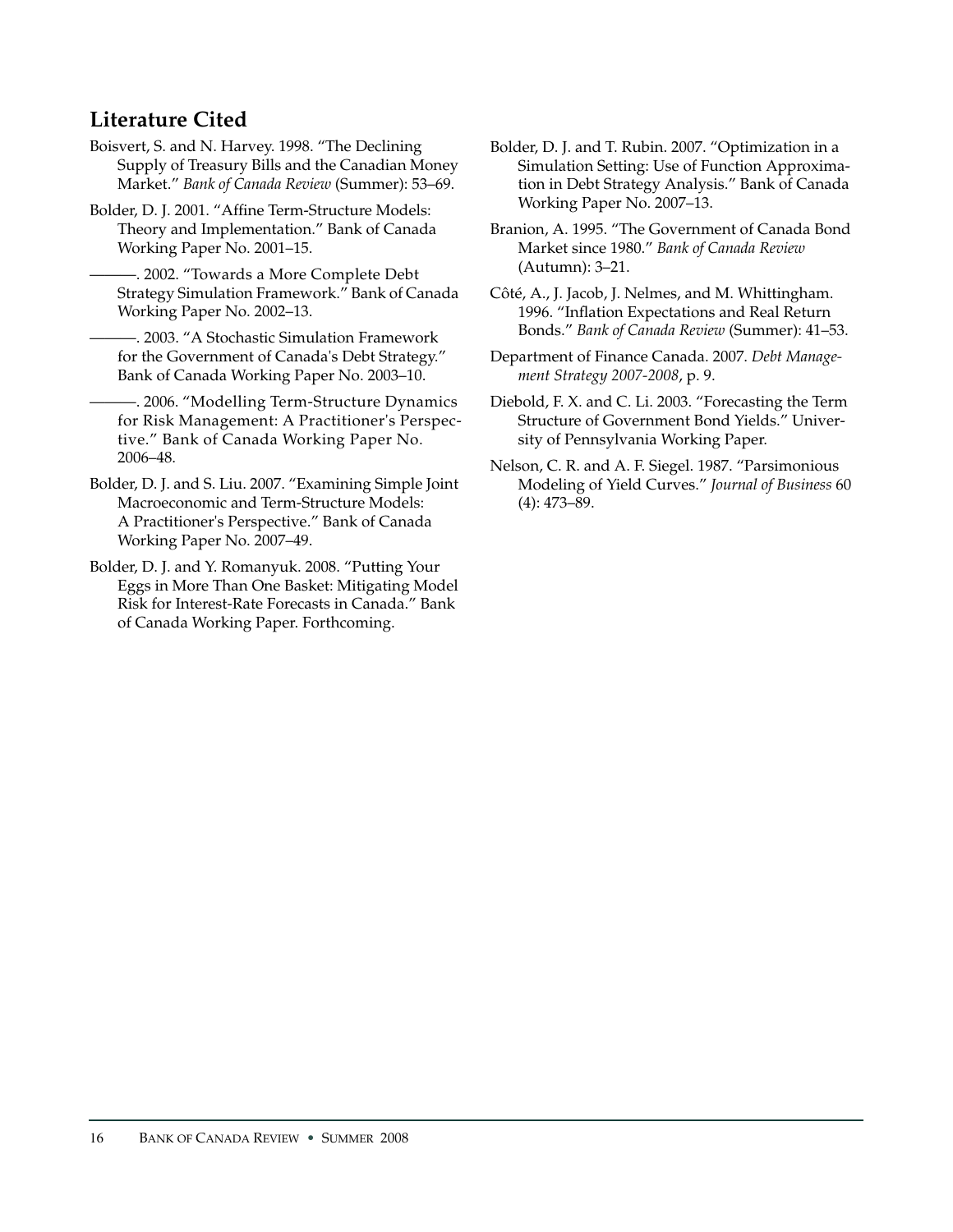## <span id="page-18-0"></span>**China's Integration into the Global Financial System**

*Paul Masson, Wendy Dobson, and Robert Lafrance\**

- *Despite its importance as an investment destination and major exporting country, China is considerably less integrated into the global financial system than might be expected.*
- *The lack of integration stems in part from China's focus on its domestic goals of balancing growth and stability while it transforms and modernizes its economy.*
- *Substantially more financial integration can be expected in coming decades, however, as China invests more abroad, develops its domestic financial system, makes its exchange rate more flexible, and further relaxes its capital controls.*

hina's global economic significance is growing. Its gross domestic product (GDP) is the world's second largest when measured in terms of purchasing-power parities, and its share in world exports is exceeded only by Germany's and that of the United States. China is Canada's second-largest trading partner, and trade between the two countries is continuing to grow rapidly. China's foreign exchange reserves, now totalling US\$1.8 trillion, are the world's largest. Yet China has only a minor role in the global financial system. Its banks, some of which are the largest in the world by market capitalization and the size of their balance sheets, have only a modest international presence. China's currency, the renminbi (RMB), also known as the yuan, is virtually not used outside the country and, with a few exceptions, Chinese capital markets are not a source of financing for foreign borrowers. C

China's lack of integration into the global financial system needs to be understood primarily in the context of China's own interests and domestic policy priorities. The central economic goal of the Chinese authorities has been to achieve growth with stability while radically restructuring the industrial sector and creating enough jobs each year to absorb layoffs and large numbers of new entrants into the labour force. China has been generally successful in meeting these challenges, and during the past 30 years economic growth has averaged nearly 10 per cent annually. Structural and institutional reforms to free up market forces and promote efficiency are introduced gradually, with initial experimentation followed by adoption on a national scale. Industrial enterprise reforms in the late 1990s were initially experimental, followed by radical nationwide restructuring and privatization.

<sup>\*</sup> Paul Masson is a Special Adviser at the Bank of Canada for 2007–08 and is also, with Wendy Dobson, a faculty member at the Rotman School of Management, University of Toronto. Robert Lafrance is a Research Adviser with the International Department at the Bank of Canada.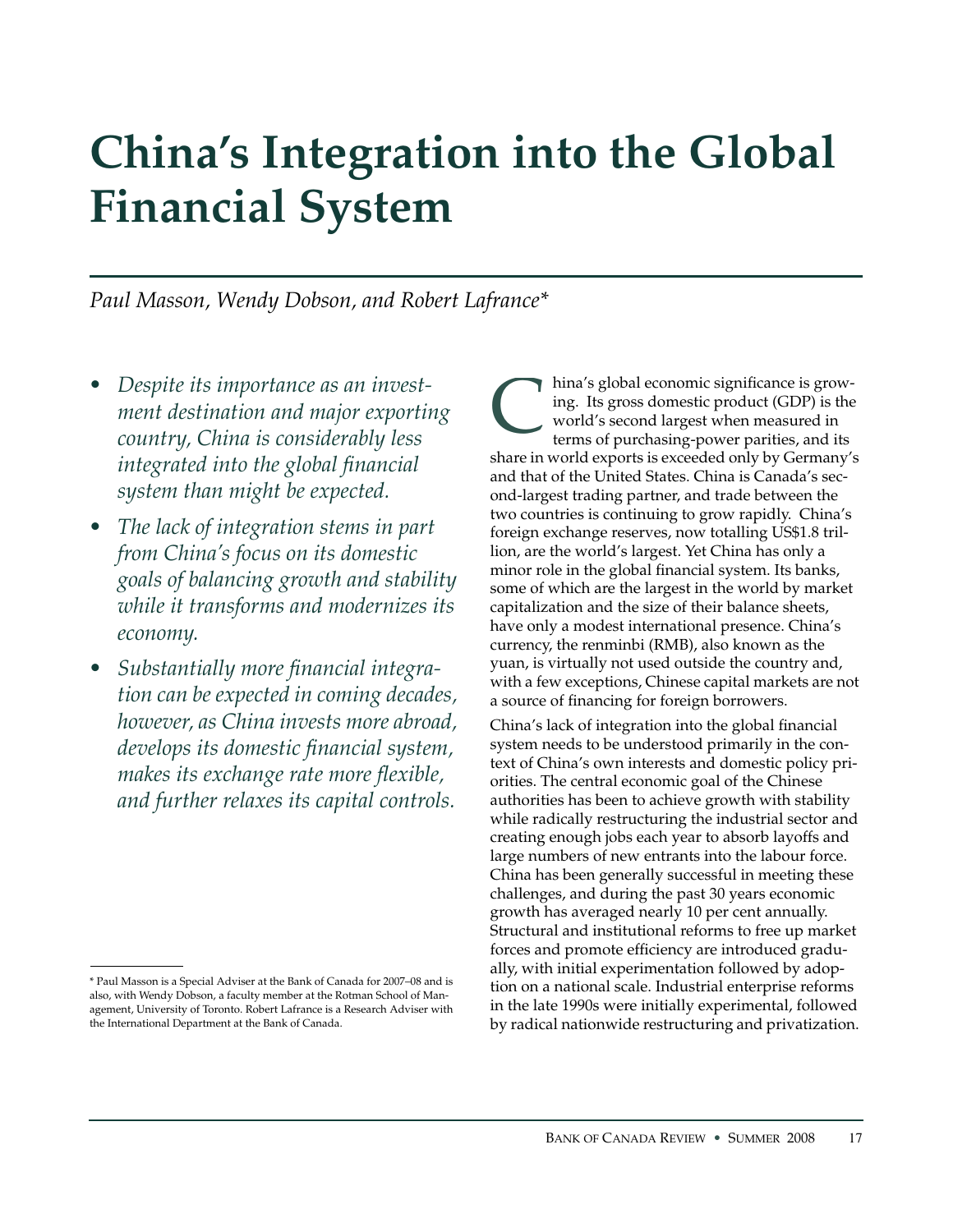Modernizing the state-owned banking system that dominates China's financial system began gradually in the late 1990s as a first step along the path towards a sound and diverse set of intermediaries and capital market institutions.

Thus, opening financial markets and integrating China's economy into the global financial system has not been a high priority in the past. As the Chinese economy matures, however, and as reforms strengthen the domestic financial system, China will become more important in global financial markets. Changes are already occurring as China's financial might is being channelled towards overseas investments and as popular pressures develop for a loosening of capital controls. The authorities have committed themselves to greater exchange rate flexibility, and this would also facilitate integration into the global financial system, while allowing continued policy focus on domestic priorities.

Our purpose here is to review the ways in which China is, and is not, integrated into the global financial system. We begin by describing the current situation and the forces that are leading to a more important role for China in world finance. This is followed by a review of China's financial system, its linkages abroad, and its current exchange rate regime. We conclude with observations on China's future direction.

## **China's Capital Account**

Since its accession to the World Trade Organization (WTO) in 2001, China has become one of the world's principal destinations for foreign direct investment (FDI); inflows have almost doubled since then, reaching nearly US\$80 billion in recent years. $<sup>1</sup>$  China's capital</sup> account is indicative of its links with the rest of the world. FDI is thus the major channel by which China accesses international capital markets. As shown in Chart 1, net FDI inflows have been relatively stable around an increasing trend over at least the past decade. In contrast, securities investments and other forms of capital flows have, until recently, been relatively small on a net basis, and have not been consistently positive or negative.

FDI inflows result from a deliberate policy to modernize Chinese industry by encouraging overseas Chinese and others to invest in China, first in the Special

## **Chart 1 China's Balance of Payments**



Exchange, downloaded from CEIC Data

Economic Zones (SEZs) and then extending to the rest of the country. The first SEZ was established in Guangdong in  $1979<sup>2</sup>$  SEZs, like export-processing zones in other countries, allow duty-free imports of inputs, and freedom from export or sales taxes; moreover, they typically provide infrastructure for enterprises to operate and lower tax rates, thus offering incentives for new investment, whether domestic or foreign. In addition, as enclaves within the still centrally planned economy, SEZs served as "laboratories" for experiments with economic reforms where the Chinese authorities could adopt more market-based regulations and use profit as an incentive without completely overhauling the economy and exposing it to world competition.

> *FDI inflows result from a deliberate policy to modernize Chinese industry by encouraging overseas Chinese and others to invest in China.*

Guangdong, as the initial beneficiary, also benefitted from its proximity to Hong Kong. Strong production links have since developed between Hong Kong and

<sup>1.</sup> Note that Chinese figures for direct investment are higher than those produced by the United Nations Conference on Trade and Development (UNCTAD), and that different Chinese sources have differing estimates of the extent of FDI. See UNCTAD (2007).

<sup>2.</sup> SEZs, and a variant known as Economic and Technological Development Zones, now number over a hundred. See Naughton (2007).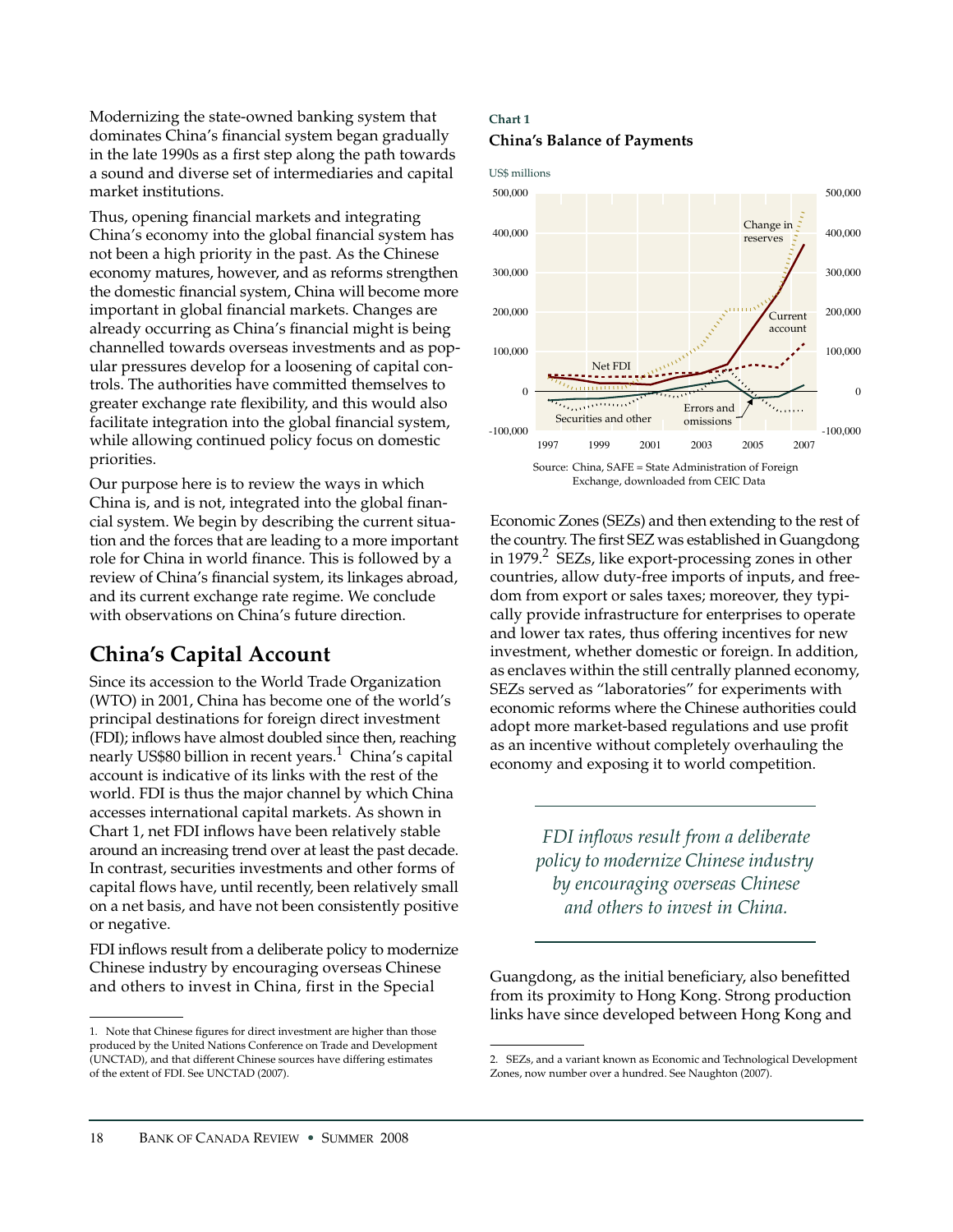the entire Pearl River Delta as the SEZs were extended throughout the Delta region. Over time, and with further liberalization and the creation of new investment zones, multinational companies from North America, Europe, and elsewhere in Asia became substantial investors, attracted by the size of China's domestic market and the cost savings from moving manufacturing and assembly to a low-wage country with a vast pool of labour. As a result, the investment zones have industrialized quickly and have attracted substantial numbers of migrants from other parts of China.

China has benefitted from the expertise and technology associated with foreign investment, while the SEZs have provided a model for the more gradual liberalization of the rest of the Chinese economy. A less important advantage has been access to foreign financial resources per se, since China's domestic saving rate has been very high (over 50 per cent at present), and China has been running a substantial current account surplus, not a deficit, with huge reserves accumulating. To try to moderate the future trend in the balance-of-payments surplus, the Chinese government has encouraged Chinese investment abroad. Thus, outward FDI rose from US\$6.3 billion in 2002 to US\$27 billion in 2006. Nevertheless, China's net FDI liabilities are still far in excess of its foreign assets, while net stocks of securities and other asset categories are much smaller (Table 1). All are dwarfed, however, by China's massive official reserves, which by mid-2008 exceeded US\$1.8 trillion.

> *Chinese investment links with Hong Kong, Korea, and its other Asian neighbours are of prime importance.*

China accounted for 5.3 per cent of world FDI inflows in 2006, roughly equal to the share of Belgium, Canada, or France, and far higher than that of Germany, Italy, India, or Singapore. In contrast, its outward investment accounts for only 0.6 per cent of the world total. The destinations of those outflows also differ markedly from the world average. Most global FDI flows (84 per cent) go to developed countries, with the balance (16 per cent) going to developing countries. $3$ China's outward FDI, however, is channelled

## **Table 1 China's Foreign Assets and Liabilities**

|      | <b>FDI</b><br>assets | FDI<br>liabili-<br>ties | Net<br><b>FDI</b><br>stock             | Net<br>secu-<br>rities | Other<br>net     | Official<br>reserves                                            | Overall<br>net<br>foreign<br>assets |
|------|----------------------|-------------------------|----------------------------------------|------------------------|------------------|-----------------------------------------------------------------|-------------------------------------|
| 2004 |                      |                         | 52,700 369,000 -316,300 35,400 -44,900 |                        |                  | 618,600                                                         | 292,800                             |
| 2005 |                      |                         | 64,500 471,500 -407,000                |                        | $40,100 -36,200$ | 825,700                                                         | 422,600                             |
| 2006 |                      |                         |                                        |                        |                  | 90,600 612,500 -521,900 108,500 -48,100 1,072,900               | 611.400                             |
|      |                      |                         |                                        |                        |                  | 2007 107,600 742,400 -634,800 96,900 25,100 1,534,900 1,022,100 |                                     |

Source: China, State Administration of Foreign Exchange, downloaded from CEIC Data

overwhelmingly to developing countries (all but 6 per cent, with 2 per cent each accounted for by North America and Europe), and most going to Hong Kong and the Cayman Islands, which each receive about 35 per cent of the total. While the role of the latter as an offshore financial centre makes it likely that the FDI is destined for other countries, it is nevertheless notable that, for all the publicity given to China's investments in North America, Europe, and Africa, these destinations account for only a modest amount of Chinese investments. Instead, Chinese investment links with Hong Kong, Korea, and its other Asian neighbours are of prime importance.

Despite its relatively modest size, Chinese FDI outside of Asia has attracted considerable media and governmental attention, which can be traced to at least three principal concerns. First, because the purchases of foreign assets are by Chinese state-owned enterprises or agencies charged with investing official reserves, there is a fear that non-commercial motives may drive investment decisions. For instance, stakes in natural resource companies may be acquired, in part to allow China to gain access to resources for geo-strategic reasons. Second, Chinese investments in Africa, in particular, are seen as undercutting conditions of good governance generally imposed by Western governments and international financial institutions, thus propping up corrupt and undemocratic regimes. Third, given the size of the economy and its massive financial resources, the potential size of future Chinese acquisitions, rather than their current importance, seems to fan public concern. The Chinese government could afford to acquire some of the world's largest multinational corporations if it chose to use even a portion of its US\$1.8 trillion in reserves in this way.

Another area of interest is recent investments by Chinese financial institutions in listed foreign

<sup>3.</sup> See UNCTAD (2007). Developing countries include Eastern Europe and the Commonwealth of Independent States (CIS).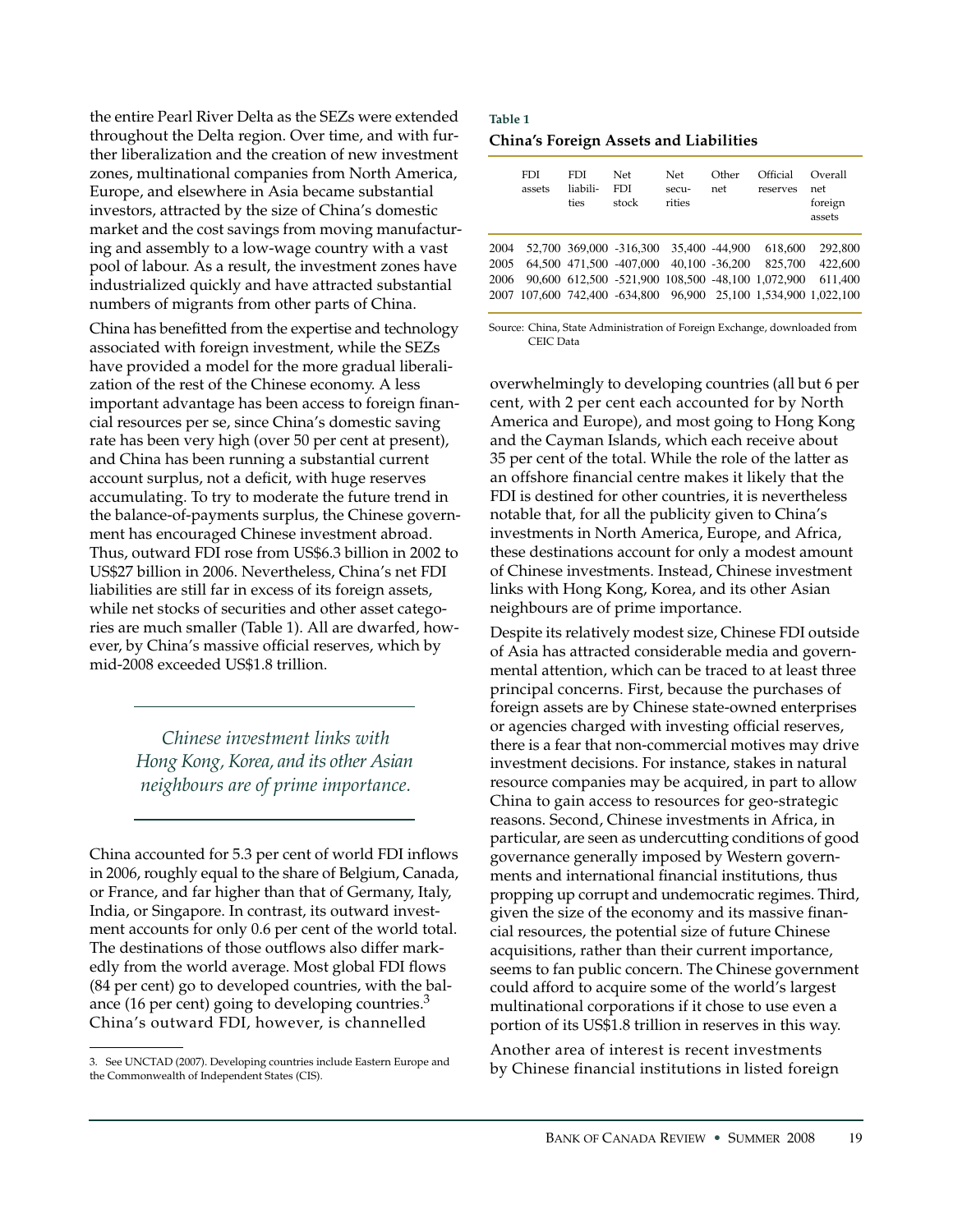companies. $^4$  To date, these purchases have usually involved minority stakes (except for the investments in Asia), and in several cases (like Blackstone), the Chinese acquirer has explicitly stated that the acquisition was made for investment purposes and that it would not attempt to influence company policy. But a precedent of sorts exists. The Industrial and Commercial Bank of China's purchase of a 20 per cent stake in Standard Bank of South Africa, Africa's largest bank, is intended to serve as foundation for ICBC to become a global bank, according to its chairman. The strategy of passive investing in European and American companies may have been influenced by the unsuccessful attempt by China National Offshore Oil Company (CNOOC) to acquire outright the U.S. petroleum company Unocal in 2005 for US\$18.5 billion. Congressional scrutiny and the threat that the takeover would be blocked by the Bush administration led CNOOC to withdraw its offer.

In Africa, Chinese investments have often involved government-to-government deals, with China typically acquiring rights to exploit natural resources in exchange for concessional loans and Chinese assistance in building infrastructure or providing social services (Alden 2007). Thus, China has provided financial assistance to the Sudanese government and is the country's largest investor, while the China National Petroleum Corporation (CNPC) owns the biggest share of Sudan's largest oil venture—a share giving it 150,000 barrels per day—in the southern part of the country. CNPC has helped to construct a pipeline to the Red Sea and an oil refinery in Khartoum. Similarly, China has accessed oil reserves in Nigeria and Angola, and mineral deposits in the Democratic Republic of the Congo and Zambia. In these deals, the aid and commercial elements of financing are difficult to distinguish. When projects are financed in "Angola mode," funds are not directly loaned to the recipient country; instead, the Chinese government will mandate a Chinese construction company to carry out a project, often with assistance from the Export-Import Bank of China. In exchange, a Chinese natural resources company will receive oil or mineral rights (Reisen and Ndoye 2008).

When it is making investments in mineral-rich African countries, China seems to deal primarily with regimes having governance problems, for at least two reasons. The "curse of oil" often produces governments where rent-seeking and corruption are rampant, and China, as a latecomer in the acquisition of sources of supply, most easily finds opportunities with pariah states with which Western governments discourage contact. Its dealings with these states have been facilitated by its doctrine of non-interference in other countries' sovereignty—a policy that resonates with African countries that have suffered from colonialism. China has not escaped blame from Africans themselves, however, because China's actions undercut efforts to improve governance, for instance, in the context of NEPAD.<sup>5</sup> China's continuing involvement with African countries has led it to modify its indifference towards governance failures and civil rights abuses. After years of unqualified support, the Chinese government recently condemned the actions of the Sudanese government with respect to the country's rebels in Darfur and has made contributions to the African Union's peacekeeping force there. Chinese officials are also increasingly distancing themselves from the government of Robert Mugabe in Zimbabwe (Alden 2007). Available data are mixed on whether Chinese involvement has reduced corruption, or instead, added to governance problems (Reisen and Ndoye 2008, 30).

Portfolio capital flows are subject to various restrictions, but there has been a trend towards their liberalization. They are still largely channelled through large institutional investors using the QFII and QDII programs.<sup>6</sup> When China joined the WTO, the government committed to opening its securities markets to foreign investors.7 In December 2002, the Qualified Foreign Institutional Investor (QFII) program was introduced. Firms that meet the requirements can invest in various domestic financial instruments in China, such as treasuries, convertible bonds, corporate bonds, and A shares, which are common shares registered in Mainland China and denominated in yuan.<sup>8</sup> The program offers many benefits by introducing additional competition

<sup>4.</sup> Some of these investments will figure in portfolio outflows, rather than direct investment, since the latter includes only stakes that exceed a threshold percentage of an existing company or allow the investor an effective voice in its management. Chinese data are based on a 25 per cent threshold, not the 10 per cent that is the international standard.

<sup>5.</sup> The New Partnership for African Development, an initiative of the presidents of Nigeria, Senegal, and South Africa, attempts to exert peer pressure to improve governance and economic policies.

<sup>6.</sup> Qualified Foreign Institutional Investors and Qualified Domestic Institutional Investors, respectively.

<sup>7.</sup> Foreign security firms were to be permitted to engage directly in trading B shares, and foreigners were to be permitted to establish joint-venture security and funds-management companies. B shares trade and are settled in foreign currencies (in U.S. dollars on the Shanghai market, and in Hong Kong dollars on the Shenzen market) but are otherwise identical to A shares.

<sup>8.</sup> Neftci and Ménager-Xu (2007) provide a fuller description of China's financial markets.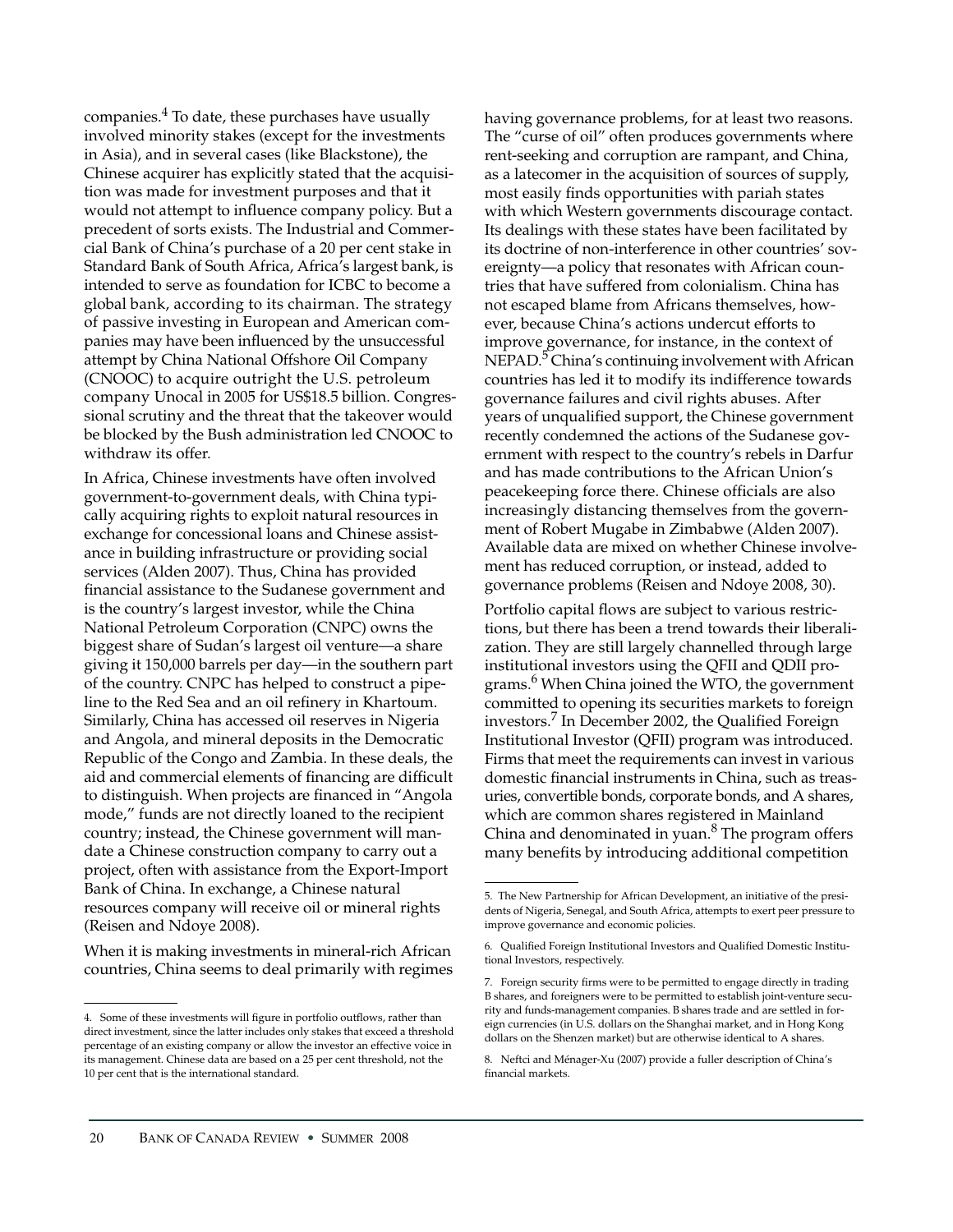in China's securities markets, enabling the transfer of foreign expertise, promoting a more effective allocation of Chinese savings, and increasing the attractiveness of Chinese securities for foreign investors.<sup>9</sup>

The QFII program is restricted to funds-management and securities companies with at least US\$10 billion under management, and to the world's top 100 commercial banks.<sup>10</sup> As well, the securities regulator of their home country must have signed a Memorandum of Understanding and maintained a good relationship with the China Securities Regulatory Commission  $(CSRC).$ <sup>11</sup>

> *China has also moderately eased its controls on capital outflows.*

China has also moderately eased its controls on capital outflows. In August 2004, the CSRC certified its initial Qualified Domestic Institutional Investors (QDIIs). Chinese insurance companies with assets of over five billion RMB are now permitted to invest up to 80 per cent of their foreign exchange funds in overseas capital markets, with some limitations. Individuals have been unable to purchase assets abroad, but the State Administration of Foreign Exchange announced in August 2007 that domestic investors would be permitted to open accounts with the Tianjin branch of the Bank of China to trade securities listed on the Hong Kong market, with extension to other banks to follow.<sup>12</sup> This decision was later reversed by Premier Wen, on two grounds: first, that the anticipated flows of funds might swamp the Hong Kong financial market, and second, that the proposal needed to be restructured.<sup>13</sup> Despite the strict controls, there is some evidence that investors are evading them. In particular,

capital has at times flowed in to take advantage of expected renminbi appreciation, $14$  leading to a large figure for errors and omissions in the 2003–04 balance of payments (Chart 1). On the other side, Chinese companies and individuals have transferred capital, especially to Hong Kong, in part to buy Chinese shares listed there, which trade at lower prices than in Shanghai.

## **China's Financial System and Its Linkages Abroad**

As the foregoing discussion indicates, China is awash in capital. Households, firms, and governments are prodigious savers. Seventy per cent of Chinese savings are held in banks, compared with 20 per cent in the United States (Farrell and Lund 2006).

The financial system is bank dominated, and nearly all banks are majority government owned. The banking system includes five large state-owned commercial banks (SOCBs), a dozen joint stock commercial banks, more than 100 city commercial banks owned by municipal governments, and more than 30,000 rural and urban co-operatives (Table 2). SOCBs dominate the system, accounting for more than half of banking assets, thousands of branches, and hundreds of thousands of employees located throughout the country,

#### **Table 2**

#### **China's Banking System, 2007**

Billions of RMB

|                                           | Assets (share) | Liabilities (share) |  |
|-------------------------------------------|----------------|---------------------|--|
| State-owned commercial banks <sup>a</sup> | 28,007 (53.2)  | 26,433 (53.3)       |  |
| Joint stock commercial banks <sup>b</sup> | 7,249 (13.8)   | 6,911 (13.9)        |  |
| City commercial banks                     | 3.340(6.4)     | 3.152(6.4)          |  |
| Other banking institutions <sup>c</sup>   | 14.001 (26.6)  | 13,072 (26.4)       |  |
| Total                                     | 52,598 (100.0) | 49,568 (100.0)      |  |

Source: China Banking Regulatory Commission, "Total Assets and Total Liabilities of the Banking Institutions as of end–2007." Available at <http: [//www.cbrc.gov.cn>](http://www.cbrc.gov.cn).

a. Includes the Industrial and Commercial Bank, the Agricultural Bank of China, the Bank of China, the China Construction Bank, and the Bank of Communications.

<sup>9.</sup> The opening of China's capital markets to foreign investors has followed China's traditionally cautious approach to reform, what Deng Xiaoping termed "crossing the river by feeling the stones."

<sup>10.</sup> As of the summer of 2007, 52 foreign institutions and four foreign banks had been licensed as custodian banks. See the CSRC website at <http: [//211.154.210.238/en/homepage/index\\_en.jsp>](http://211.154.210.238/en/homepage/index_en.jsp).

<sup>11.</sup> The CSRC is the executive arm of the State Council Securities Committee, which was established in 1992 to regulate China's securities and futures markets.

<sup>12. &</sup>quot;China Allows Direct Offshore Investments," *Financial Times*, 21 August 2007, p. 3.

<sup>13.</sup> One of its alleged flaws was that it amounted to "one bank, one city, one market," raising bureaucratic and jurisdictional objections ("Chinese Plan to Allow Purchase of Hong Kong Shares Put on Ice," *Financial Times*, 5 November 2007).

b. Includes CITIC Industrial Bank, China Everbright Bank, Huaxia Bank, Guangdong Development Bank, China Merchants Bank, Shanghai Pudong Development Bank, Industrial Bank, China Minsheng Banking Corp., Evergrowing Bank, China Zheshang Bank, and China Bohai Bank.

c. Includes policy banks, rural commercial banks, foreign banks, UCCs, RCCs, finance companies affiliated with enterprise groups, trust and investment companies, financial leasing companies, auto financing companies, money brokers, and postal savings banks.

<sup>14. &</sup>quot;World News: China Vows to Crimp 'Hot Money,' Inflows," *Wall Street Journal*, 10 March 2007.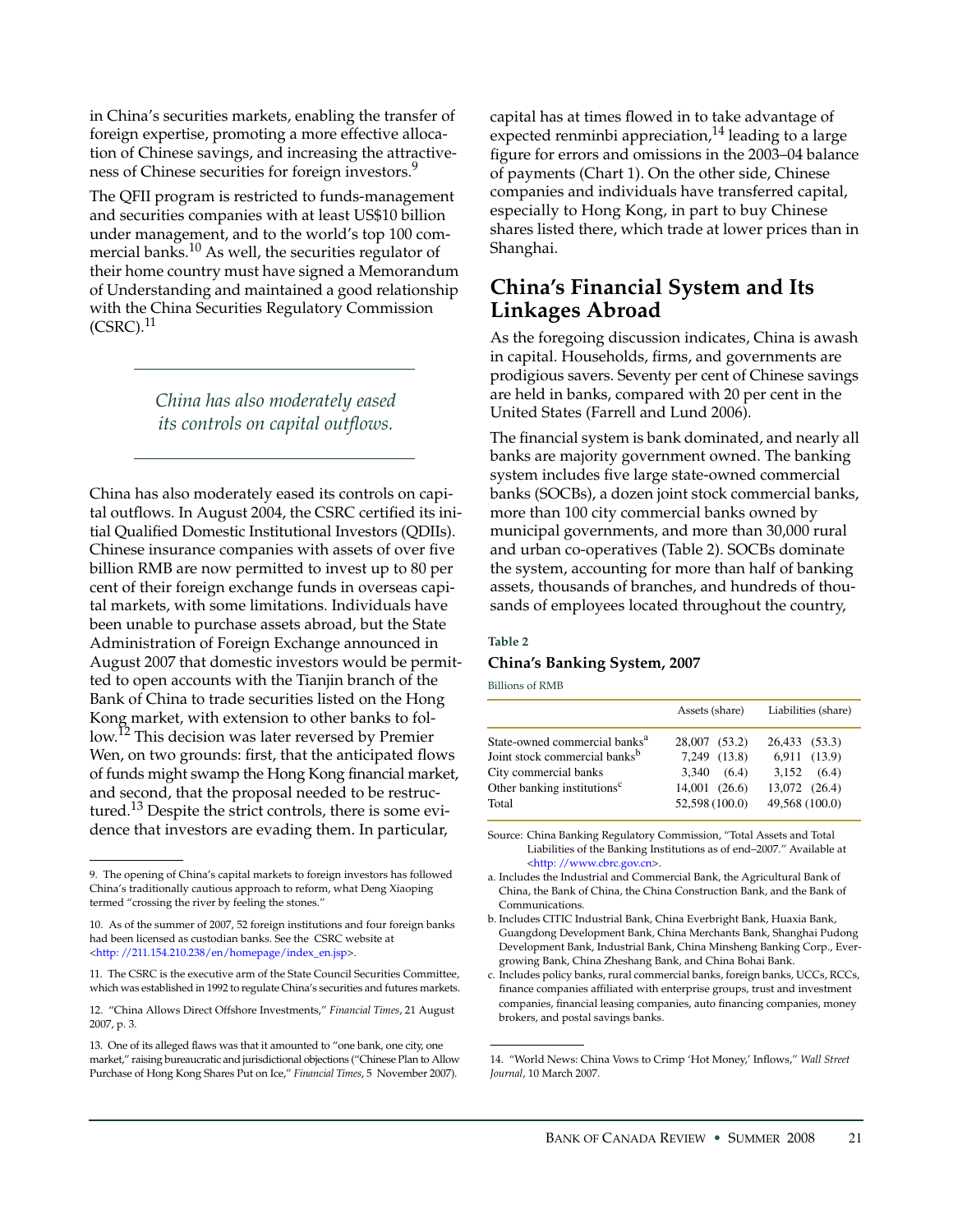but they are slower growing (15 per cent annually) than the joint stock banks (33 per cent) and city commercial banks (29 per cent). Privatization is gradually occurring as equity becomes more widely held by private investors and foreign strategic investors. In experimental cases in rural areas, strategic private investors are being allowed 100 per cent ownership.

China's capital markets are among the smallest in the world relative to the size of the domestic economy. There are two stock exchanges: Shanghai, established in 1990, and Shenzhen, in 1991.<sup>15</sup> Most of the available listings are those of the public shares of China's largest state-owned enterprises (SOEs). High levels of government ownership in these companies and segmentation of the market have limited market liquidity. The QFII program, which allows foreign investors to trade in the domestic market subject to certain restrictions that include a maximum 10 per cent equity stake in any domestic company and prohibitions on acquisitions of non-tradable state-owned shares, is aimed at partially addressing these problems.

China's bond market is at an even earlier stage of development, serving mainly as a channel for government finance, owing to the highly restrictive regime faced by corporate issuers. Although both the central bank and the Securities Regulatory Commission are the regulators, the National Development Research Council, secretariat to the policy-making State Council, until recently approved quota allocations and the issuance of corporate bonds. Banks continue to supply most debt finance. By September 2006, corporate bonds accounted for only 3 per cent of outstanding bonds, compared with the 68 per cent combined shares of government and central bank bonds (UBS 2006). Corporate issuers, especially those listed on the Hong Kong Stock Exchange, are instead tapping into overseas debt markets.

The government has worked intensively since 1998 to modernize the banking system. In 2000, the China Banking Regulatory Commission (CBRC) was created to oversee retail and wholesale banks.<sup>16</sup> As part of the 2001 WTO accession agreement, China agreed to open the domestic banking sector to foreigners by 2007. To ensure that banks would be competitive by then, the government took three steps. The first encouraged

restructuring and recapitalization, beginning with the five large state banks. By 2005, an estimated half a trillion dollars had been spent to remove bad loans from banks throughout the system (the Agricultural Bank of China, still a work in progress, was not included in this estimate) and to inject fresh capital to bring them to Basel I levels of capital adequacy (Ma 2006). The second step encouraged participation of strategic foreign investors, not for their capital, but for their expertise and assistance in modernizing the banks. By mid-2007, some US\$20 billion had been invested (Table 3). The third step, permitting these banks to list some of their shares on the stock exchanges in Hong Kong and Shanghai, was intended to encourage transparency and greater management focus on efficiency and profitability. These offerings attracted huge investor interest. The Bank of Communications, which listed in 2005, raised US\$2 billion, followed by the Bank of China and the China Construction Bank, each of which raised US\$9 billion. When ICBC listed late in 2006, it raised an astounding US\$19 billion. By one estimate, these listings, along with domestic listings in China's A share market, have raised more than US\$50 billion since 2005 (Anderson 2006).

> *The government has worked intensively since 1998 to modernize the banking system.*

These measures are having an impact on bank management. Non-performing loans (NPLs) as an indicator of efficiency have improved. Among the Big Five state-owned commercial banks, NPLs dropped from 28.6 per cent (for the original Big Four) in 2000 to 8.05 per cent for the five in 2007 (CBRC 2007). The banks have yet to be tested by adverse economic conditions, however.

Banking-system efficiency and competitiveness are also inhibited by certain institutional features of the financial system.17 China's investment-led exportoriented growth strategy relies on the stability of key prices, like the exchange rate and interest rates. Since the 1997–98 East Asian financial crisis, the exchange rate has fluctuated in a very narrow range. It has been stabilized by the central bank acquiring large foreign

<sup>15.</sup> In 1990, 10 companies had listed on the Shanghai Exchange; by the end of 2006, the number listed on both exchanges had grown to 1,500.

<sup>16.</sup> The CSRC oversees investment banks. Since the 17th People's Congress in October 2007, the formation of a single regulator has been under discussion ("China Considers Financial Superministry," *Wall Street Journal*, 10 January 2008).

<sup>17.</sup> These interconnections are traced in detail in Prasad (2007).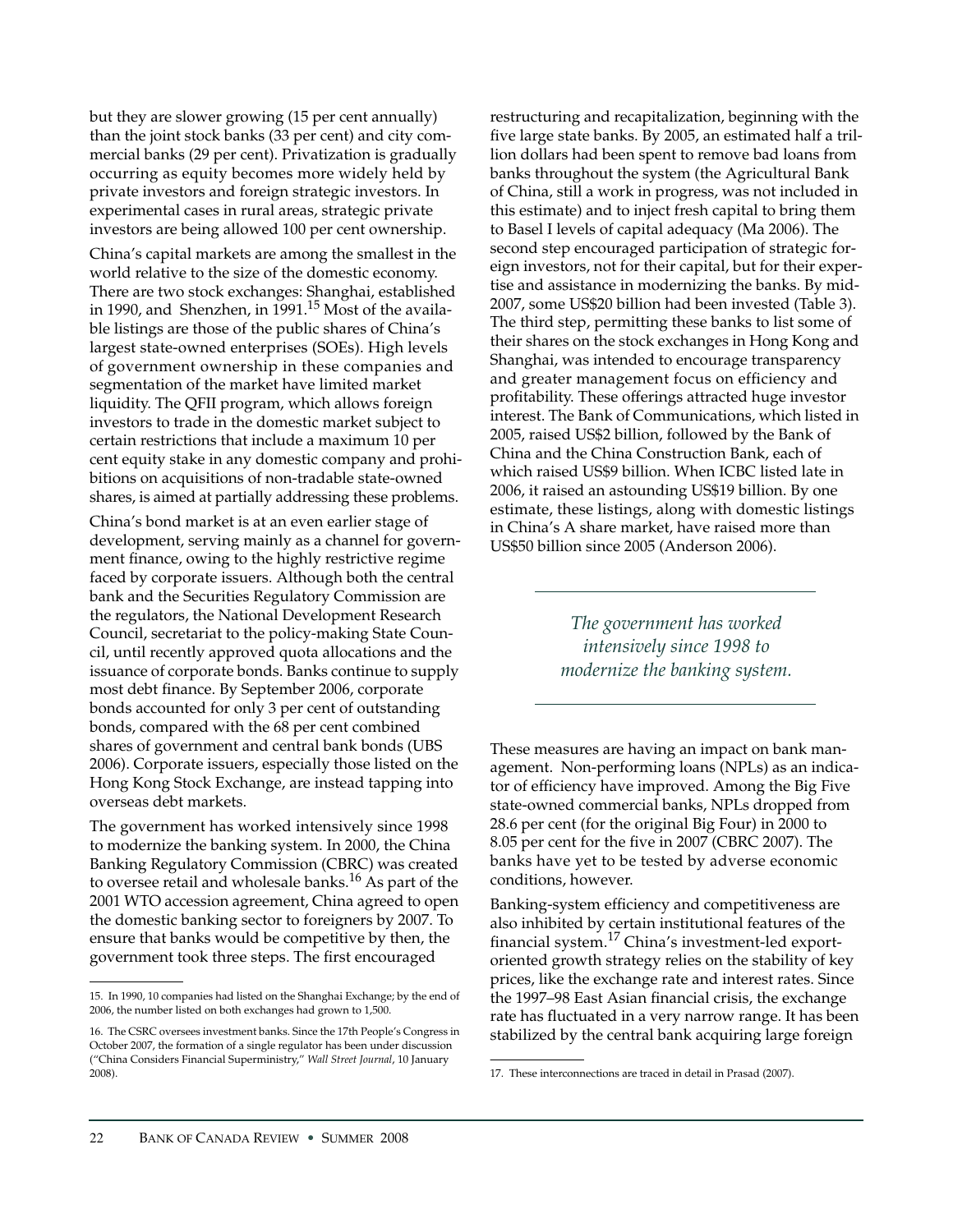## **Table 3 Foreign Investments in Chinese Banks**

| Date        | Chinese bank                                           | Foreign<br>investor          | Equity<br>share<br>(%) | US\$<br>millions |
|-------------|--------------------------------------------------------|------------------------------|------------------------|------------------|
| 2002        | Shanghai Pudong<br>Dev Bank                            | Citigroup                    | 15                     | 73               |
| 2002        | Bank of Shanghai                                       | <b>IFC/HSBC</b>              | 15                     | 145              |
| 2002        | China Everbright Bank                                  | IFC                          | 5                      | 19               |
| $2002 - 05$ | <b>Bank of Nanjing</b>                                 | <b>IFC/BNP</b><br>Paribas    | 25                     | 114              |
| 2004        | <b>Industrial Bank</b>                                 | Hang Seng/<br><b>IFC/GIC</b> | 25                     | 326              |
| 2004        | China Minsheng<br>Banking Corp.                        | <b>IFC/Temasek</b>           | 6                      | 125              |
| 2004        | Shenzhen Development<br>Bank                           | Newbridge                    | 18                     | 150              |
| 2004        | Xi'an City Commercial<br>Bank                          | IFC/Scotiabank               | 25                     | 40               |
| 2005        | Jinan City Commercial<br>Bank                          | Commonwealth<br>Bank         | 11                     | 17               |
| 2005        | Bank of Beijing                                        | <b>IFC/ING</b>               | 25                     | 270              |
| 2005        | Hangzhou City<br>Commercial Bank                       | Commonwealth<br>Bank/ADB     | 25                     | 110              |
| 2005        | Huaxia Bank                                            | Deutsche/<br>Sal Oppenheim   | 13                     | 325              |
| 2005        | Bohai Bank                                             | Standard<br>Chartered        | 20                     | 125              |
| 2005        | Bank of<br>Communications                              | HSBC                         | 20                     | 1,750            |
| 2005        | China Construction<br>Bank                             | Bank of America/<br>Temasek  | 14                     | 4,000            |
| 2005        | Bank of China                                          | RBS/UBS/<br>Temasek/ADB      | 17                     | 5,175            |
| 2005        | <b>Tianjin City</b><br>Commercial Bank                 | ANZ                          | 20                     | 110              |
| 2005        | <b>Industrial and Commer-</b><br>cial Bank of China    | Goldman/<br>Allianz          | 10                     | 3,700            |
| 2006        | Ningbo Commercial<br>Bank                              | OCBC                         | 12                     | 70               |
| 2006        | Shanghai Rural<br>Commercial Bank                      | ANZ                          | 20                     | 252              |
| 2006        | <b>United Rural</b><br>Cooperative Bank<br>of Hangzhou | Rabobank/IFC                 | 15                     | 30               |
| 2006        | Chongquing City<br>Commercial Bank                     | Dah Sing/<br>Carlyle         | 25                     | 130              |
| 2006        | Guangdong<br>Development Bank                          | Citigroup/IBM                | 25                     | 760              |
| 2007        | <b>CITIC</b> Industrial Bank                           | <b>BBVA</b>                  | 5                      | 650              |
| 2007        | Dalian City Commercial<br>Bank                         | Scotiabank/IFC               | 25                     | 320              |
| Total       |                                                        |                              |                        | 18,786           |

Source: Ma (2006), IMF, Xinhua, *China Daily*, UBS estimates

exchange earnings from exports and FDI inflows and sterilizing the resulting liquidity. These practices have reduced the independence of monetary policy. Rather than allowing banks' loan and deposit interest rates to be market determined, the central bank must administer them, offering savers low returns and allowing the banks healthy spreads by setting higher lending rates. Allowing market-determined rates would be risky, since the fixed exchange rate is vulnerable to speculative capital inflows, which would put upward pressure on the exchange rate and require more sterilization. Administered interest rates were ineffective in slowing growth in 2007, but an outright prohibition on new lending towards the end of the year did slow credit expansion.18 Administered interest rates also reduce commercial banks' appetite for risky credits because these banks can rely for a good part of their income on large well-known borrowers with government connections and on the generous administered spreads between deposit and lending rates.<sup>19</sup>

Banking-system efficiency is also influenced by continued government ownership. Since 2004, prudential standards and oversight have been strengthened and incentive structures for bank managers have been modernized. But incentive structures have not changed sufficiently to make the banks' overlending (mainly to state-owned enterprises) a thing of the past. The large banks continue to rely on traditional mainstay borrowers, which are firms, many of them owned or controlled by the government. According to the large banks' own published financial statements, corporate customers still account for between 70 and 80 per cent of their loans (Dobson and Kashyap 2006). The implication is that banks are exposed, not to firms with burgeoning profitability, but to tens of thousands of government-owned or -controlled firms whose profits are likely to be less certain in an economic downturn.

All of this means that governance in China's majority government-owned banks is a work in progress that affects incentive frameworks. Steps have been taken to increase representation by independent directors on boards, but the involvement of Communist Party officials, while declining, continues to be pervasive. Bank

<sup>18.</sup> By August 2007, the People's Bank of China had raised interest rates four times in its attempt to curb price increases, rising asset values, and overcapacity in manufacturing, yet the economy expanded nearly 12 per cent in 2007Q2, the strongest growth in 12 years (Zhang Tao, "Deal with Inflation, Currency Threats, Chinese Central Banker Warns," *National Post*, 29 August 2007, p. FP18).

<sup>19.</sup> Dobson and Kashyap (2006) illustrate the size of the spread and discuss its impact on bank business plans.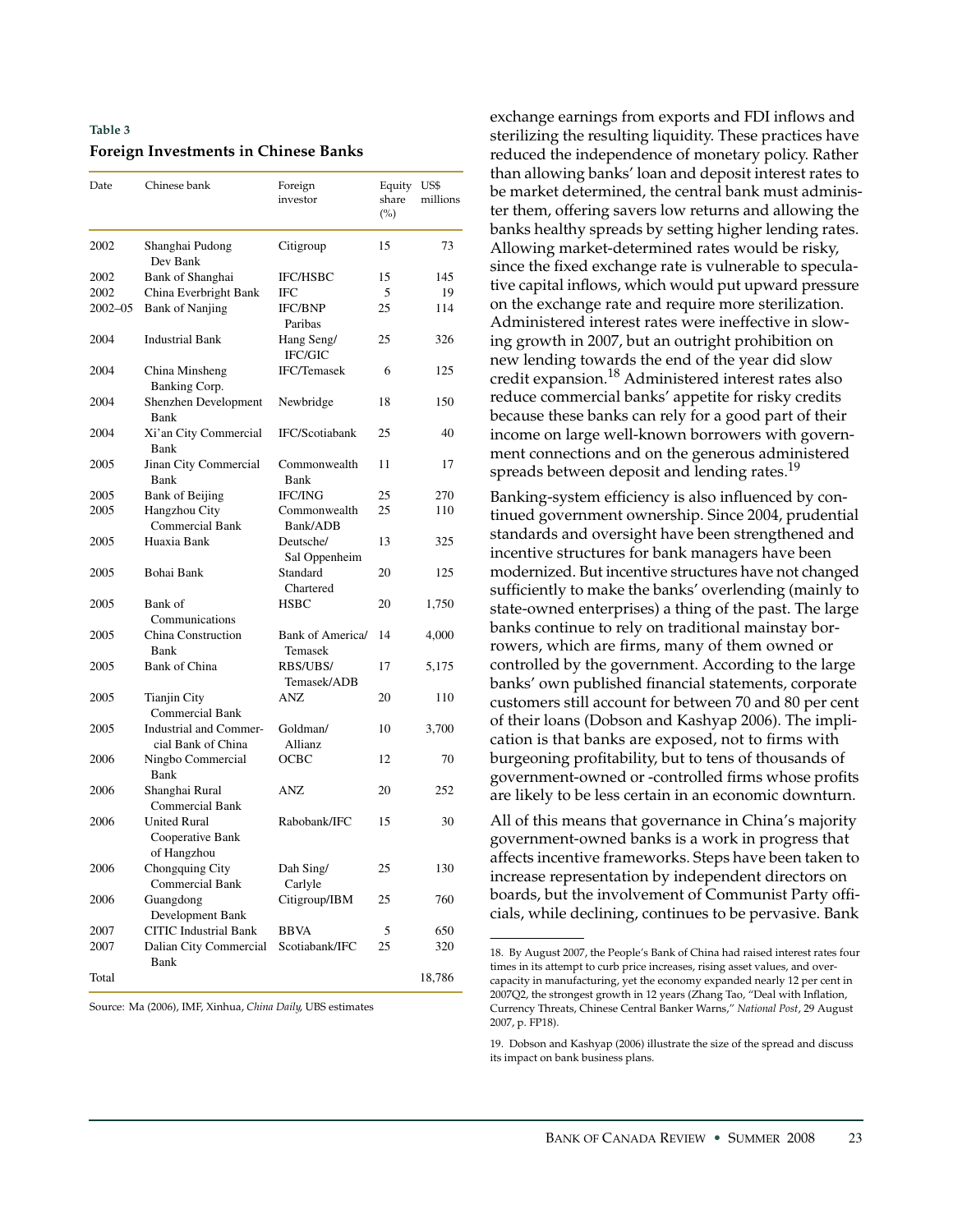heads are members of the Central Committee (Naughton 2003); the CEO is often also the party secretary; and bank performance is discussed at party meetings.

> *Short-term profitability masks the problems that lie ahead.*

The management, ownership, and governance weaknesses mentioned above co-exist with the belief among investors, depositors, and customers that China's government-owned banks are "too big to fail." The increasing numbers of banks listed on stock exchanges are subject to more external monitoring, but continued political pressures undermine their efficiency. Indeed, the economic and credit booms since 2002 have tested their ability to evaluate and monitor new loans; bank loans have soared (reducing ratios of NPLs) in response to robust demand in expanding industries. Short-term profitability masks the problems that lie ahead. Such indicators suggest that banks are also making commercial decisions, but it takes time for these loans to mature, and should China experience slower growth, as is increasingly likely in the next few years, nonperforming loans are likely to increase and to create stress on the banks. Yet depositors believe they have blanket protection of their deposits, even if the rate of return is low. The People's Bank of China is not independent, so there is widespread confidence in it as a lender of last resort.

Once all of the major banks have been restructured, market forces are likely to be freed up, borrowing and lending rates deregulated, interest spreads will shrink, investor and depositor monitoring will intensify as the implicit blanket guarantee is modified or removed, and banks will face stiffer competition from the developing capital market institutions. As margins shrink and balance sheet growth declines, pressures to consolidate the banking sector are likely to follow.

In the meantime, banks are flush with cash. The Industrial and Commercial Bank of China (ICBC) and the Bank of China have joined the world's top 10 banks, as measured by tier one capital, $^{20}$  and the government is encouraging banks to "go abroad" to develop global capabilities. In September 2007, central bank governor Zhou Xiaochuan outlined the government's supportive policy framework. It includes fostering the development of the foreign exchange market to help enterprises manage interest rate and exchange rate risk; reduced controls on foreign exchange transactions; assistance to qualifying financial enterprises to establish overseas operations; and development of "regional financial platforms" through co-operation with regional development banks (Zhou 2006).

In the past year, financial enterprises have used three channels for their investments (Table 4). One is to follow their customers into developing countries. In Asia, which is familiar territory, Chinese banks have taken large stakes. ICBC has a majority stake in Bank Halim Indonesia and Macau Seng Hang Bank; Bank of China owns Singapore Aircraft Leasing outright. ICBC is following its corporate customers into Africa and, along with China Development Bank's China-

#### **Table 4**

#### **Foreign Investments Announced by Chinese Financial Institutions**

| Date             | Chinese bank                                  | Target                              | Equity<br>stake<br>(%) | Estimated<br>value (US\$<br>millions) |
|------------------|-----------------------------------------------|-------------------------------------|------------------------|---------------------------------------|
| December<br>2006 | <b>Bank of China</b>                          | Singapore<br>Aircraft<br>Leasing    | 100.0                  | 965                                   |
| December<br>2006 | Industrial and<br>Commercial<br>Bank of China | Bank<br>Halim<br>Indonesia          | 90.0                   | 10                                    |
| May 2007         | China Invest-<br>ment Corpor-<br>ation        | <b>Blackstone</b>                   | 9.9                    | 3,000                                 |
| May 2007         | <b>CDB</b>                                    | China-Africa<br>Development<br>Fund | 100.0                  | 1,000                                 |
| <b>July 2007</b> | China Develop-<br>ment Bank                   | <b>Barclays</b>                     | 3.1                    | 3,100                                 |
| August 2007      | Industrial and<br>Commercial<br>Bank of China | Seng Hang<br><b>Bank</b><br>(Macau) | 79.9                   | 583                                   |
| October 2007     | <b>CITIC</b><br><b>Securities</b>             | Bear Stearns*                       | 6.0                    | 1,000                                 |
| October 2007     | China Minsheng<br>Banking Corp.               | UCBH<br>(San Francisco)             | 9.9                    | 317                                   |
| October 2007     | Industrial and<br>Commercial<br>Bank of China | Standard<br>Bank of<br>South Africa | 20.0                   | 5,600                                 |

\* Transaction was cancelled because of the takeover of Bear Stearns by JPMorgan Chase & Co. in March 2008.

Source: Reuters, *Financial Times, China Daily*

<sup>20. &</sup>quot;Top 1000 World Banks" (annual), *The Banker*, July 2007.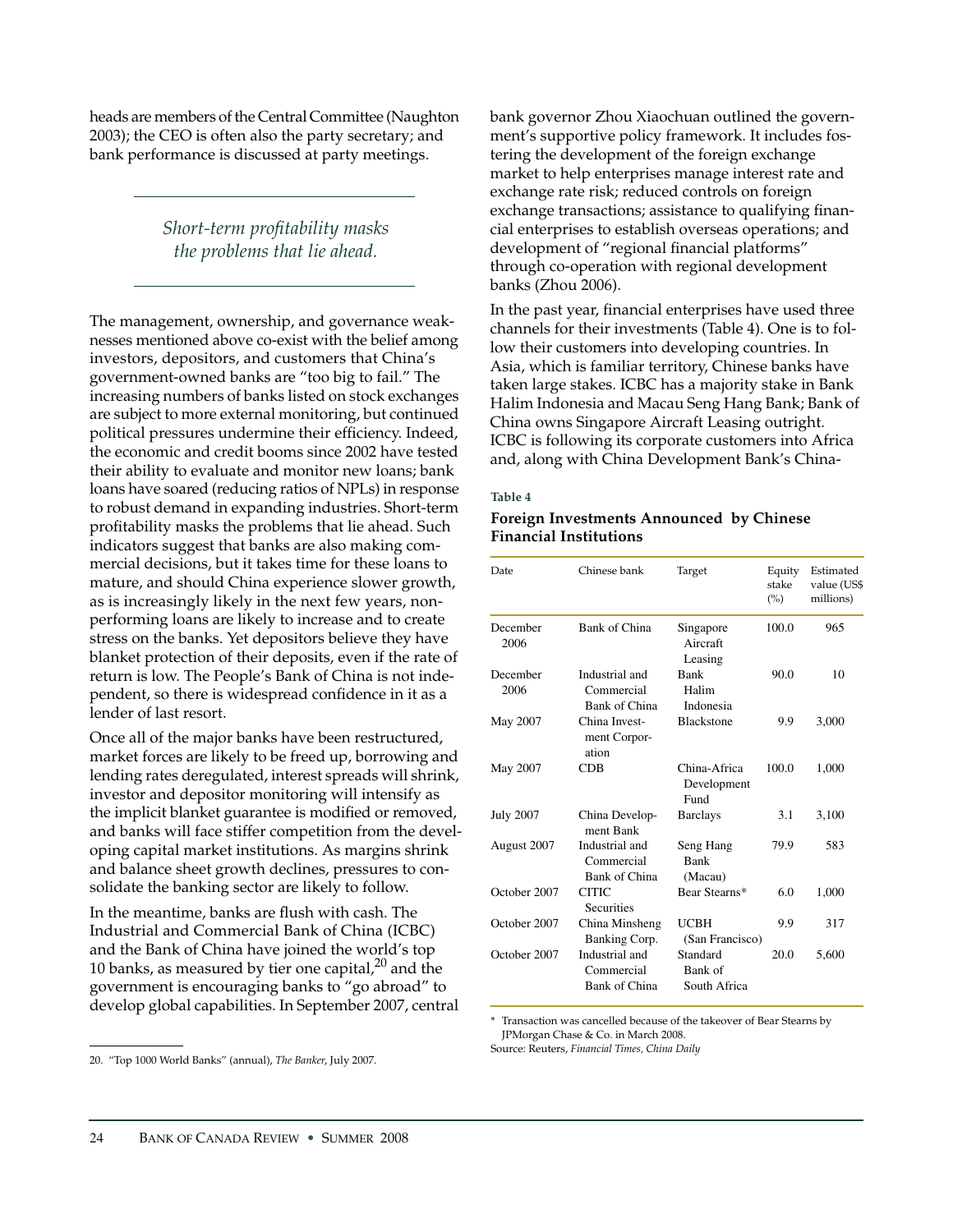Africa Development Fund, is financing infrastructure and building ties with African governments and enterprises in China's search for natural resources and new markets. ICBC's investment in Standard Bank of South Africa, Africa's largest bank, gives it a platform with an experienced partner to assist its penetration of an unfamiliar geography.

The second channel is to take stakes in more sophisticated banks in the United Kingdom and the United States to increase international competitiveness by learning advanced banking technologies and products. In these cases, the stakes are small, in part to avoid political friction. The fates of the first four investments are mixed and suggest that there is still much to learn. In October 2007, CITIC Securities agreed to acquire 6 per cent of Bear Stearns, the U.S. investment bank struggling with its mortgage business, which would provide a 2 per cent stake in CITIC in return. When Bear Stearns became insolvent in March 2008 and JPMorgan Chase stepped in as its acquirer, CITIC Securities cancelled its deal. China Investment Corporation (CIC) took a stake in the IPO of Blackstone, the U.S. private equity firm, in May 2007. CIC was widely criticized in Beijing for having paid too much when the share price dropped following the IPO. China Development Bank's July 2007 investment in Barclays included an agreement to invest further if Barclays' bid for ABN-Amro succeeded (it did not). The one investment that appears to be structured for successful learning and partnership is China Minsheng Bank's stake in UCBH Holdings (a San Francisco-based bank that focuses on the ethnic Chinese population in the United States and abroad), acquired in October 2007. Each party acquires the right to board representation in the other, and Minsheng can increase its investment in the future if it receives U.S. regulatory approval.

The third channel for foreign investment is market entry through a banking licence. Both ICBC and China Merchants Bank have applied to the Federal Reserve for U.S. banking licences but have been met with caution, reportedly because of concerns about governance, transparency, and the absence of a legal framework to deal with money laundering. The CBRC has indicated a linkage between the Chinese government's stance on opening wider the door to foreign investors in China's banks and the willingness of other governments to grant banking licences to Chinese applicants.<sup>21</sup>

In summary, with variable success, Chinese financial institutions have used their growing foreign linkages primarily as a means to increase their efficiency and competitiveness. As China's financial system is further modernized, the banks will face stiffer domestic competition, which will reduce margins and shrink balance sheets, likely resulting in domestic consolidation in the years ahead. It is reasonable to expect, therefore, that only the strongest "brand" candidates will likely be permitted to participate in China's "go abroad" drive. Even then, the available evidence suggests that there is still much to be learned about operating outside of East Asia. Initial investments are still small in financial terms, but they incur reputational risks and add operational complexity. As the domestic environment becomes more competitive, even adverse, banks' abilities to manage these international investments will be tested.

## **China's Exchange Rate Regime**

Most large economies have flexible exchange rates, which free up the central bank to pursue domestic objectives. Pegged exchange rates in a context of highly mobile capital can be fragile, because they can be subject at times to strong speculative pressures for a devaluation or revaluation. The crises in the European Monetary System and in Mexico and East Asia in the 1990s have led most of the larger emerging-market economies to abandon exchange rate pegs and embrace exchange rate flexibility—if not complete flexibility in all cases. China retains extensive capital controls and has a managed exchange rate, but has embraced the principle of greater exchange rate flexibility.

The evolution of China's exchange rate regime has been gradual. In 1994, the official and parallel<sup>22</sup> exchange markets were unified, and the official RMB– dollar exchange rate was devalued sharply following a period of sustained inflation and loss of international competitiveness. The exchange rate has been stable since then, particularly during the turbulent period of the Asian crises in 1997–98.<sup>23</sup> On 21 July 2005, a managed floating exchange rate regime was introduced, and the RMB was allowed to move within a narrow range in reference to an unspecified basket of currencies. Recognizing that Chinese enterprises

<sup>21. &</sup>quot;Beijing in Call for US Banking Licenses," *Financial Times*, 24 September 2007.

<sup>22.</sup> Applying to non-trade transactions not officially encouraged, and taking place at a more depreciated exchange rate.

<sup>23.</sup> China's decision not to engage in competitive devaluation to match those of its regional trading partners was widely appreciated in the region, earning China political dividends.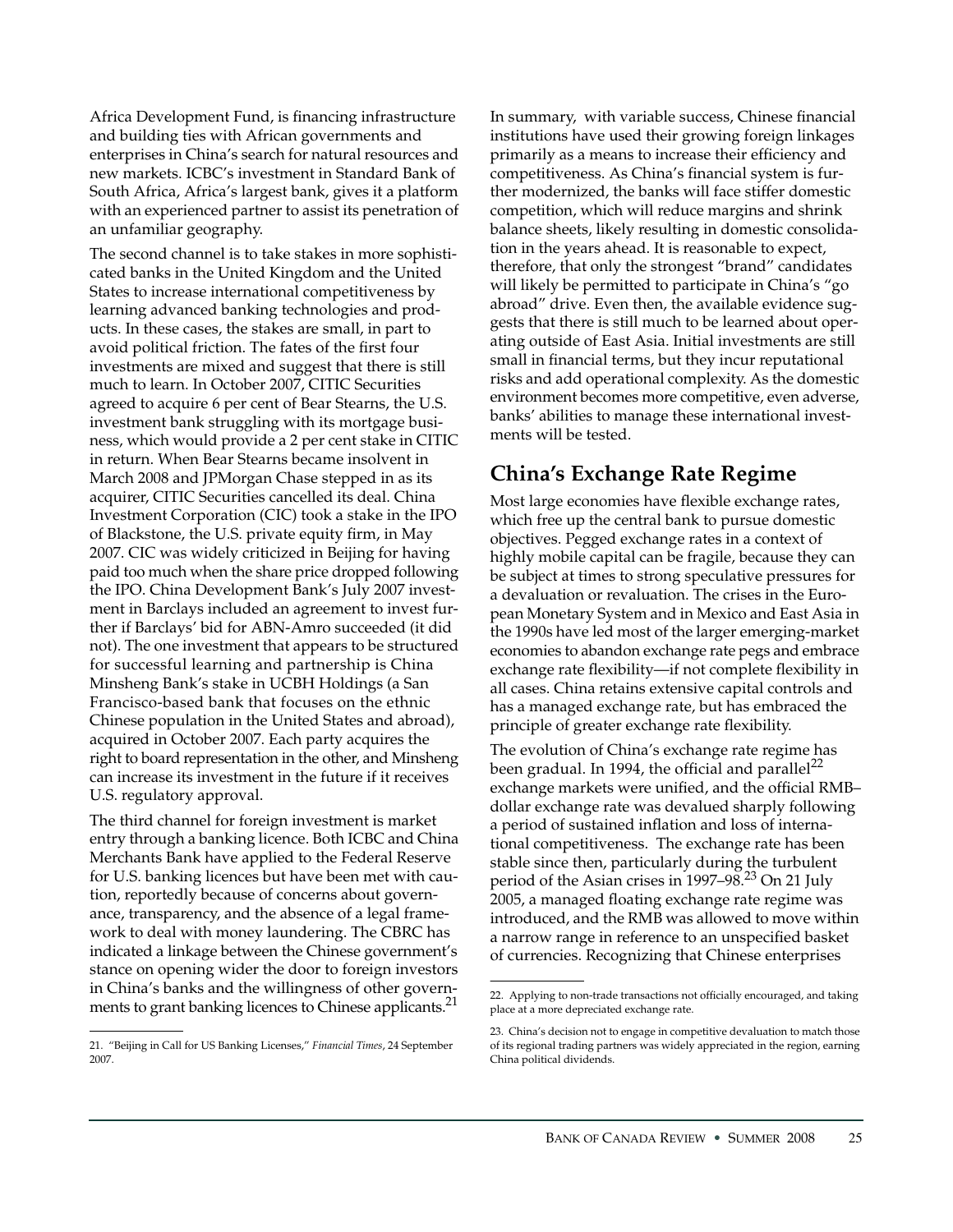would have to learn to manage associated exchange rate risks, new instruments were introduced to enhance the operations of the foreign exchange market, including an over-the-counter market and foreign exchange and interest rate swaps. From that date until the end of May 2008, the RMB has appreciated by 14.4 per cent in terms of the U.S. dollar, but much less in real effective terms (since most other major currencies have appreciated against the dollar) despite China's large and growing trade surpluses and substantial capital inflows (Chart 2).

Since 1992, China has increasingly become a magnet for foreign investors attracted to its large domestic market and abundant supplies of low-cost, educated labour. China is now the world's third-largest trading nation, exporting labour-intensive manufactures assembled there and importing natural resources, manufactured components, and capital-intensive goods. The speed and magnitude of China's export growth has contributed to a large trade surplus, averaging about 9 per cent of GDP in 2006 and 2007 (Chart 3).

> *Chinese government concerns about the domestic consequences of large or rapid revaluation are paramount.*

In this context, China's stable exchange rate is the subject of prolonged international debate. Some call for greater exchange rate flexibility (Eichengreen 2005), while others call for a one-time revaluation (Goldstein and Lardy 2006). China's trade gains, which have not been reflected in a substantial appreciation of its currency, have come from its comparative abundance of low-cost labour whose productivity is growing. To the Chinese government, concerns about the domestic consequences of large or rapid revaluation are paramount; namely, fear of disruptive adjustment for exporters of labour-intensive manufactures and risks to the low-productivity agricultural sector (on which large numbers of Chinese still depend for employment) from increased import competition.

Large Chinese surpluses need to be seen in the context of global imbalances and, in particular, large U.S. current account deficits.<sup>24</sup> As many have pointed out,

including central bank governor Zhou Xiaochuan, balancing China's trade will not by itself resolve the problem of the U.S. current account deficit, which reflects a fundamental savings-investment imbalance. In an attempt to coordinate a solution to the problem of global imbalances, the International Monetary

#### **Chart 2**

#### **China's Real Effective Exchange Rate and Bilateral Rates with Canada and the United States**



#### **Chart 3**





<sup>24.</sup> IMF (2007a). For additional insights on why global imbalances are a source of concern, see Dodge (2006a, b) and Little and Lafrance (2006).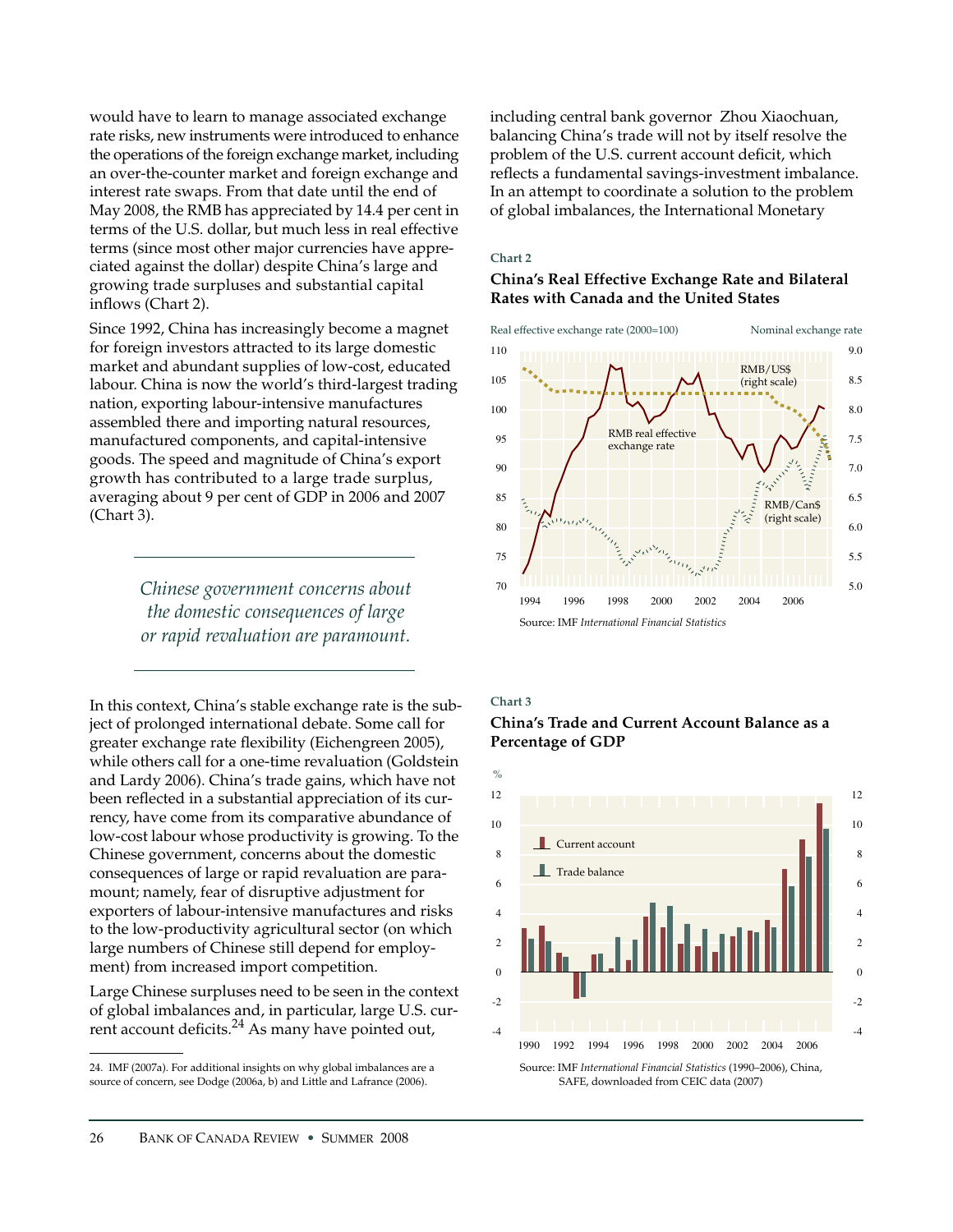Fund has begun multilateral discussions with key players (IMF 2007b). For their part, high-level U.S. and Chinese officials have met many times to try to resolve their differences with respect to trade imbalances and the RMB-dollar exchange rate but, to date, agreement on specific measures has been limited.

China's emphasis on exchange rate stability in the face of rising current account surpluses has forced the central bank to accumulate massive foreign exchange reserves, producing unfavourable domestic consequences as well as generating protectionist pressures abroad.

The accumulation of international reserves on a central bank's balance sheet typically finds its counterpart in monetary expansion, unless these reserves are sterilized, i.e., are not allowed to affect the domestic economy.<sup>25</sup> Sterilization may levy a heavy fiscal cost and introduce distortions into domestic financial systems (Mohanty and Turner 2005). The fiscal costs stem from the fact that the yields on sterilization bonds are typically higher than the returns earned on foreign reserves. While this has not been a problem for China, the recent fall in short-term U.S. Treasury rates has increased the financial burden on the central bank. Moreover, China is exposed to large capital losses on its foreign reserve holdings (which are believed to be largely held in U.S. dollars) as the RMB appreciates.

For these reasons, a key issue for China, given its current level of integration into the international financial system, is when and how to change the exchange rate regime. Eichengreen et al. (1999) argue that international experience shows that the best time to exit from a fixed exchange rate is while capital is flowing into a country. By adopting a *de facto* (as well as a *de jure*) flexible exchange rate, China would gain greater leverage to limit deviations of inflation and growth from chosen targets by means of a monetary policy geared to domestic objectives. An independent monetary policy would allow interest rates to be market determined, which would help in modernizing the banking system, as discussed above. Such a policy does not imply neglecting the exchange rate; it may involve intervening in the exchange market to limit short-run currency fluctuations, but not to resist longer-term trends.

Eichengreen (2005) points out that a rapid transition to a more flexible exchange rate is not an argument for rapid capital account liberalization. History is replete with examples of countries that have operated managed floats while retaining capital controls (e.g., Europe in the 1930s, Japan in the 1970s, Chile in the 1990s, Brazil and India today).

> *A key issue for China is when and how to change the exchange rate regime.*

Greater exchange rate flexibility would facilitate the liberalization of the capital account by better preparing the economy to deal with the impact of increased volatility associated with freer capital flows. One of the main lessons China drew from the Asian financial crisis is that financial system development and capital account liberalization should be carefully sequenced to allow for the institutional development necessary to manage the additional risks. Studies of countries' experiences have demonstrated that capital account liberalization has to be supported by a combination of sound macroeconomic policies to contain aggregate financial imbalances and sound prudential policies, backed by adequate supervision of the financial system, to ensure proper incentives for risk management (Eichengreen et al. 1998). In summary, the adoption of a monetary policy aimed at domestic objectives would facilitate various reforms that would contribute to China's central domestic goals, a sound and diverse financial system, and greater transparency and effectiveness of monetary policy in its pursuit of low inflation.

## **Conclusions**

China is considerably less integrated into the global financial system than its importance as an investment destination and major exporting country might suggest. These features are best understood in the context of China's overarching domestic priorities to create sufficient modern-sector jobs as it restructures the economy and moves people out of low-productivity agriculture while maintaining political and social stability. China's rapid economic development is likely to lead to substantially more financial integration in coming decades, however, as China invests more

<sup>25.</sup> There are two main ways to sterilize foreign reserves: either by reinvesting the funds directly abroad, which is basically what a sovereign wealth fund does; or by draining funds from the national banking system by forcing them to hold either government or central bank bonds. So far, China has mainly relied on the latter method, although it has recently created a special fund for foreign investments, the China Investment Corporation, with an initial endowment of US\$200 billion.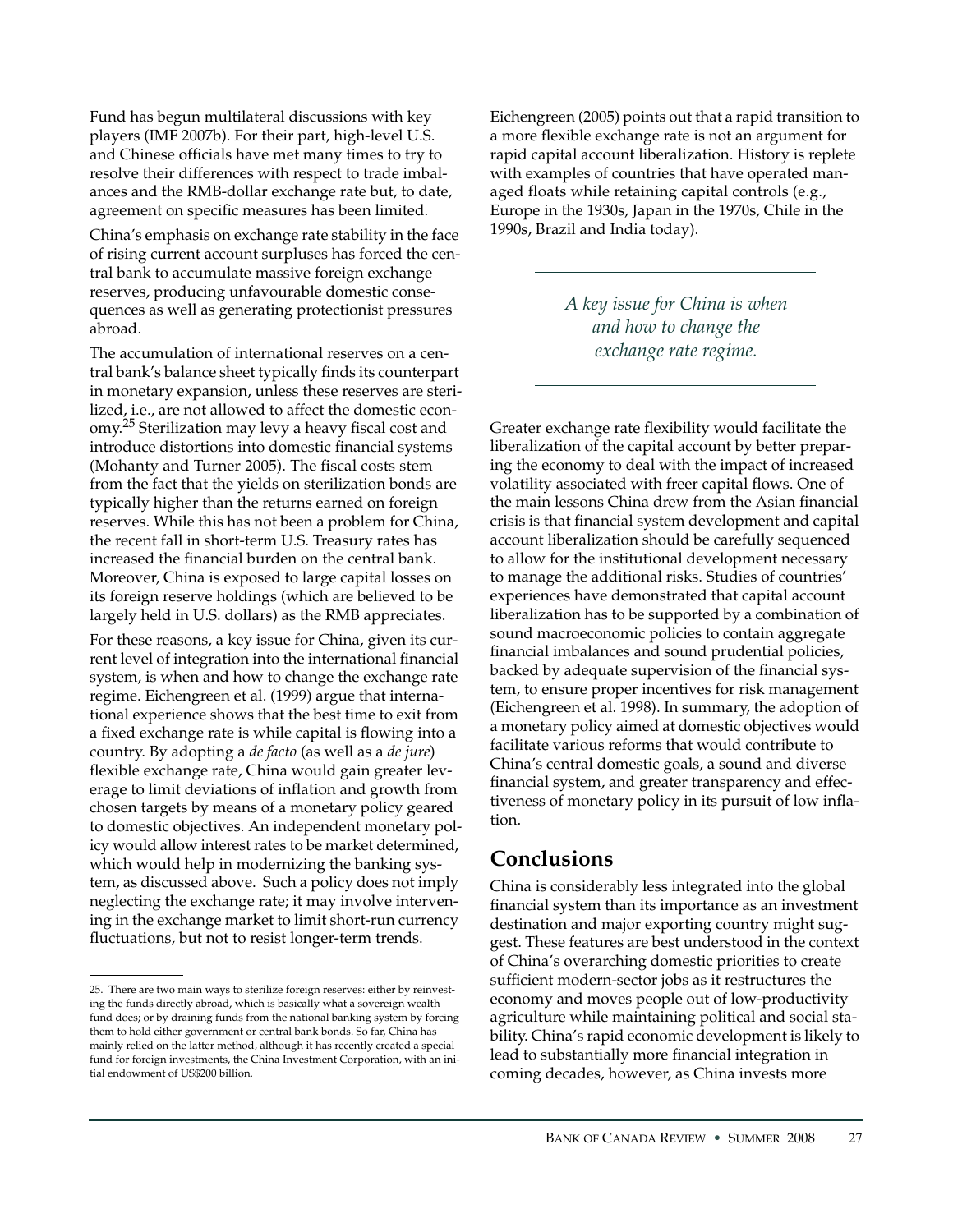abroad, develops its domestic financial system, and relaxes further its capital controls.

The question of the proper sequencing of domestic financial reforms, exchange rate flexibility, and capital account liberalization naturally arises. Capital controls protect Chinese banks from the risks of foreign currency mismatches that were so harmful to the financial systems of the countries affected by the Asian crisis during the late 1990s.<sup>26</sup> Outward FDI by Chinese banks and SOEs will require further capital account liberalization, however, as Chinese banks also increase their foreign currency business with Chinese companies.

A stable RMB has helped to further the development of China's industrial base, but the managed exchange rate regime has constrained monetary policy, a problem that still needs to be addressed. Greater exchange rate flexibility, allowing a faster appreciation and reducing currency undervaluation, will be necessary to encourage Chinese enterprises to rely more on productivity than on price competitiveness in international markets, to prevent further accumulation of reserves, and to defuse growing protectionist pressures, particularly in the United States and Europe.

While capital account liberalization is likely to continue, leading to greater integration with the global financial system, some elements should be postponed until domestic institutions have further developed their abilities to assess and mitigate risks; supervision and regulation are strengthened; and domestic financial markets develop further.

26. Principally Thailand, Malaysia, Indonesia, and Korea.

*Much will depend on whether the Chinese authorities are interested in seeing the currency in wide international use.*

A more distant issue is when and whether the Chinese currency will play a role on the world stage that is comparable to the size and rate of growth of China's trade (Dobson and Masson 2008). At present, the RMB is not used outside of China except for a modest amount of renminbi balances held at Hong Kong banks. The first step towards more international use of the currency can be expected in East Asia, where it is likely to be used for invoicing and settlement of trade. As capital controls are gradually liberalized, the next step might be the growth in foreign holdings of RMBdenominated assets, followed by RMB borrowing by foreigners in China's capital markets. In the long run, however, much will depend on whether the Chinese authorities are interested in seeing the currency in wide international use. This is still an open question, but it can be argued that, even if the authorities were interested, the RMB will not gain international importance until China has a sophisticated and sound domestic financial system buttressed by an independent central bank, a flexible exchange rate, and open capital markets.

## **Literature Cited**

Alden, C. 2007. *China in Africa*. London: Zed Books.

- Anderson, J. 2006. "Which Way Out for the Banking System?" *Asian Economic Perspectives: How to Think about China, Part 3.* Hong Kong: UBS Investment Research.
- China Banking Regulatory Commission (CBRC). 2007. "NPLs of Commercial Banks as of end-2007." Available at [<http://www.cbrc.gov.cn/](http://www.cbrc.gov.cn/english/home/jsp/index.jsp) [english/home/jsp/index.jsp](http://www.cbrc.gov.cn/english/home/jsp/index.jsp)>.
- Dobson, W. and A. K. Kashyap. 2006. "The Contradiction in China's Gradualist Banking Reforms." *Brookings Papers on Economic Activity* (2006–2): 103–62.
- Dobson, W. and P. Masson. 2008. "Will the Renminbi Become a World Currency?" *China Economic Review*. Forthcoming.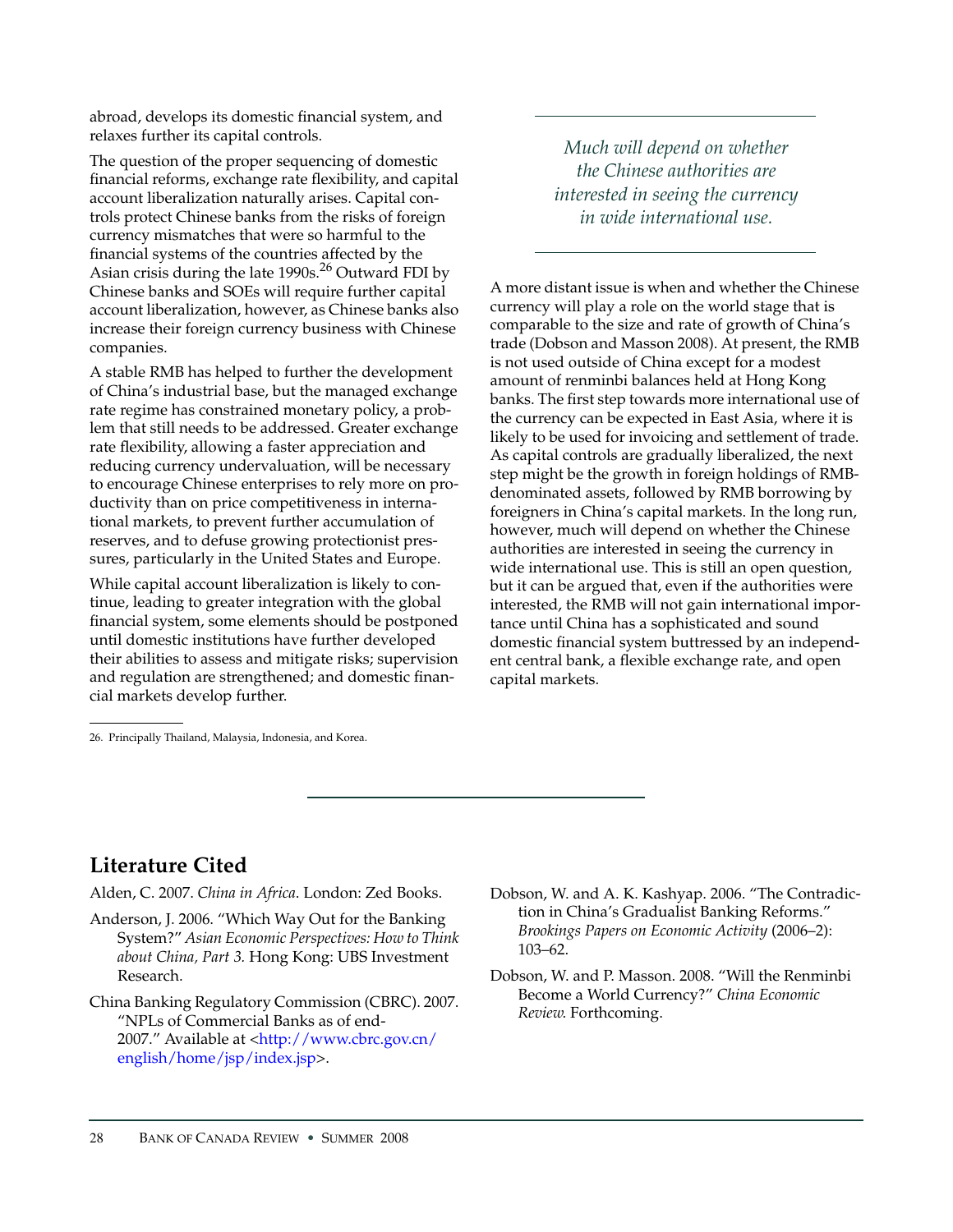## **Literature Cited (cont'd)**

- Dodge, D. 2006a. "Global Imbalances: Why Worry? What to Do?" Remarks to the New York Association for Business Economics. New York, New York, 29 March. Available at [<http://](http://www.bankofcanada.ca/en/speeches/2006/sp06-5.html) [www.bankofcanada.ca/en/speeches/2006/](http://www.bankofcanada.ca/en/speeches/2006/sp06-5.html) [sp06-5.html>](http://www.bankofcanada.ca/en/speeches/2006/sp06-5.html).
- Dodge, D. 2006b. "The Evolving International Monetary Order and the Need for an Evolving IMF." Lecture to the Woodrow Wilson School of Public and International Affairs. Princeton, NJ, 30 March. Available at [<http://www.bankofcanada.ca/en/](http://www.bankofcanada.ca/en/speeches/2006/sp06-6.html) [speeches/2006/sp06-6.html>](http://www.bankofcanada.ca/en/speeches/2006/sp06-6.html).

Eichengreen, B. 2005. "Is a Change in the Renminbi Exchange Rate in China's Interest?" *Asian Economic Papers* 4 (1): 40–75.

- Eichengreen, B., M. Mussa, G. Dell'Ariccia, E. Detragiache, G. M. Milesi-Ferretti, and A. Tweedie. 1998. "Capital Account Liberalization: Theoretical and Practical Aspects." International Monetary Fund Occasional Paper No. 172.
- Eichengreen, B., P. Masson, M. Savastano, and S. Sharma. 1999. "Transition Strategies and Nominal Anchors on the Road to Greater Exchange-Rate Flexibility." Essays in International Finance No. 213, Princeton University.
- Farrell, D. and S. Lund. 2006. "Putting China's Capital to Work." *Far Eastern Economic Review* 169 (4): 5–10.
- Goldstein, M. and N. Lardy. 2006. "China's Exchange Rate Policy Dilemma." *American Economic Review* 96 (2): 422–26.
- International Monetary Fund (IMF). 2007a. *Staff Report on the Multilateral Consultation on Global Imbalances with China, the Euro Area, Japan, Saudi Arabia, and the United States.* Washington: International Monetary Fund, 29 June.

-. 2007b. "IMF Executive Board Adopts New Decision on Bilateral Surveillance Over Members' Policies." Public Information Notice (PIN) No. 07/69, 21 June.

- Little, B. and R. Lafrance. 2006. "Global Imbalances— Just How Dangerous*?*" *Bank of Canada Review* (Spring): 3–13.
- Ma, G. 2006. "Sharing China's Bank Restructuring Bill." C*hina & World Economy* 14 (3): 19–37.
- Mohanty, M. S. and P. Turner. 2005. "Intervention: What Are the Domestic Consequences?" In *Foreign Exchange Market Intervention in Emerging Markets: Motives, Techniques and Implications,* Bank for International Settlements Papers No. 24.
- Naughton, B. 2003. "The State Asset Commission: A Powerful New Government Body." *China Leadership Monitor* 8 (Fall).
	- ———. 2007. *The Chinese Economy: Transitions and Growth*. Cambridge, MA: MIT Press.
- Neftci, S. N. and M. Y. Ménager-Xu, eds. 2007. *China's Financial Markets*: *An Insider's Guide to How the Markets Work.* Amsterdam: Elsevier Academic Press.
- Prasad, E. S. 2007. "Is the Chinese Growth Miracle Built to Last?" Institute for the Study of Labor (IZA) Discussion Paper No. 2995.
- Reisen, H. and S. Ndoye. 2008. "Prudent versus Imprudent Lending to Africa: From Debt Relief to Emerging Lenders." OECD Development Centre Working Paper No. 268.
- United Nations Conference on Trade and Development (UNCTAD). 2007. "Rising FDI into China: The Facts Behind the Numbers." UNCTAD Investment Brief No. 2. Available at [<http://www.unctad.org/en/docs/](http://www.unctad.org/en/docs/iteiiamisc20075_en.pdf) [iteiiamisc20075\\_en.pdf>](http://www.unctad.org/en/docs/iteiiamisc20075_en.pdf).
- UBS. 2006. "China Bond Market Research." London, 4 December.
- Zhou Xiaochuan. 2006. "Remarks on China's Trade Balance and Exchange Rate." China Development Forum, Development Research Center of the State Council. Beijing: People's Bank of China.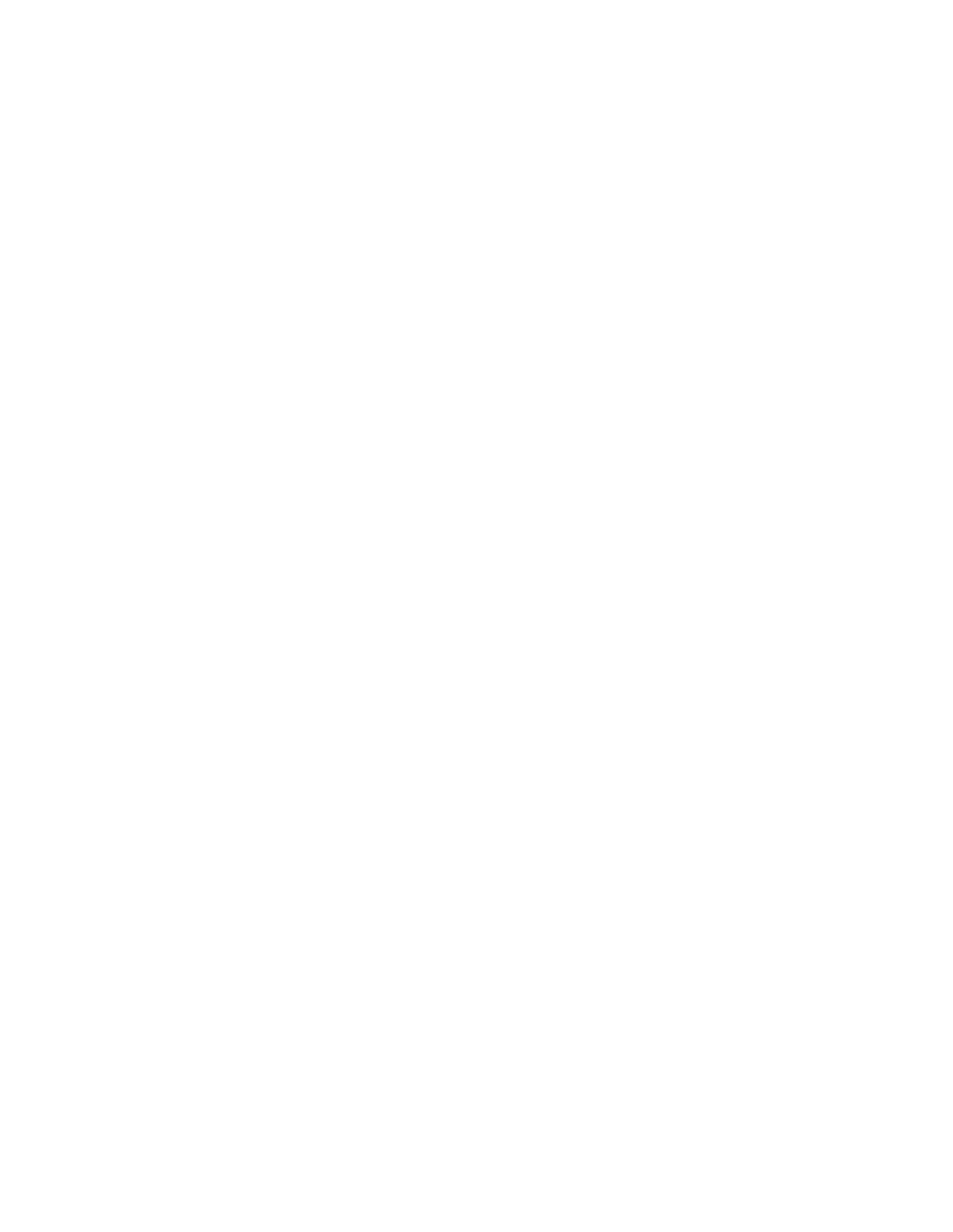## <span id="page-32-0"></span>**House Prices and Consumer Spending**

*Kimberly Flood and Sylvie Morin, International Department, and Ilan Kolet, Research Department*

- *The apparent overvaluation of house prices in several advanced economies is an ongoing concern for policy-makers, since a significant downturn in prices would have adverse effects for consumer spending and the aggregate economy.*
- *House prices influence consumer spending through two main channels: a direct housing wealth effect and a collateral effect.*
- *The evidence cited in this article suggests that the link between house prices and consumer spending is stronger in countries with more-developed mortgage markets characterized by lower down payment ratios, increased availability of home-equity borrowing products, longer average mortgage terms, and a higher degree of mortgage securitization.*
- *The liberalization of mortgage markets since the early 1980s has resulted in a stronger link between house prices and consumer spending.*

he most recent increase in real house prices around the globe, which for some countries now appears to be over, has significantly outpaced previous episodes. Although some studies (e.g., IMF 2008c) suggest that the rapid rise in house prices was not in line with economic fundamentals, the extent of this overvaluation is highly uncertain. Moreover, the impact on global economic growth of a broadly based correction in house prices is not clear. Although some advanced economies have already begun to experience declines in real house prices, consumption expenditures and other measures of demand have not yet fallen appreciably. Nevertheless, the likely adverse effects on consumer spending and the aggregate economy of a significant downturn in house prices are an ongoing concern for policymakers. T

Movements in house prices can affect consumer spending in two ways: through a direct wealth effect implied by the life-cycle and permanent-income theories, or through a collateral effect, by allowing greater access to credit. Under the permanent-income theory, households perceive their houses as wealth, and base their spending decisions in part on movements in net wealth positions. As well, if access to credit for some consumers is contingent on their housing wealth or equity, these credit-constrained households will be able to borrow and spend more, based on an increase in the collateral value of their homes.

The purpose of this article is to examine estimates of the effect of housing wealth on consumer spending in a group of advanced countries, and how institutional differences in national mortgage markets lead to different effects on consumption. The article is organized as follows. The next section contains a brief review of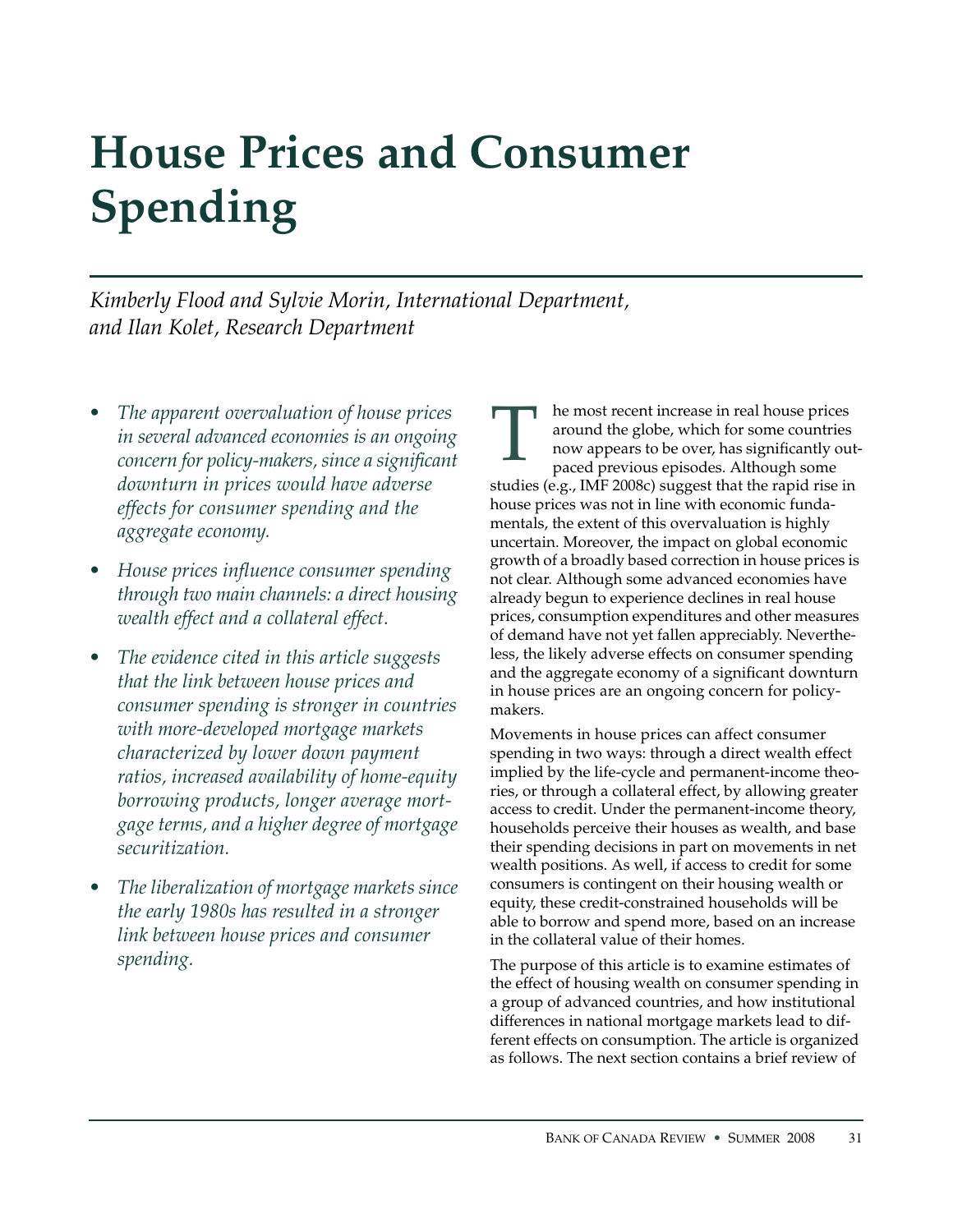recent developments in house prices in advanced economies and a discussion of whether, at current prices, houses are overvalued. Next, we summarize the key reasons why house prices might enter into household consumption decisions and explain the role of institutional differences in mortgage markets in the link between house prices and consumer spending. We then discuss how the effect of housing wealth on consumer spending may have changed as mortgage markets in advanced economies have undergone significant deregulation. We conclude with our views on the potential impact on consumer spending of a global slowdown in house price appreciation.

## **Housing Prices in Advanced Economies**

The recent boom in house prices across advanced economies is unprecedented in its size and duration and appears to have been more synchronized across advanced countries than in the past. In a study of 16 countries belonging to the Organisation for Economic Co-operation and Development (OECD), Girouard et al. (2006) find that, since 2000, 13 countries experienced a real increase in house prices that exceeded 25 per cent. Substantial increases in existing house prices occurred in Ireland, the United Kingdom, Spain, France, Australia, the United States, and Canada (Chart  $1$ ).<sup>1</sup> In contrast, some countries, such as Germany and, more importantly, Japan, have experienced declines in real house prices over the past 10 years. In Germany, the weakness of the housing sector followed the unification boom and is also related to the withdrawal of tax subsidies in the late 1990s; while in Japan, house prices have been stagnant since the collapse of the housing bubble in the early 1990s. Notably, the countries recently experiencing strong appreciation in house prices have also experienced robust growth in consumer spending, raising the possibility that higher home equity is a key channel stimulating consumer spending (Chart 2).<sup>2</sup>

More recently, the global pace of appreciation in existing house prices has slowed, or reversed (Charts 3 and 4).

## **Chart 1 Real Residential Property Prices**

2000=100 200 200 150 150 100 100 Germany United States 50 50 United Kingdom Spain Australia Japan France . . . Ireland Canada  $\theta$  $\overline{0}$ 1996 1998 2000 2002 2004 2006 Note: Prices for Japan include land only. Source: BIS + Datastream

In the United States, the slowdown began in mid-2005, and real house prices have fallen since mid-2007.3 Signs are also emerging of a cooling in European housing markets, with growth in prices moderating in most countries. In Ireland and, more recently, the

#### **Chart 2**

#### **Real Household Consumption**



<sup>3.</sup> Real house prices in the United States are measured using the Office of Federal Housing Enterprise Oversight (OFHEO) index deflated using total consumer price inflation.

<sup>1.</sup> Unlike earlier episodes, where housing booms have been limited to a few regions, for many countries, including the United States, the most recent boom was nationwide (Shiller 2007).

<sup>2.</sup> The comovement between house prices and consumer spending may also reflect the influence of common factors, such as an improvement in income expectations that will increase demand for consumer spending and housing. This article considers the literature that examines a causal link between consumer spending and house prices and does not examine common factors driving both house prices and consumer spending.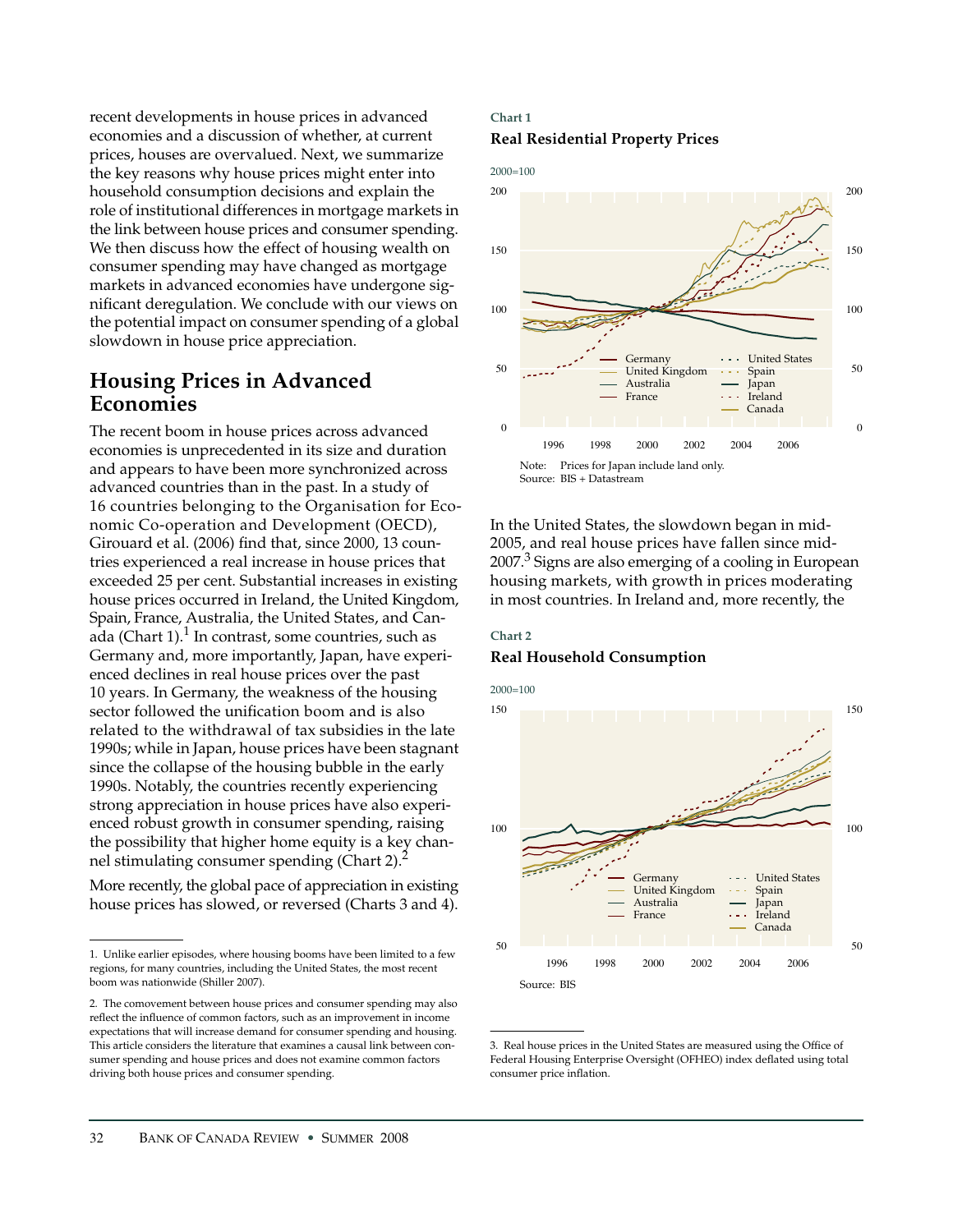United Kingdom and Spain, prices have begun to fall; the International Monetary Fund (IMF 2008a) expects further declines in house prices in these countries over 2008–2009. In Canada, the growth in house prices is expected to moderate, since affordability has deteriorated and economic growth is expected to slow. With few signs of excess supply at the national level, the growth in prices is expected to remain positive (Bank of Canada 2008).

## **Assessing Global Overvaluation in House Prices**

Whether, and to what extent, house prices are likely to experience a pronounced correction is hard to determine. To address this issue, it is necessary to examine prices in light of their underlying fundamentals (or determinants). Typically, these can be decomposed into demand factors (affordability, real disposable income growth, real interest rates, household formation rates) and supply factors (housing stock, land scarcity, and the availability of skilled labour). Countries that have experienced the greatest run-up in house prices, and for which a large share of the increase cannot be explained by fundamentals, are likely to be the most at risk of experiencing a severe correction.

> *In many advanced countries, a large proportion of the house price increases over 1997 to 2007 does not seem to be accounted for by changes in fundamentals.*

A recent IMF study (2008c) finds that, in many advanced countries, a large proportion of the house price increases over 1997 to 2007 does not seem to be accounted for by changes in fundamentals, such as affordability, growth in real disposable income, and real interest rates. $4, 5$  Housing prices appear to be

### **Chart 3 Real Residential Property Prices**

Year-over-year percentage change



most overvalued in Ireland and the United Kingdom, where they are estimated to be about 30 per cent higher than can be justified by fundamentals (Chart 5).<sup>6</sup> The second group of countries where roughly 20 per cent of house prices cannot be explained by fundamentals includes France, Australia, and Spain. The

#### **Chart 4**

#### **Real Residential Property Prices**



6. The IMF study does not include supply factors. The overvaluation in countries with land scarcity (e.g., the United Kingdom) may therefore be overestimated.

<sup>4.</sup> See the IMF's *World Economic Outlook*, April 2008, Box 3.1 "Assessing Vulnerabilities to Housing Market Corrections." Growth in house prices is modelled as a function of an affordability ratio, growth in disposable income per capita, short-term interest rates, long-term interest rates, credit growth, and changes in equity prices and working-age population.

<sup>5.</sup> Several criticisms can be made of this study; e.g., credit growth is not part of fundamentals, it is a facilitator at best, and it can be an amplifier of house prices.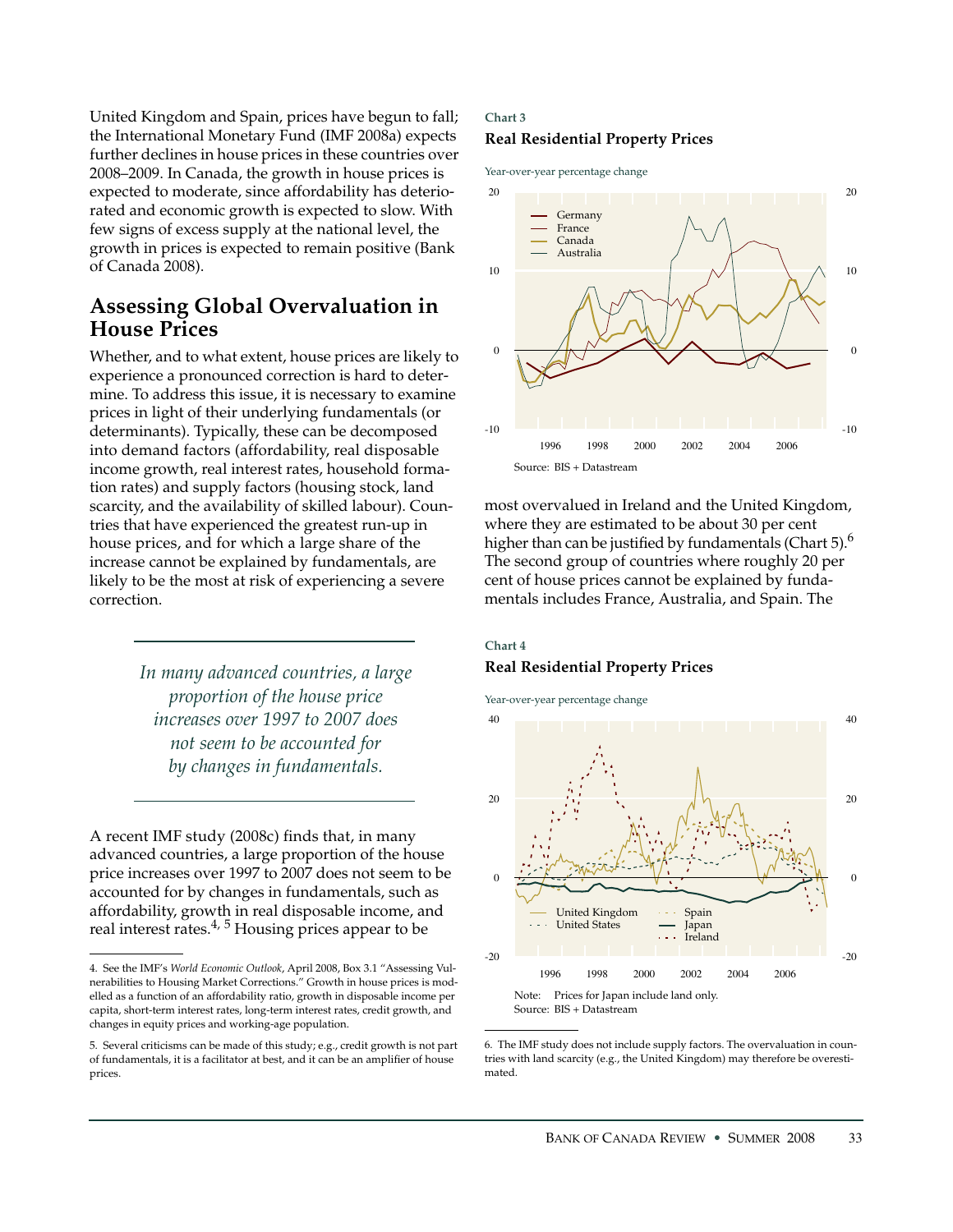overvaluation appears to be more limited in the United States (about 10 per cent), where a decline in house prices has already begun.<sup>7</sup> In Germany and Canada, recent price levels appear to be roughly in line with fundamentals. Consistent with the IMF's findings, the OECD (2008) finds that prices in the United States, the United Kingdom, Ireland, and Spain are overvalued relative to fundamentals.

Considerable uncertainty surrounds these estimates, however, since house prices can be affected by specific features of national housing markets that are not captured by the IMF's model. In the United Kingdom and Ireland, for example, homebuilders' ability to respond to higher house prices is constrained by complex zoning rules and slow administrative procedures.<sup>8</sup> Fiscal incentives in some countries, such as the Netherlands, have also played a role by creating favourable conditions for those choosing to invest in housing. Nevertheless, given the risk that housing may be overvalued in many advanced economies, it is important to evaluate the effect of house prices on consumer spending.

## **The Effect of Housing Wealth on Consumer Spending**

A well-developed literature based on the permanentincome hypothesis or the life-cycle model has established a link between consumption and wealth (Friedman 1957; Ando and Modigliani 1963). According to the permanent-income hypothesis, a household's consumption in any given period is equal to its permanent income, defined as the annuity value of household wealth.<sup>9</sup> The current value of household wealth is the sum of human wealth and non-human wealth. Non-human wealth includes both financial and housing wealth, with housing wealth often forming the largest component of household assets.<sup>10</sup>

### **Chart 5 House Price Gaps**



#### Note: Gaps are the percentage of increases in house prices that cannot be explained by fundamentals. Source: IMF staff calculations

*Housing wealth may have a larger effect on consumption than changes in financial wealth, since it is spread more evenly across the population.*

Unexpected wealth shocks change the permanent income of households and thereby affect the life-cycle pattern of saving and consumption which, in its most basic form, implies that the marginal propensity to consume (MPC) out of wealth should be the same across different categories of wealth, including financial, housing, and human wealth.<sup>11</sup> A companion literature has argued, however, that shocks to different forms of wealth can elicit varying consumption responses. For example, the effect of housing wealth on consumption may be larger than the effect from other forms of wealth. First, households may view some forms of wealth as more uncertain (Lettau and Ludvigson 2004; Case, Quigley, and Shiller 2005), and since house prices are typically less volatile than stock

<sup>7.</sup> Real house prices as measured by the OFHEO index have already declined by 4 per cent since 2006Q4. Other measures, such as the Case-Shiller index, suggest that much larger declines have taken place.

<sup>8.</sup> The United Kingdom has also experienced a less-pronounced increase in residential investment, which may indicate that recent price appreciation has been driven by supply shortages.

<sup>9.</sup> Assuming that older generations do not plan to leave money behind to younger generations (i.e., a bequest motive).

<sup>10.</sup> In Canada and the United States, housing wealth accounts for approximately 20 and 30 per cent, respectively, of total gross household assets, while in most major European countries it accounts for between 30 and 40 per cent of household assets. In Japan, housing wealth represents only about 10 per cent of household assets.

<sup>11.</sup> The MPC is the ratio of a change in consumer expenditure to a change in either disposable income or in any measure of wealth.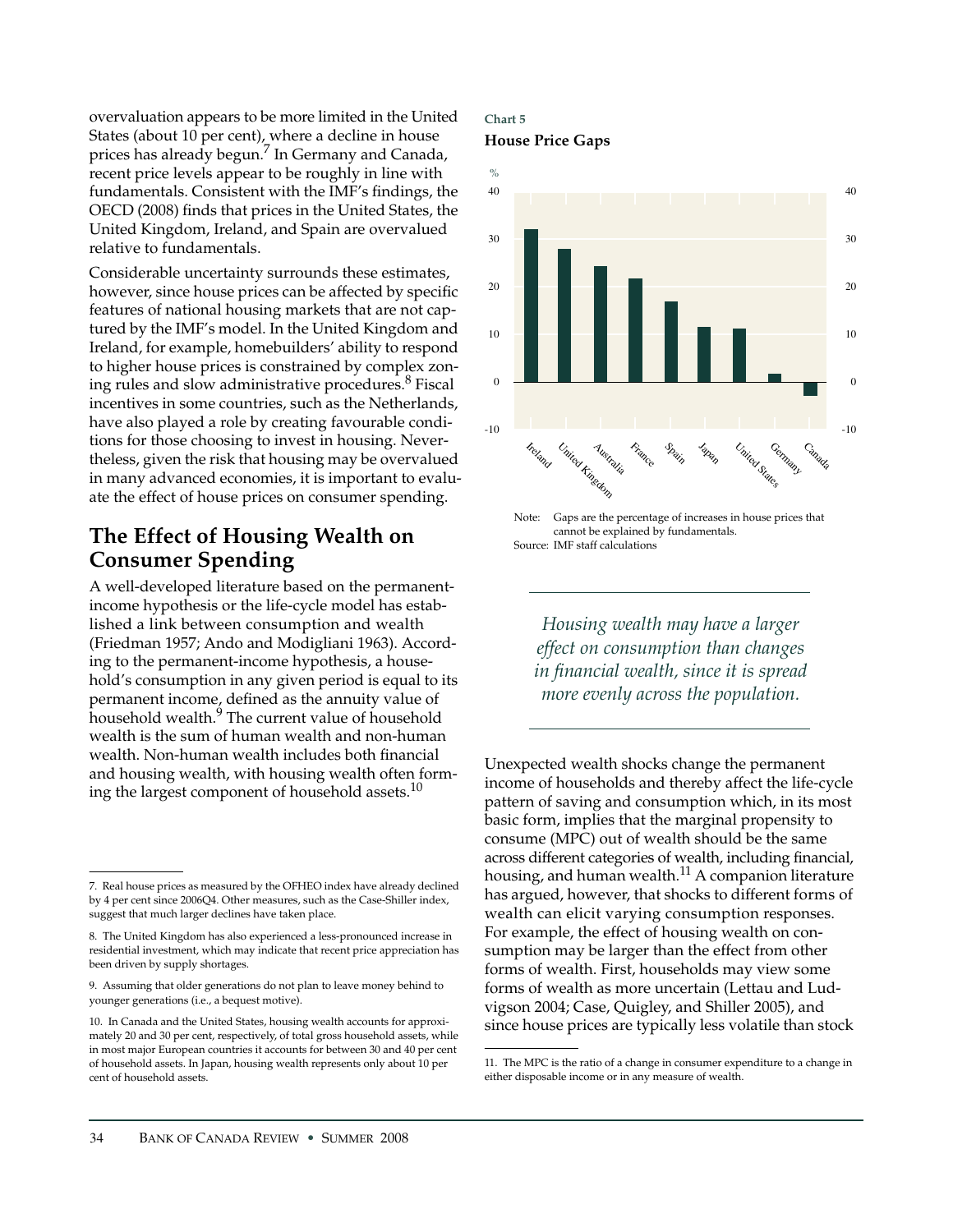prices, households may view gains in housing wealth as more permanent. Second, these differences in crossasset wealth effects may be related to distributional effects. Empirical evidence suggests that the MPC out of wealth is lower for higher-income households (Souleles 1999), suggesting that housing wealth may have a larger effect on consumption than changes in financial wealth, since it is spread more evenly across the population.

There are also reasons why the effect of housing wealth on consumption may be smaller than that from other forms of wealth. First, for homeowners, an increase in the value of their housing wealth will be matched by an increase in their implicit rental cost and should not raise the volume of their spending.<sup>12</sup> Second, for households saving to buy a house, higher house prices could reduce consumption, since these households must increase their savings to finance the more expensive purchase. Third, unlike increases in financial wealth, increases in housing wealth may reflect supply constraints rather than an increase in the productive potential of an economy or an improvement in economic conditions. Finally, housing wealth may be less liquid than other types of wealth because of high transactions costs (e.g., refinancing fees) when borrowing against home equity to finance consumption.

The effect of house prices on consumer spending may also reflect the important role played by housing wealth as collateral for borrowing. In many countries, it is common for households to finance their spending through debt, which is often obtained through secured consumer loans that require the borrower to put up collateral.<sup>13</sup> The primary form of collateral available to most households is their housing equity, so that the borrowing capacity of some households may be tied to the value of their homes.<sup>14</sup> An increase in the value of their homes thus increases the amount of collateral available, which can increase the quantity and improve the price of credit available to these households (Mishkin 2007). Rising house prices may therefore encourage consumers to borrow more, causing an increase in consumer spending.

Overall, several factors suggest not only that the effect of housing wealth on consumption is likely to differ from that of other forms of wealth but, like other wealth effects, it is uncertain. Moreover, even if households view an increase in house prices as an increase in their wealth, they may not adjust current spending because of financial constraints. In particular, consumers may be precluded from consuming their housing wealth if they cannot draw on other liquid assets or borrow to finance their consumption of housing wealth.

Empirically, estimates of the effect of housing wealth on consumption vary across countries (see Table 1). The housing wealth effect is estimated to be the strongest in Japan, the Netherlands, the United States, Australia, the United Kingdom, and Canada. Spain and France, however, have relatively low MPCs out of housing wealth. This may be related to the less-developed mortgage markets in the latter countries, which constrain the ability of consumers to borrow against their housing wealth.

Some studies also examine whether consumers' responses to changes in housing wealth are asymmetric. Case, Quigley, and Shiller (2005), using a panel of U.S. states, find that increases in housing wealth have positive and significant effects on consumption, but that declines in housing wealth have no effect. In contrast, Skinner (1996) and Engelhardt (1996) find that declines in housing wealth have a larger effect on consumption (2.5 times stronger, by Skinner estimates) than increases in housing wealth. Although most of these studies use U.S. data, there is also some international evidence. For example, Disney, Gathergood, and Henley (2007), using U.K. data, find no evidence

#### **Table 1**

### **Estimated MPCs out of Housing Wealth across Advanced Economies**

|                      | Marginal propensity to consume (MPC) (%)  |
|----------------------|-------------------------------------------|
| Australia            | 7 (Catte et al. 2004)                     |
| Canada               | 5.7 (Pichette and Tremblay 2003)          |
| France               | 4 (Catte et al. 2004)                     |
| Japan                | between 12 (Ogawa et al. 1996) and        |
|                      | 20 (Girouard and Blöndal 2001)            |
| <b>Netherlands</b>   | 8 (Catte et al. 2004)                     |
| Spain                | 2 (Catte et al. 2004)                     |
| United Kingdom       | 7 (Catte et al. 2004)                     |
| <b>United States</b> | between 2 (Girouard and Blöndal 2001) and |
|                      | 11.3 (Palumbo, Rudd, and Whelan 2002)     |

<sup>12.</sup> Since consumer spending includes imputed rent, higher housing wealth automatically increases consumer spending. However, this would be reflected in the deflator, rather than in the volume of consumer expenditures.

<sup>13.</sup> Secured loans are often preferred to unsecured loans, since collateral reduces the agency costs associated with borrowing and reduces the price of credit for borrowers.

<sup>14.</sup> The fact that most secured borrowing is based on housing equity helps to explain why housing wealth has a bigger effect on spending than other types of wealth in some countries.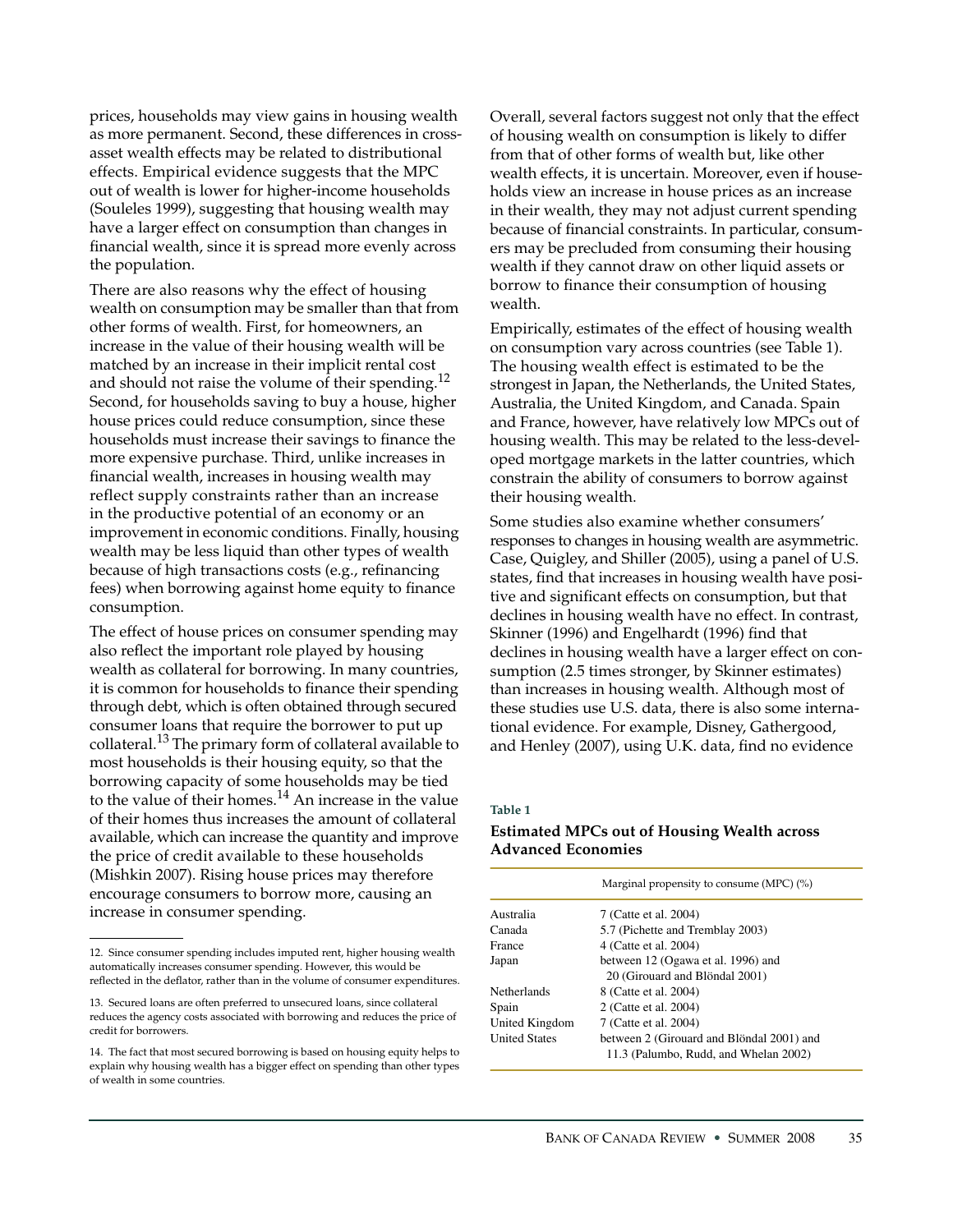of significant asymmetry in response to unanticipated changes in house prices, but find that the response of households with negative equity is five times stronger than the response of those with positive equity. This finding likely reflects the impact of credit constraints on these households. The authors therefore conclude that an increase in prices that lifts households out of negative equity induces a disproportionately large consumption response.

Other authors examine the effect of house prices on consumer spending through the collateral channel. Most economic models for households that include an explicit role for collateral or credit-market effects on consumption do so by adapting for households the financial-accelerator model of Bernanke and Gertler (1995) and Bernanke, Gertler, and Gilchrist (1999), where endogenous developments in credit markets modelled as variations in net worth or collateral amplify and propagate shocks to the macroeconomy. In the context of housing wealth, fluctuations in house prices significantly alter the value of houses as collateral, influencing the borrowing capacity of creditconstrained households. In one of these studies, Iacoviello and Neri (2008) find that housing collateral effects increase the reduced-form elasticity of aggregate consumption to housing wealth in the United States by around 2 basis points, from 0.10 to 0.12.<sup>15</sup> Results from Aoki, Proudman, and Vlieghe (2002) suggest that, in the United Kingdom, the collateral channel also increases the sensitivity of consumption to changes in house prices. Overall, it is likely that the increased use of houses as collateral has strengthened the feedback effect of rising house prices on consumption via increased household borrowing (IMF 2008b).

The effect of housing collateral on consumer spending has often been analyzed by taking into consideration home-equity borrowing, which is a particular type of collateralized borrowing. Home-equity borrowing occurs when homeowners extract equity from their homes by increasing their mortgage debt, thus transforming an illiquid asset (housing) into a liquid asset (cash).<sup>16</sup> This transformation of wealth can occur through the refinancing of property with a larger

mortgage, by obtaining a home equity loan, or through housing turnover. Housing turnover can result in a reduction of home equity because consumers might make a down payment on the new home that is smaller than the equity accumulated in the old property and obtain a new larger mortgage to finance the difference.

Whether home-equity borrowing boosts consumption spending or is used to acquire financial assets or to finance investment is an important issue, since house prices are widely considered to be the main determinant of home-equity borrowing. This implies that, as house prices decelerate among the major advanced economies, home-equity borrowing will also fall, potentially depressing consumption expenditures by more than the amount suggested by the traditional wealth effect.<sup>17</sup> On the other hand, home-equity borrowing can be seen as a new source of financing that merely operationalizes the wealth effect. In this case, consumers' use of home-equity borrowing implies that they were previously constrained in their ability to consume their wealth or that home-equity borrowing represents a lower-cost means of financing the consumption of housing wealth. Finally, home-equity borrowing may also be used by households as a means to rebalance their portfolios by diversifying away from housing wealth.

> *Evidence on the effect of homeequity borrowing on global consumption expenditures is mixed.*

Empirical evidence on the effect of home-equity borrowing on global consumption expenditures is mixed. In the United States, although most research finds that home-equity borrowing does not play a significant role beyond that of the traditional housing wealth effect, other analysts find the reverse. Belsky and Prakken (2004) note, however, that when a significant effect on consumer spending from home-equity borrowing is found in the United States, the coefficients are very sensitive to the sample period and to the equation specification. Furthermore, studies citing

<sup>15.</sup> This difference is found to be statistically significant.

<sup>16.</sup> Home-equity borrowing can be divided into "active" and "passive" types. Active home-equity borrowing is the reduction in home equity on a current property and is so termed because the homeowner intends to use the cash generated from the additional debt for consumption or investment purposes or to pay down other debt. Home-equity borrowing resulting from housing turnover is referred to as passive because relocation provides homeowners with the opportunity to reduce home equity, which might not have been their original intention.

<sup>17.</sup> Importantly, home-equity borrowing may also provide financing for other types of spending such as spending on home renovations. Therefore, the studies that examine only the effect of home-equity borrowing on consumer spending would not capture the complete effect on aggregate spending.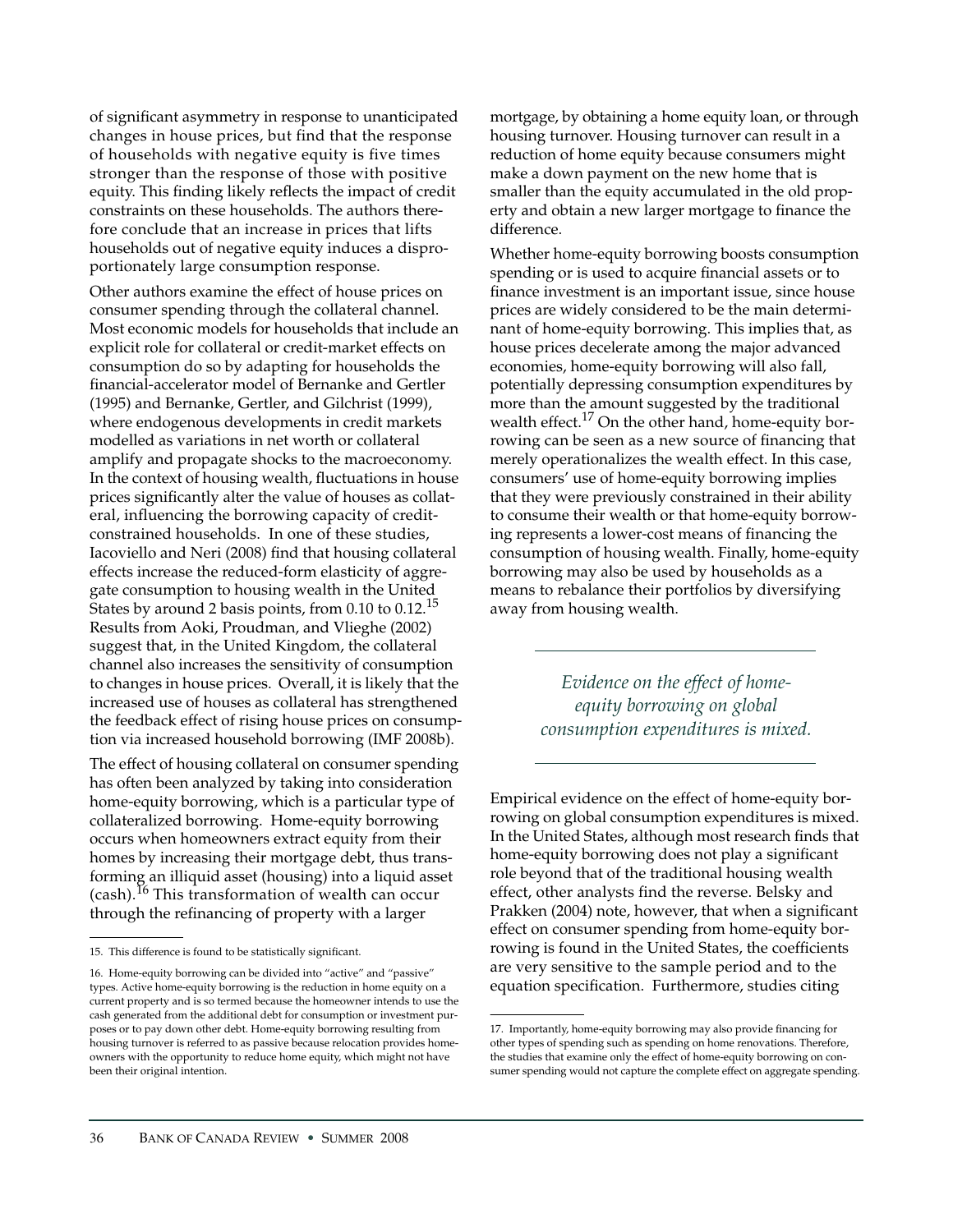survey evidence suggesting that homeowners spend the funds they receive through home-equity borrowing (e.g., Canner, Dynan, and Passmore 2002) often ignore whether consumers used the funds to finance purchases they otherwise would not have made or to finance investment and diversify portfolios.

Not surprisingly, the international evidence suggests that the effect of home-equity borrowing differs across countries. In two cross-country OECD studies (Boone, Girouard, and Wanner 2001; Catte et al. 2004), homeequity borrowing is found to be strongly associated with a high estimated marginal propensity to consume from housing wealth. Indeed, Catte et al. (2004) find that 89 per cent of home-equity borrowing is spent in the United Kingdom, 63 per cent in Canada and Australia, and 20 per cent in the United States. For Canada, these results are consistent with evidence from the Bank of Canada (2007) that suggests that home-equity borrowing has been an important contributor to growth in consumer spending since 2001. Catte et al. (2004) conclude that households use the equity extracted through home-equity borrowing primarily to acquire financial assets or to repay other debts. Spending intentions were focused principally on home improvements, with less than 20 per cent of home-equity borrowing generally used to finance consumption. Hence, although some home-equity borrowing is consumed, it appears to be used primarily as a tool for acquiring financial assets, repaying more expensive debts, improving the housing stock, or financing unincorporated businesses.

## **The Role of Institutional Differences in Mortgage Markets**

The deregulation of housing finance systems (see Box) has led to significant heterogeneity in the institutional characteristics of national mortgage markets across advanced economies that could affect the magnitude of the observed housing wealth and collateral effects. Such institutional characteristics include the typical duration of mortgage contracts, the required levels of down payment, the existence of equity-release products such as home-equity lines of credit, and the interest rate structure of mortgage contracts (Table 2).

Across countries, there is a high degree of dispersion in all the indicators considered in Table 2. The ratio of mortgage debt to gross domestic product (GDP) varies from a low of 32.2 per cent in France and 45.3 per cent in Canada to a high of 98.4 per cent in the Netherlands. Refinancing (fee-free prepayment) is easily

available in some countries, but is either unavailable or its availability is limited in others, including Canada. Likewise, in some countries (e.g., Canada, the United States, and the United Kingdom), households can easily access their housing equity through homeequity borrowing products, while in others (e.g., Japan) these products do not exist or have limited availability. There is also a large degree of dispersion across the average term of mortgage loans, which range from 15 years in France to 30 years in the United States.

> *Despite deregulation, mortgage markets remain primarily domestic in nature.*

Significant heterogeneity exists in the interest rate structure of mortgage loans across countries. In the United Kingdom and Spain, variable or adjustablerate mortgages predominate, while in Canada, France, the Netherlands, and the United States, fixedrate mortgages are more popular.<sup>18, 19</sup> Finally, the home ownership rate varies, from 43.2 per cent in Germany and 68.4 per cent in Canada, to as high as 86.3 per cent in Spain. Despite deregulation, mortgage markets remain primarily domestic, reflecting national traditions and cultural factors as well as the institutional setting of the local banking sector (Calza, Monacelli, and Stracca 2007).

The characteristics of mortgage markets across countries play an important role in determining the strength of the link between house prices and consumer spending. Calza, Monacelli, and Stracca (2007) find that the correlation between private consumption and house prices in the main industrialized countries is larger in those that feature more-developed mortgage markets with lower down payment ratios, lower rates of repayment, and a greater share of variable-rate mortgages. In a similar vein, the IMF (2008b) has developed a mortgage market index that measures the

<sup>18.</sup> Heterogeneity also exists across countries in the tax deductibility of mortgage-interest payments; for example, mortgage interest is tax deductible in the United States, while in Canada it is not.

<sup>19.</sup> In Canada, the popularity of variable-rate mortgages varies with the slope of the yield curve.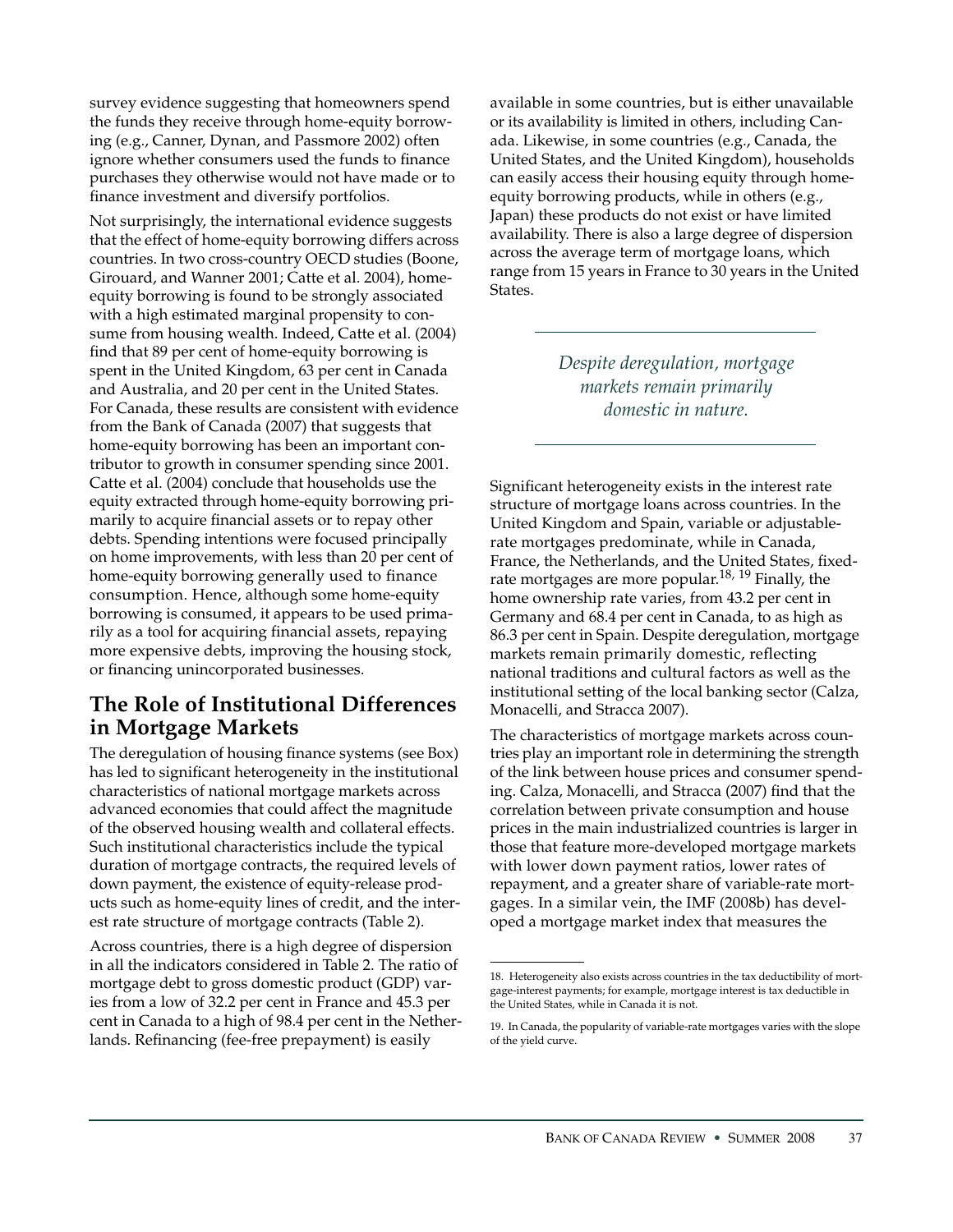## **Mortgage Market Deregulation**

The recent period of rapid appreciation in global house prices has occurred alongside substantial innovations in mortgage markets across advanced economies. Before 1980, mortgage markets were highly regulated by national authorities and were characterized by weak competition among lenders. Mortgage lending was often largely controlled by specialized mortgage lenders that received significant tax or funding subsidies. Although regulations differed across countries, they often included the fixing of lending and deposit interest rates, limited access to consumer loans secured on the value of housing collateral, and restrictions on the quantity of mortgage credit available through ceilings on permissible loanto-value ratios and limits on mortgage credit extension. In light of these regulations, it was difficult for households to increase consumer spending in response to increases in their housing wealth, since their borrowing capacity was often constrained by credit rationing in the mortgage market (Girouard and Blöndal 2001).

In Canada, mortgage market deregulation began somewhat earlier than in other advanced countries and occurred mainly via the removal, in 1967, of ceilings on lending interest rates and restrictions on the involvement of commercial banks in housing finance. These measures have stood the test of time and have served Canada well. For example, early liberalization in Canada has meant better matching of terms of mortgages and deposits (mostly five years and less); it also helped the Canadian mortgage market to avoid the upheaval when interest rates rose between 1979 and 1981. The legislation also aimed at establishing a level playing field for banks and trust and mortgage loans companies by allowing banks to enter the mortgage lending market.

In the United States, the regulation of mortgage lending largely occurred through restrictions on the activity of the savings and loan associations that monopolized the mortgage market. Before the 1980s, regulation and tax advantages forced these institutions to concentrate their lending operations in long-term, fixed-rate mortgages, which they funded with short-term deposits insured by the Federal Savings and Loan Insurance Corporation (FSLIC). At the same time, the Federal Reserve's Regulation Q set strict interest rate ceilings on their deposits. Savings and loan associations therefore faced a sharp outflow of low-rate deposits when money market rates rose above the ceilings set on deposit interest rates and were forced to restrict

lending activity and reduce credit availability to households.

Banks in Australia were required to follow guidelines on the composition of their balance sheets and faced controls on their deposit and lending rates. In the United Kingdom, housing finance was primarily funded by building societies that charged belowmarket rates on mortgage loans and rationed mortgage debt, partially as a result of explicit government requests to limit its growth. Likewise, in France, the banking system was highly specialized and segmented, limiting the ability of banks and other financial institutions to enter the housing finance market. As well, access to mortgage credit was restricted by the use of credit controls and interest rate ceilings.

Over the 1980s, mortgage markets in most advanced economies were deregulated, increasing competition among lenders and improving households' access to mortgage credit and their ability to borrow against their housing equity. Mortgage market deregulation began in the United States with the gradual phasing out of Regulation Q between 1980 and 1986. At the same time, tax advantages for savings and loan associations and the development of a secondary mortgage market increased competition by encouraging the entry of a broader range of financial institutions. Mortgage market deregulation also occurred relatively rapidly in the United Kingdom and Australia, where credit controls were removed in the early 1980s.

In contrast, in some countries, including Germany, France, and Japan, the reform process was slower and less extensive. Although interest rate restrictions have been removed, competition in the mortgage market remains limited in these countries because public sector financial institutions continue to benefit from substantial advantages. In Japan, interest rate restrictions and credit controls were removed very gradually and were not eliminated completely until the mid-1990s.

Since early 2000, one noticeable innovation in mortgage markets has been the rapid growth of subprime mortgage borrowing. In 2006, the U.S. subprime mortgage market accounted for about 14 per cent of the total mortgage market. Subprime mortgage lending has also grown rapidly in Canada and the United Kingdom, although to a much smaller degree than in the United States. In the United Kingdom, subprime mortgages represent between 3 and 4 per cent of the total mortgage market, while in Canada, they account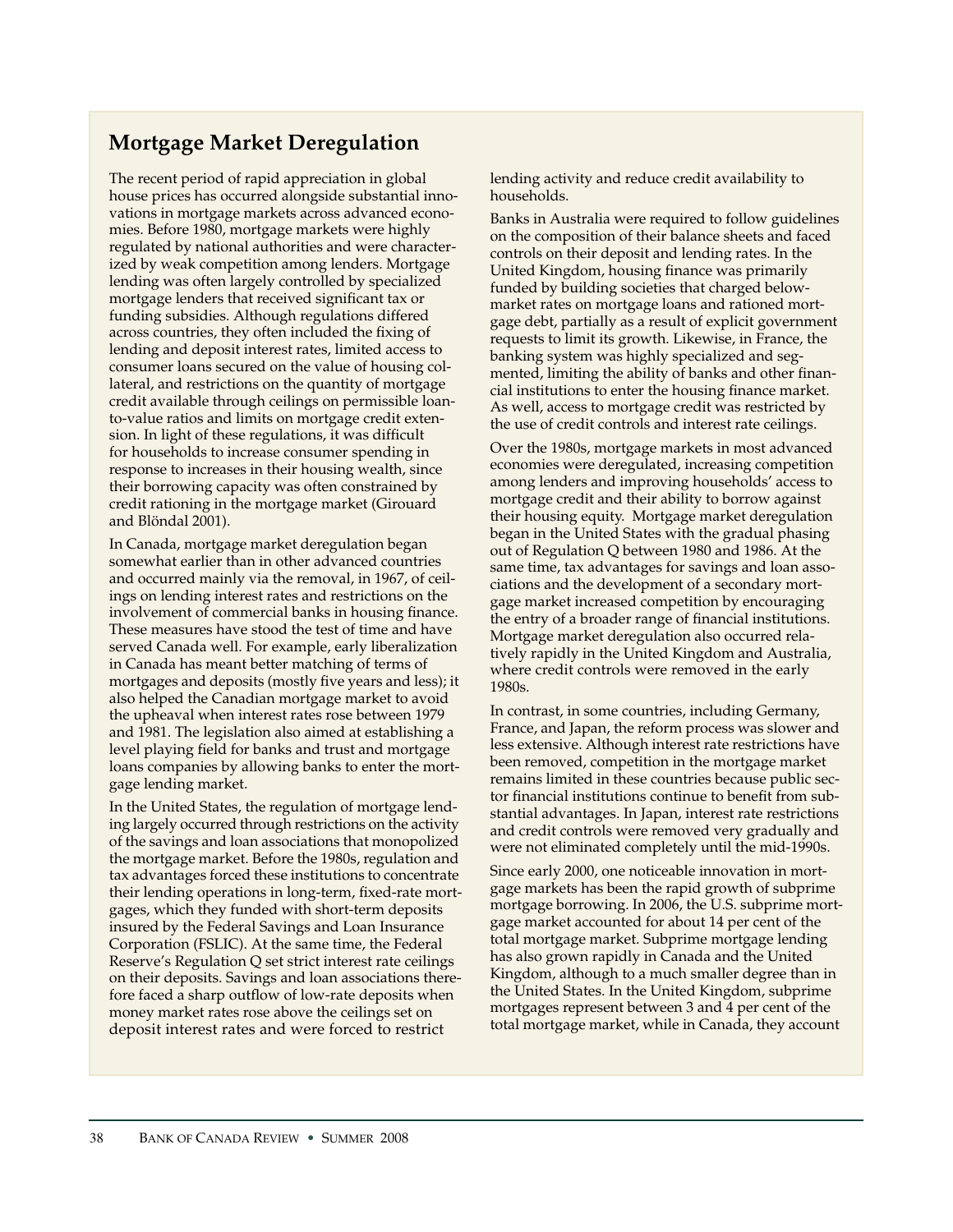## **Mortgage Market Deregulation (cont'd)**

for less than 5 per cent of total mortgages outstanding.1 A common feature of subprime mortgage lenders is their reliance on securitization as their primary source of funding. More recently, subprime lending, most notably in the United States, has collapsed as declining house prices led to a sharp increase in

default rates on subprime mortgages. These developments triggered turmoil in financial markets as investors became concerned about which institutions and investors were exposed to these types of securities. As a result, U.S. subprime mortgages have declined dramatically as a share of total mortgage originations.

#### **Table 2**

## **Characteristics of Mortgage Markets**

| Country              | Ratio of mortgage<br>debt to gross<br>domestic product<br>$(2006)$ $(\%)$ | Refinancing<br>(fee-free)<br>prepayment) | Home-<br>equity<br>borrowing<br>availability | Average<br>term<br>(years) | Loan-to-<br>value ratios,<br>typical<br>$(^{0}/_{0})$ | Interest rate<br>adjustment   | Home<br>ownership<br>rate<br>$(^{0}/_{0})$ | Mortgage<br>market<br>index |
|----------------------|---------------------------------------------------------------------------|------------------------------------------|----------------------------------------------|----------------------------|-------------------------------------------------------|-------------------------------|--------------------------------------------|-----------------------------|
| Australia            | 81.4                                                                      | Limited                                  | Yes                                          | 25                         | 80                                                    | Mainly V                      | 70.0                                       | 0.69                        |
| Canada               | 45.3                                                                      | No                                       | Yes                                          | 25 <sup>a</sup>            | $80 - 100$                                            | FL and FS $(77%)$<br>V(23%)   | 68.4                                       | 0.57                        |
| France               | 32.2                                                                      | No                                       | No                                           | 15                         | 73.5                                                  | FL/FS/Other (86%)<br>V(14%)   | 56.5                                       | 0.23                        |
| Germany              | 51.3                                                                      | No                                       | N <sub>o</sub>                               | 25                         | 70                                                    | Mainly FL and FS              | 43.2                                       | 0.28                        |
| Ireland              | 70.1                                                                      | No                                       | Limited                                      | 20                         | 70                                                    | V(70%)<br>Rest mostly FS      | 74.5                                       | 0.39                        |
| Japan                | 36.5                                                                      | No                                       | No                                           | 25                         | 80                                                    | FL (36%)<br>FS and V $(64%)$  | 60.9                                       | 0.39                        |
| Netherlands          | 98.4                                                                      | Yes                                      | Yes                                          | 30                         | 90                                                    | FL (74%)<br>FS (19%)<br>V(7%) | 54.2                                       | 0.71                        |
| Spain                | 58.6                                                                      | N <sub>o</sub>                           | Limited                                      | 20                         | 70                                                    | V(75%)<br>Rest mainly FS      | 86.3                                       | 0.40                        |
| United Kingdom       | 83.1                                                                      | Limited                                  | Yes                                          | 25                         | 75                                                    | FS (28%)<br>V(72%)            | 70.0                                       | 0.58                        |
| <b>United States</b> | 76.3                                                                      | Yes                                      | Yes                                          | 30                         | 80                                                    | FL (85%)<br>FS (15%)          | 67.8                                       | 0.98                        |

a. Recently, however, longer amortization periods (for up to 40 years) have proven successful. These extended amortization periods are available for insured mortgages. Beginning in October 2008, the maximum amortization period on insured mortgages will be 35 years.

Source: Column (2) and part of column (8) are from the European Mortgage Federation (2006) supplemented with data from Statistics Canada, the U.S. Census Bureau, and the Japanese Statistics Bureau. Columns (1), (3), (4), (5), (6), and part of column (8) are from IMF (2008b), and column (7) is from Calza, Monacelli, and Stracca (2007). In column (7), mortgages are classified according to the rate structure, where FL = fixed-rate mortgage, in which interest rate are fixed for more than five years or until expiry; FS = mixed mortgages, in which interest rates are fixed for one to five years; and V = variable mortgages, in which interest rates are renegotiated after one year or are tied to market rates, or are adjustable at the lender's discretion.

<sup>1.</sup> Moreover, subprime mortgages in Canada are more conservative than in either the United Kingdom or the United States, since lenders in Canada focus more on near-prime and Alt-A customers and offer more conservative mortgage products (Bank of Canada 2007). Near-prime customers are borrowers just outside the comfort zone of major financial institutions. Alt-A customers are borrowers with a good credit history but a lack of income documentation.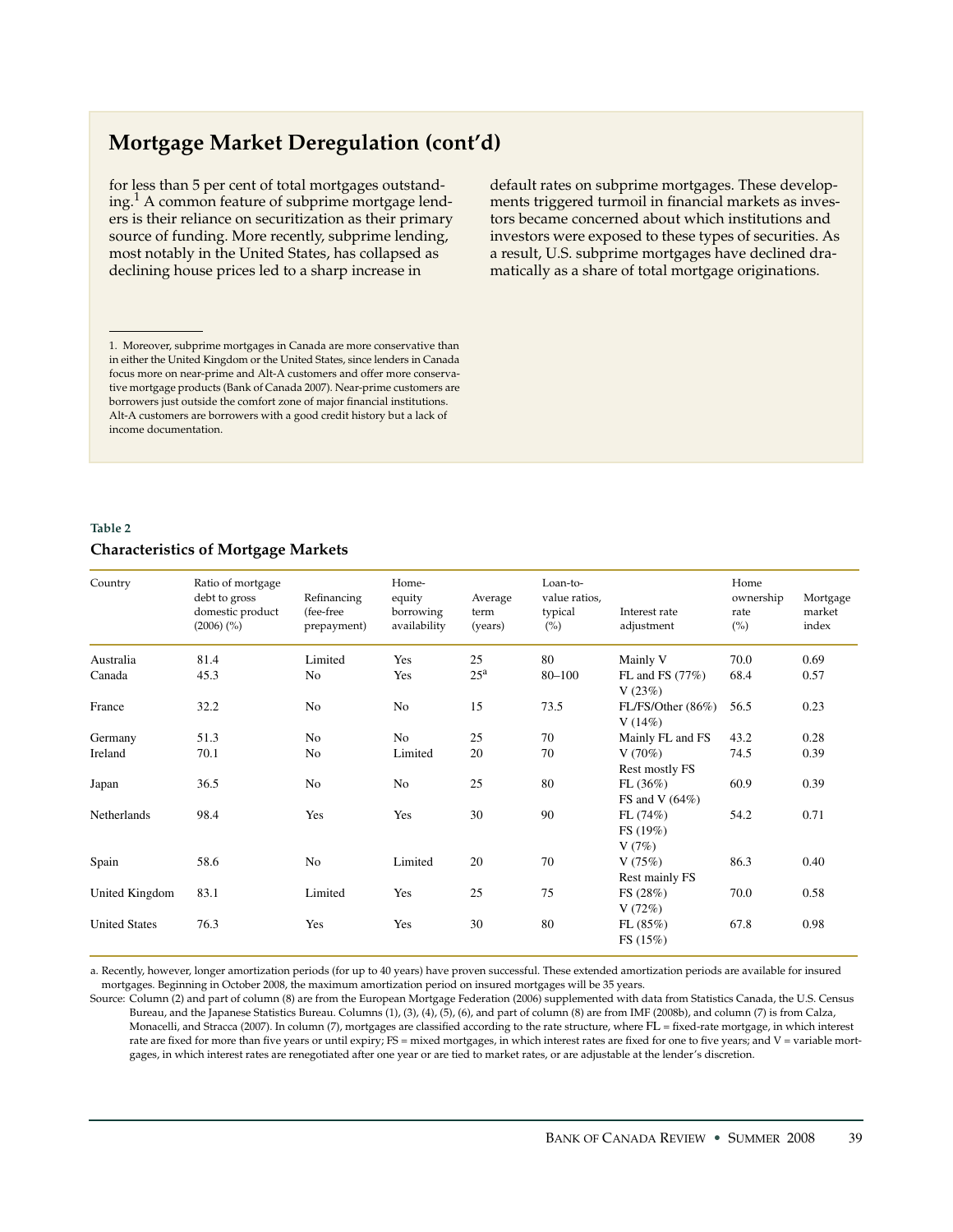degree of mortgage market development in a given country.<sup>20</sup> The IMF (2008b) finds that mortgage markets in the United States and Australia are the most flexible and complete. Canada and the United Kingdom also have well-developed mortgage markets; Canada's solid mortgage market has a variety of terms (mostly five years or less) and conservative lending practices that have stood the test of time. The mortgage market in the United States generally consists of fixed-rate loans with long maturity and prepayment options. These characteristics may lead households to underestimate the long-term risks, resulting in overborrowing. Access to financing is more limited in France and Germany. Moreover, the MPC out of housing wealth is generally found to be higher for countries with more-developed mortgage markets, as measured by higher values of the mortgage market index; Japan, however, is a notable outlier (Chart 6).

> *The MPC out of housing wealth is generally found to be higher for countries with moredeveloped mortgage markets.*

Although the level of development in a country's mortgage market is a significant determinant of the strength of the housing wealth effect, it is also important to consider the role played by institutional differences across national mortgage markets. As mentioned previously, home-equity borrowing is used more extensively in the United States, the United Kingdom, and Australia, but its availability is limited in Germany (see Table 2). This country split coincides with that between countries with market and bank-based financial systems and may suggest that the availability of home-equity borrowing products depends, in part, on lenders' ability to raise loanable funds and transfer risk through capital markets. Furthermore, this may be related to the fact that mortgage market liberalization and deregulation generally took place earlier and

#### **Chart 6**

#### **Housing Wealth Effects and the Mortgage Market Index**



was more extensive in market-based financial systems. Consequently, the MPC out of housing wealth tends to be higher in countries with access to homeequity borrowing, again with the exception of Japan (see Table 2).

The collateral effect on consumer spending is likely to be the largest in countries with a high loan-to-value (LTV) ratio, such as the United States, which also have more-developed subprime mortgage markets. As suggested by Iacoviello and Neri (2008), a higher LTV ratio increases the maximum borrowing capacity of households (measured by the expected present value of their home multiplied by the LTV ratio). At the same time, a higher LTV ratio has been found to decrease the share of credit-constrained consumers in an economy (Japelli and Pagano 1989). Therefore, the larger the LTV ratio, the higher the liquidity of housing wealth and the larger the effect of housing collateral on consumption (Chart 7).

The wealth effect on consumer spending may also be larger in countries with a higher rate of home ownership, since owner-occupiers and renters may react differently to an increase in house prices. A rise in house prices increases the wealth of homeowners and can induce a positive effect on consumer spending. For renters, however, a rise in house prices raises expected future rents and the down payment requirement for

<sup>20.</sup> The index is constructed as a simple average of the availability of homeequity borrowing, refinancing, the typical loan-to-value ratio, the average term of a mortgage contract, covered bond issuance as a per cent of residential loans outstanding, and mortgage-backed securities as a per cent of residential loans outstanding. The index lies between 0 and 1, with higher values indicating easier household access to mortgage credit.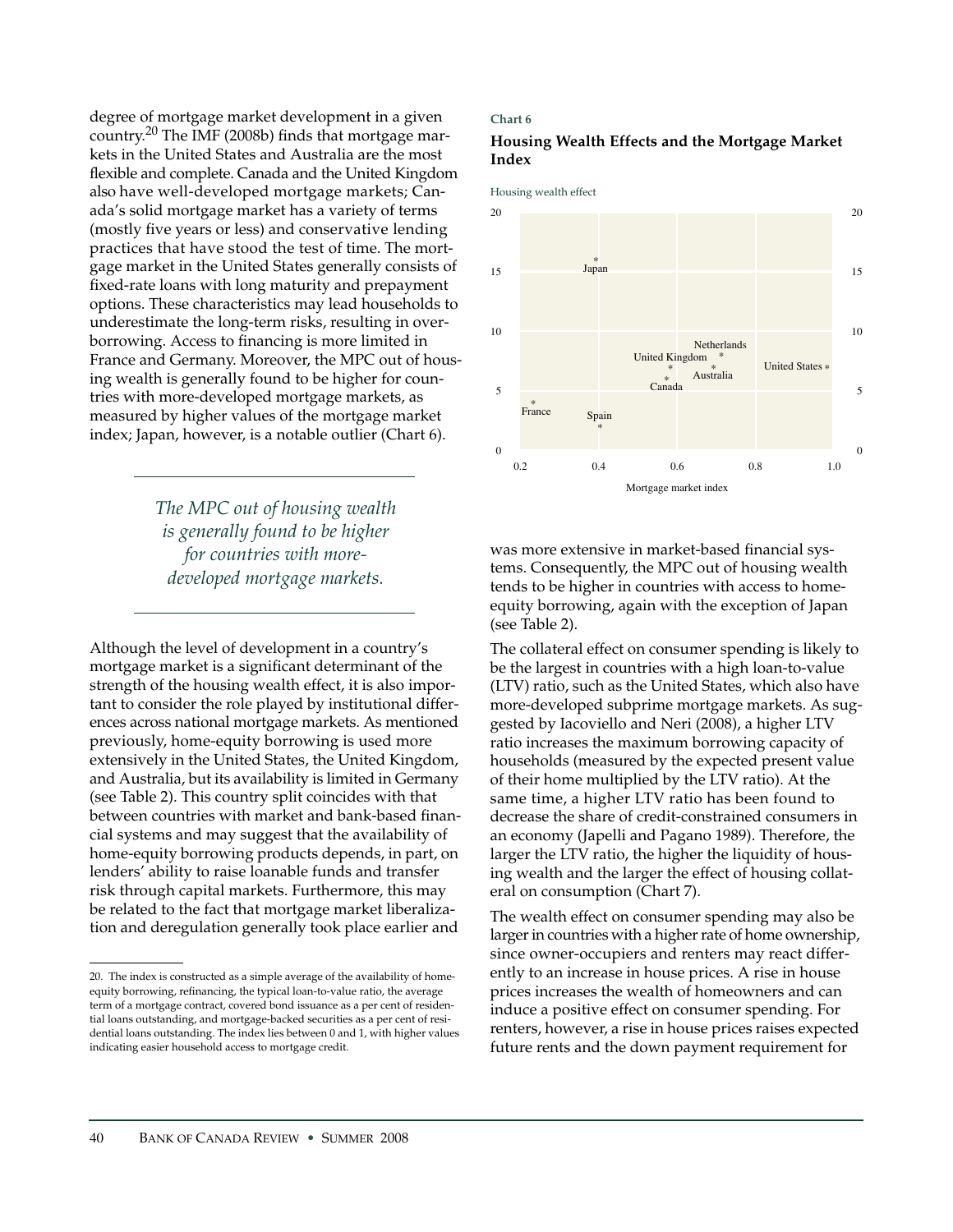#### **Chart 7**



## **Housing Wealth Effects and the Loan-to-Value Ratio**

those saving to purchase a house, which may cause them to reduce their spending.

Other institutional features of mortgage markets, including the degree of securitization, the magnitude of transactions costs, and the use of credit-scoring techniques, also affect the magnitude of the collateral and housing wealth effects on consumer spending. First, the ability of lenders to securitize mortgages and other consumer loans can reduce the cost of mortgages and increase the availability of mortgage credit by providing lenders with access to a wider range of investor capital and increasing their ability to manage their capital (Klyuev and Mills 2006). As well, advances in credit-scoring techniques reduce the problem of asymmetric information and have improved borrowers' access to credit. Such developments are prevalent in the United States, where a large share of mortgages is securitized. Recent events there suggest, however, that securitization can come at the cost of reducing the lender's incentive to practise prudent lending standards, since the originator of mortgages does not hold the securities on its balance sheet. Transactions costs are another important factor governing consumers' ability to spend their housing wealth. When it is costly to withdraw housing equity, more homeowners are likely to face credit constraints. To summarize, in countries with a high degree of securitization, lower transactions costs, and better

credit-scoring techniques, such as the United States and the United Kingdom, the collateral and housing wealth effects are likely to be larger.

Overall, based on their mortgage market characteristics, the countries considered can be split into two groups. Countries in group one, including the United States, the United Kingdom, and Canada, have moredeveloped mortgage markets and tend to have higher ratios of mortgage debt to GDP, higher LTV ratios, and access to home-equity products. Countries in group two, including Germany and Italy, have less-developed mortgage markets. The effect of housing wealth on consumer spending is generally estimated to be larger in the group of countries with more-developed mortgage markets. Japan is a notable exception, with a relatively high MPC and a relatively less-developed mortgage market.

## **Has the Link between House Prices and Consumer Spending Changed?**

The link between housing wealth and consumer spending has evolved in parallel with the deregulation of mortgage markets (see Box), which has been achieved through changes in prudential and wider capital market regulations, improvements in technology and reductions in its cost, developments in the sharing of information on credit histories, and the deepening of markets for securitized contracts and derivatives (Muellbauer 2007). As a result, households have gained greater access to unsecured and secured credit, reducing the number of credit-constrained consumers (Dynan, Elmendorf, and Sichel 2006; Iacoviello and Neri 2008). These developments have also significantly reduced the costs associated with accessing home equity (Bennett, Peach, and Peristiani 2001). Furthermore, household debt levels have increased as households have taken advantage of their greater ability to borrow against their home equity, resulting in a stronger link between house prices and consumer spending.

Mortgage market deregulation may have also increased the responsiveness of consumption to a given change in house prices by increasing the average LTV ratio across countries. Campbell and Hercowitz (2005), for example, argue that by reducing the equity requirements associated with collateralized borrowing, the recent changes in housing finance systems may have enhanced the ability of households to borrow as well as strengthening the collateral effect on consumer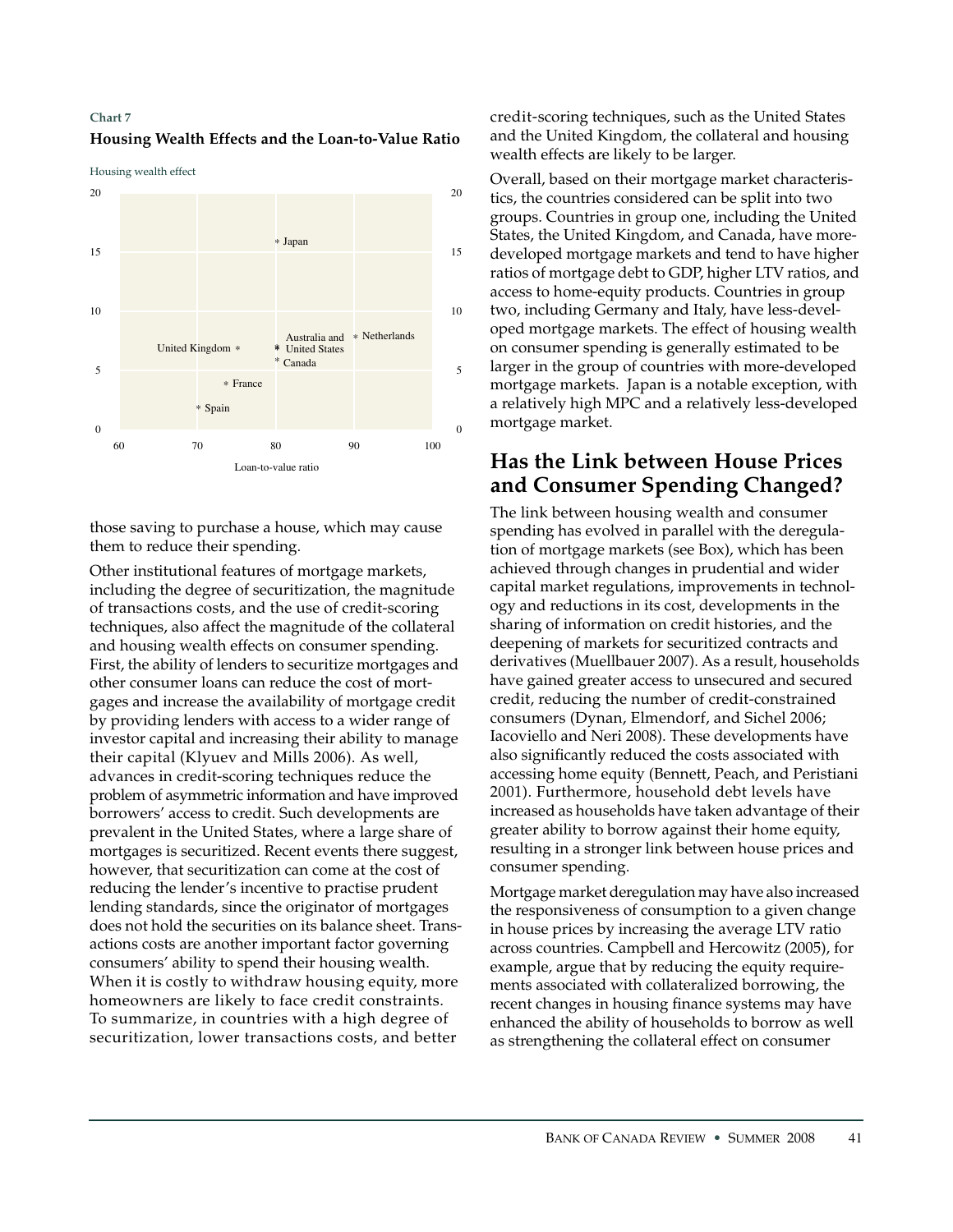spending. In addition, as LTV ratios have increased, it is likely that younger households saving to buy their first home have reacted by lowering their savings as the amount needed for their initial down payment has declined. It is possible that this has reduced the negative impact of house prices on the consumption of this demographic group (Muellbauer 2007).

> *The link between housing wealth and consumer spending has evolved in parallel with the deregulation of mortgage markets.*

The empirical evidence across countries confirms that financial deregulation has likely strengthened the wealth effect of rising house prices on consumption.<sup>21</sup> For the United States and the United Kingdom, Boone, Girouard, and Wanner (2001) find that, beginning in the 1980s, financial deregulation strengthened the effect of house prices on consumer spending. In continental Europe, where financial reforms were implemented later, they find that the same effects did not begin until the early 1990s. This is consistent with evidence from Case, Quigley, and Shiller (2005), who find that the effect of housing wealth on consumption in the United States has increased with the greater availability of home-equity loans. Overall, evidence from Bayoumi and Edison (2003), who examine a panel of 16 advanced countries, suggests that the size of the housing wealth effect has risen as financial deregulation has taken place, from an MPC of 4 cents per dollar between 1970 and 2000 to an MPC of 7 cents per dollar between 1984 and 2000.

## **Conclusion**

Over the past 10 years, many advanced economies have experienced a tremendous increase in house prices and, not surprisingly, a concomitant increase in consumption expenditures. While some of this increase is likely related to fundamentals, including low borrowing rates, increased incomes, and financial innovation, at times the increases have been outside of the range suggested by these fundamentals. The recent decline in house prices in some major economies, most notably in the United States, has raised concerns about potential spillover effects on consumption and growth. From reviewing a broad spectrum of literature, we find that house prices play an important role in household spending decisions for several countries. This link is stronger in countries like Australia, Canada, the United States, and the United Kingdom, which have more-developed mortgage markets, than it is in countries like Spain and France, which have lessdeveloped mortgage markets. These results suggest that, in the event of a major global correction in house prices, the link between house prices and consumer spending can pose serious challenges for policy-makers. In particular, rapid decreases in the price of housing can have serious implications for aggregate output and should help to contain inflation, particularly if a house price correction is followed by a significant downturn in consumption expenditures. Furthermore, the negative consequences associated with a general decline in global house prices would be expected to be greatest for those countries where house prices are seriously overvalued and where consumption expenditures and house prices are closely linked (e.g., the United States, the United Kingdom, the Netherlands, and Australia).

<sup>21.</sup> Although not examined in this article, it is also likely that financial deregulation has had a direct effect on house prices, contributing to the recent global increases.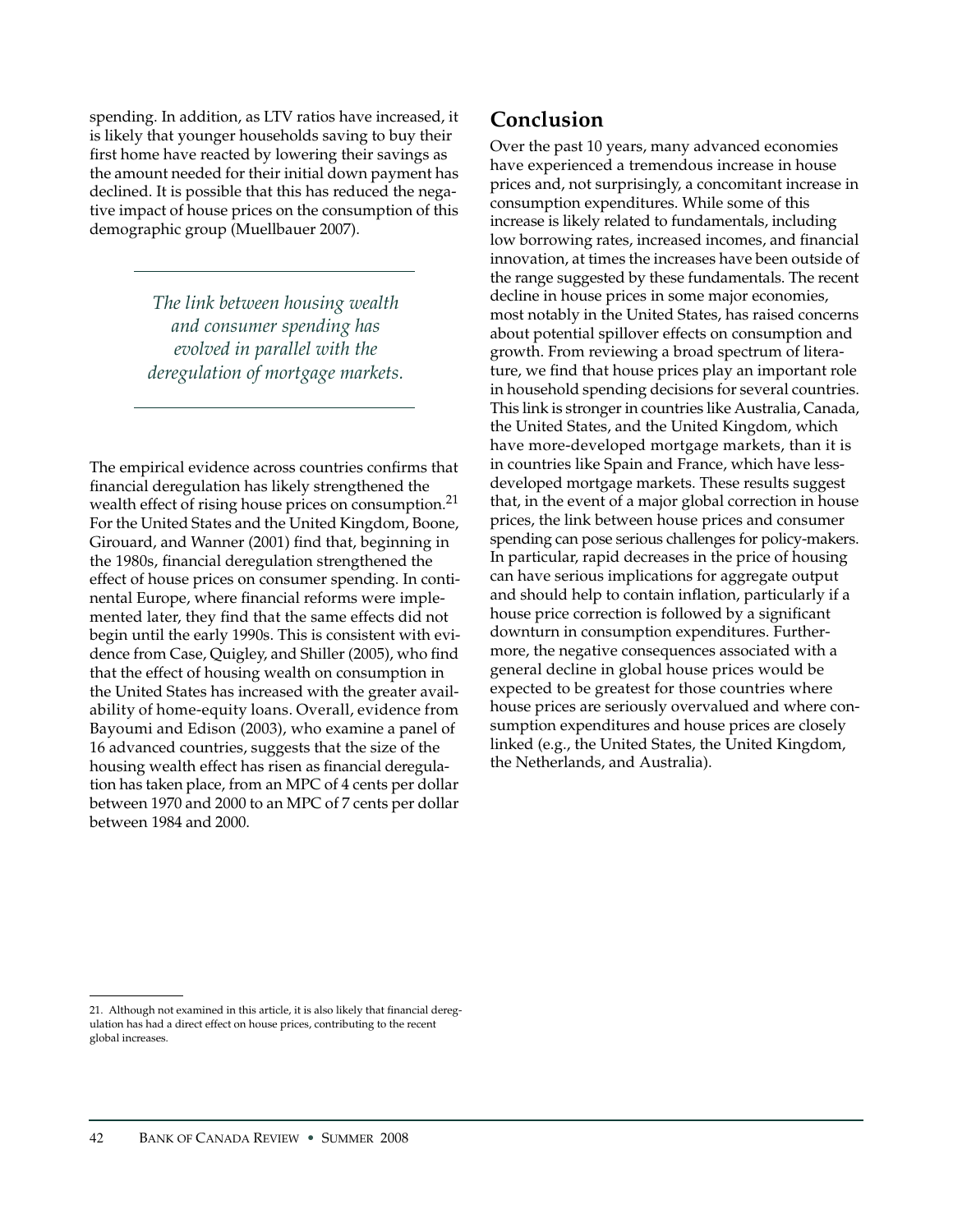## **Literature Cited**

- Ando, A. and F. Modigliani. 1963. "The 'Life Cycle' Hypothesis of Saving: Aggregate Implications and Tests." *American Economic Review* 53 (1): 55–84.
- Aoki, K., J. Proudman, and G. Vlieghe. 2002. "Houses as Collateral: Has the Link between House Prices and Consumption in the U.K. Changed?" Federal Reserve Bank of New York *Economic Policy Review* 8 (1): 163–77.
- Bank of Canada. 2007. "Recent Developments in Subprime Mortgage Markets." *Financial System Review* (December): 8.
- -. 2008. "Recent Developments in House Prices." *Monetary Policy Report* (April): 27.
- Bayoumi, T. and H. Edison. 2003. "Is Wealth Increasingly Driving Consumption?" De Nederlandsche Bank (DNB) Staff Report No. 101.
- Belsky, E. and J. Prakken. 2004. "Housing Wealth Effects: Housing's Impact on Wealth Accumulation, Wealth Distribution and Consumer Spending." Joint Center for Housing Studies of Harvard University, No. W04-13. Available at  $\langle \text{http://} \rangle$  $\langle \text{http://} \rangle$  $\langle \text{http://} \rangle$ [www.jchs.harvard.edu/publications/finance/](http://www.jchs.harvard.edu/publications/finance/w04-13.pdf) [w04-13.pdf>](http://www.jchs.harvard.edu/publications/finance/w04-13.pdf).
- Bennett, P., R. Peach, and S. Peristiani. 2001. "Structural Change in the Mortgage Market and the Propensity to Refinance." *Journal of Money, Credit and Banking* 33 (4): 955–75.
- Bernanke, B. S. and M. Gertler. 1995. "Inside the Black Box: The Credit Channel of Monetary Policy Transmission." *Journal of Economic Perspectives* 9 (4): 27–48.
- Bernanke, B. S., M. Gertler, and S. Gilchrist. 1999. "The Financial Accelerator in a Quantitative Business Cycle Framework." In *Handbook of Macroeconomics volume 1C*, edited by J. B. Taylor and M. Woodford, 1341–93. Amsterdam: Elsevier Science.
- Boone, L., N. Girouard, and I. Wanner. 2001. "Financial Market Liberalisation, Wealth and Consumption." OECD Economics Department Working Paper No. 308.
- Calza, A., T. Monacelli, and L. Stracca. 2007. "Mortgage Markets, Collateral Constraints, and Monetary Policy: Do Institutional Factors Matter?" Centre for Economic Policy Research (CEPR) Discussion Paper No. 6231.
- Campbell, J. R. and Z. Hercowitz. 2005. "The Role of Collateralized Household Debt in Macroeconomic Stabilization." National Bureau of Economic Research (NBER) Working Paper No. 11330.
- Canner, G., K. Dynan, and W. Passmore. 2002. "Mortgage Refinancing in 2001 and Early 2002." *Federal Reserve Bulletin* (December): 469–81.
- Case, K. E., J. M. Quigley, and R. J. Shiller. 2005. "Comparing Wealth Effects: The Stock Market versus the Housing Market." *Advances in Macroeconomics* 5 (1): 1–32.
- Catte, P., N. Girouard, R. Price, and C. André. 2004. "Housing Markets, Wealth and the Business Cycle." Organisation for Economic Co-operation and Development (OECD) Economics Department Working Paper No. 394.
- Disney, R., J. Gathergood, and A. Henley. 2007. "House Price Shocks, Negative Equity and Household Consumption in the United Kingdom." Unpublished Working Paper, University of Nottingham.
- Dynan, K. E., D. W. Elmendorf, and D. E. Sichel. 2006. "Can Financial Innovation Help to Explain the Reduced Volatility of Economic Activity?" *Journal of Monetary Economics* 53 (1): 123–50.
- Engelhardt, G. V. 1996. "House Prices and Home Owner Saving Behavior." *Regional Science and Urban Economics* 26 (3–4): 313–36.
- Friedman, M. 1957. *A Theory of the Consumption Function*. Princeton, New Jersey: Princeton University Press.
- Girouard, N. and S. Blöndal. 2001. "House Prices and Economic Activity." Organisation for Economic Co-operation and Development (OECD) Economics Department Working Paper No. 279.
- Girouard, N., M. Kennedy, P. van den Noord, and C. André. 2006. "Recent House Price Developments: The Role of Fundamentals." OECD Economics Department Working Paper No. 475.
- Iacoviello, M. and S. Neri. 2008. "Housing Market Spillovers: Evidence from an Estimated DSGE Model." Banca d'Italia Working Paper No. 659.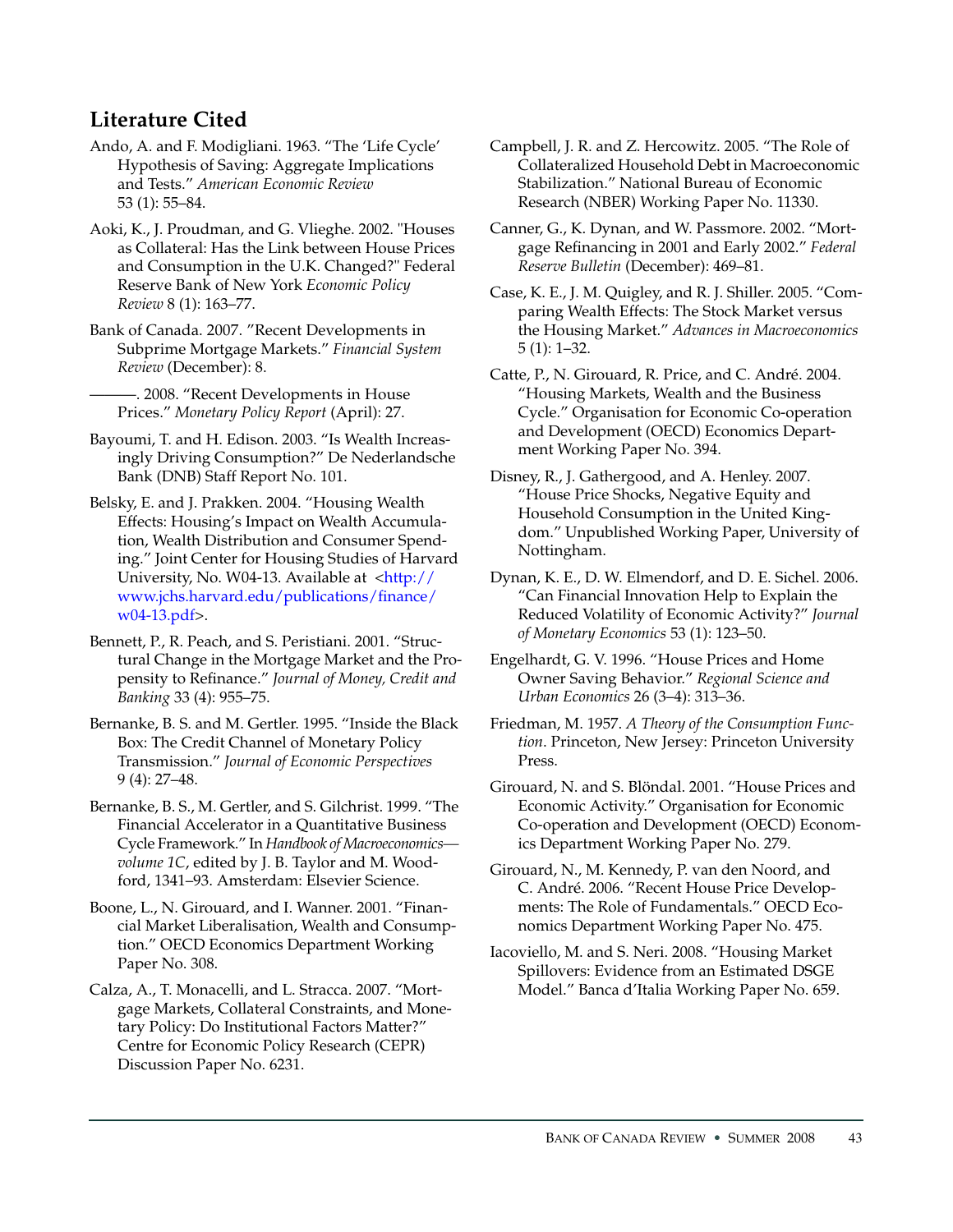## **Literature Cited (cont'd)**

International Monetary Fund. 2008a. "Assessing Risks to Global Financial Stability." *Global Financial Stability Report: Containing Systemic Risks and Restoring Financial Soundness* (April): 1–53.

-. 2008b. "The Changing Housing Cycle and the Implications for Monetary Policy." *World Economic Outlook* (April): 103–32.

———.2008c. "Assessing Vulnerabilities to Housing Market Corrections." Box 3.1 in *World Economic Outlook* (April).

Jappelli, T. and M. Pagano. 1989. "Consumption and Capital Market Imperfections: An International Comparison." *American Economic Review* 79 (5): 1088–1105.

Klyuev, V. and P. Mills. 2006. "Is Housing Wealth an 'ATM'?: The Relationship between Household Wealth, Home Equity Withdrawal, and Saving Rates." IMF Working Paper No. 06/162.

Lettau, M. and S. C. Ludvigson. 2004. "Understanding Trend and Cycle in Asset Values: Reevaluating the Wealth Effect on Consumption." *American Economic Review* 94 (1): 276–99.

Mishkin, F. S. 2007. "Housing and the Monetary Transmission Mechanism." Divisions of Research & Statistics and Monetary Affairs, Federal Reserve Board, Finance and Economics Discussion Paper No. 2007–40.

Muellbauer, J. N. 2007. "Housing, Credit and Consumer Expenditure." Paper presented at the Federal Reserve Bank of Kansas City 31st Economic Symposium, Jackson Hole, Wyoming, 31 August– 1 September.

Ogawa, K., S. Kitasaka, H. Yamaoka, and Y. Iwata. 1996. "An Empirical Re-evaluation of Wealth Effects in Japanese Household Behavior." *Japan and the World Economy* 8 (4): 423–42.

Organisation for Economic Co-operation and Development (OECD). 2008. *OECD Economic Outlook* (June).

Palumbo, M., J. Rudd, and K. Whelan. 2002. "On the Relationships between Real Consumption, Income and Wealth." Federal Reserve Board Finance and Economics Discussion Series No. 2002–38.

Pichette, L. and D. Tremblay. 2003. "Are Wealth Effects Important for Canada?" Bank of Canada Working Paper No. 2003–30.

Shiller, R. 2007. "Understanding Recent Trends in House Prices and Home Ownership." Paper presented at the 2007 Federal Reserve Bank of Kansas City 31st Economic Symposium, Jackson Hole, Wyoming, 31 August–1 September.

Skinner, J. S. 1996. "Is Housing Wealth a Sideshow?" In *Advances in the Economics of Aging*, edited by D. A. Wise, 241–68. Chicago: University of Chicago Press.

Souleles, N. S. 1999. "The Response of Household Consumption to Income Tax Refunds." *American Economic Review* 89 (4): 947–58.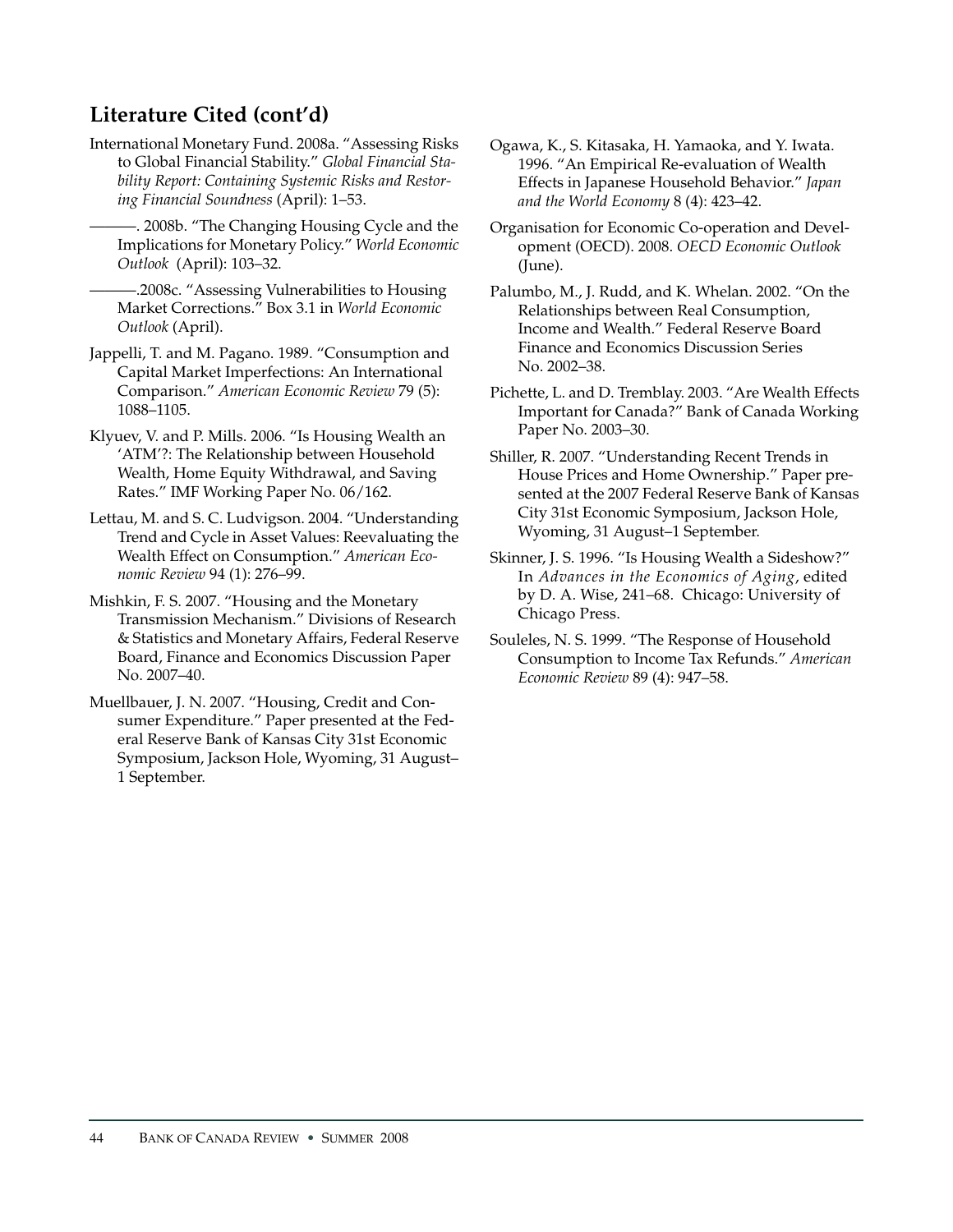## <span id="page-46-0"></span>**A Tool for Assessing Financial Vulnerabilities in the Household Sector**

*Shubhasis Dey, Ramdane Djoudad, and Yaz Terajima, Department of Monetary and Financial Analysis*

- *An environment of low interest rates, coupled with the rapid pace of innovation in the financial sector, has contributed to a significant increase in the indebtedness of Canadian households.*
- *Data showing the indebtedness of individual households are useful for assessing how the proportion of households with high debt burdens is changing.*
- *This article presents an innovative framework that uses household-level microdata to simulate changes in the distribution of the debt-service ratio under various stress scenarios. This tool will enable researchers to refine their analyses of current risks to the financial health of Canadian households.*

n recent years, an environment of low interest rates, combined with a rapid pace of innovation in the financial sector, has contributed to a significant increase in the indebtedness of Canadian households. In the short run, this increase has boosted consumer spending and economic growth; it has also led to increased debt-payment obligations for Canadian households. These obligations are measured by the debt-service ratio (DSR), which represents the portion of their income that households devote to servicing their debt obligations. A rising DSR could cause a steady deterioration of household financial health. I

The Bank of Canada regularly assesses the potential financial risks related to household indebtedness in its *Financial System Review*. <sup>1</sup> Some of this analysis is based on aggregate data for the household sector. These data have limitations, however, since they do not contain information on changes in the distribution of indebtedness across different households and, in particular, on how the proportion of households with potentially high debt burdens evolves. Thus, research published in the *Financial System Review* has increasingly used household microdata to assess current risks in the household sector and to conduct simulations of changes in the distribution of the DSR under various stress scenarios.

This article presents a detailed account of the Bank's method of analyzing the impact of economic shocks on the household sector through the use of microdata. We begin with a discussion of the microdata and a critical DSR threshold of financial vulnerability.

<sup>1.</sup> See, for example, Bank of Canada (2007) and Djoudad and Traclet (2007).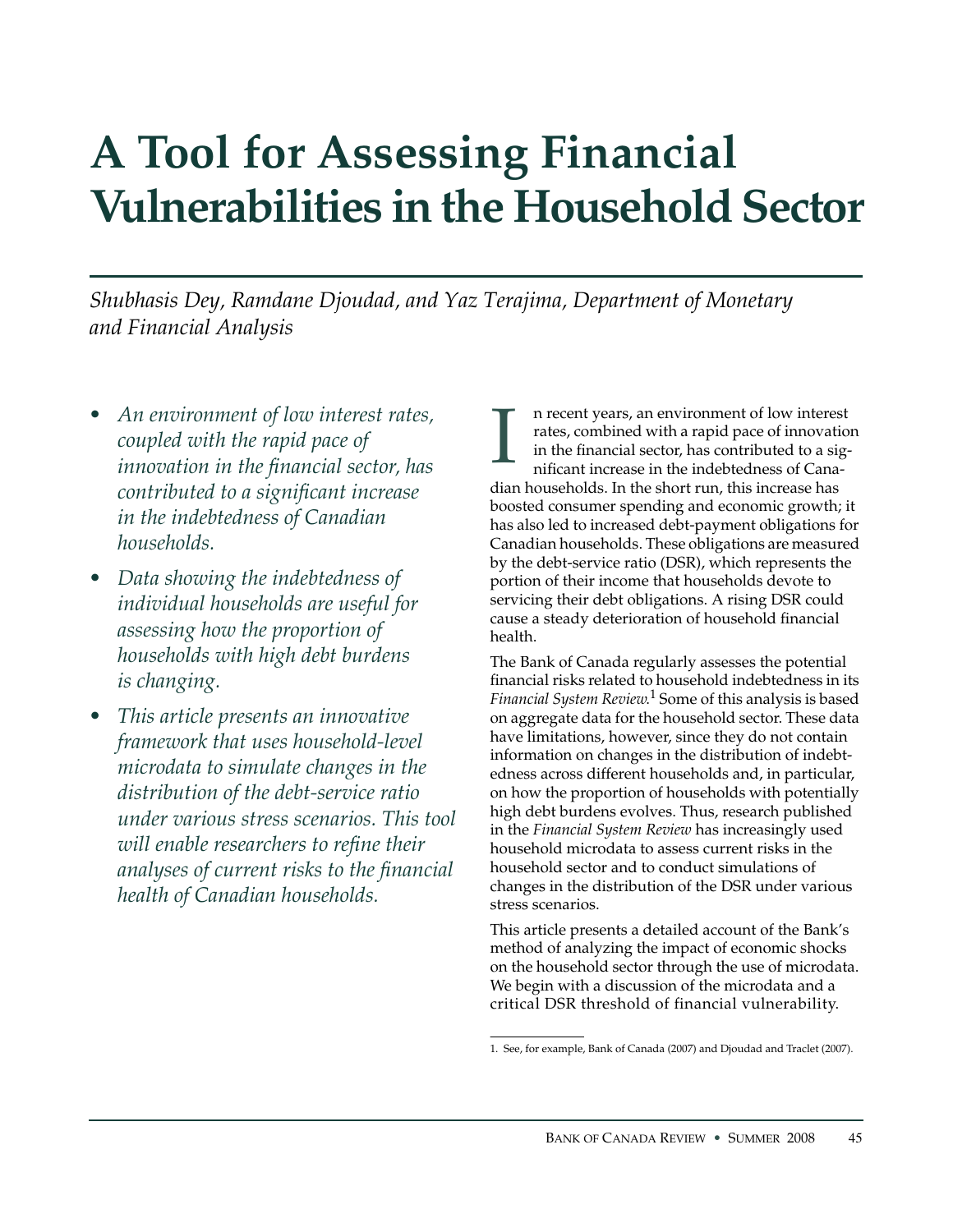We then describe a new framework to simulate the impact of various economic shocks on the household balance sheet and perform several simulation exercises to illustrate the range of applications that can be produced using this tool. We conclude with comments on future directions for refining the Bank's household sector risk analyses.

## **A Comparison of the Microdata Sets**

The Bank's DSR simulations use the Ipsos Reid Canadian Financial Monitor (CFM) household microdata because they are available on a regular basis. Statistics Canada's Survey of Financial Security (SFS) also provides household microdata, so it is useful to examine whether the two sources are broadly similar. We describe key features of these data sets and compare their descriptive statistics.

## **Description of the data sets**

Like the SFS, the CFM contains Canadian household balance-sheet information. The data sets differ, however, in important ways. First, survey frequency and sample size differ. The CFM has conducted a monthly survey of approximately 1,000 households (for an annual total of 12,000) since 1999. The SFS surveys are less frequent, with the last two waves taking place in 1999 and 2005. As well, the SFS sample size varies between waves: about 16,000 households were surveyed in 1999 compared with 5,000 in 2005. The regular and timely updates of the CFM data are important factors that allow us to analyze changes over time in household financial conditions.

Second, the CFM provides superior coverage of debt payments, with details on credit cards, bank loans, and mortgages in every survey year. The SFS provides information on mortgage payments for 1999 and 2005 and only began to include data on non-mortgage payments in 2005. This is also an important difference, because the analyses of changes in the DSR over time require detailed information for both mortgage and non-mortgage debt over extended periods.

Third, the methods of collecting the data are different. Although both surveys aim to capture data on Canada's major demographic and geographical subgroups, the CFM conducts mail surveys, while SFS data are gathered via telephone and personal interviews. One important concern of a household financial survey is to capture the distribution of income and wealth across households. Since income and wealth are highly concentrated within a few "rich" households, both the CFM and the SFS oversample high-income

households in order to collect reliable information for this group. The methodology used for the CFM makes it less likely to capture detailed information on very wealthy households.<sup>2</sup>

Finally, the presentation of variables differs. In the CFM, quantitative information on debts, assets, income, and payments is coded in ranges, while the SFS provides dollar values exactly as reported by respondents.3

## **Definition of variables**

To facilitate the comparison, the main variables used in the analysis were constructed to be as consistent as possible over the two data sets. Our key variables are defined as follows:

- (i) total household debt: the sum of balances outstanding on all forms of debt, including credit cards, mortgages, personal loans, and personal lines of credit (PLC)
- (ii) total assets: liquid assets plus registered savings plans, registered pension plans, real estate, and vehicles
- (iii) total household income: the sum of all income of household members.

The debt-service ratio (DSR) is as follows:

$$
DSR = \frac{payments}{income} \times 100,
$$

where payments (both principal and interest) include those on credit cards, auto leases, personal loans, personal lines of credit, and mortgages, while income is that of the household.

## **Results of the comparison**

We compared the contents of the CFM and SFS data sets for 2005 under several categories: debt, assets, and income (Table 1). $<sup>4</sup>$  The results are reported in</sup> average dollar values for households belonging to each of five quintiles. In terms of debt, the numbers

<sup>2.</sup> In the CFM, half of the sample is reserved for households with an annual income above \$60,000 and the other half for those with income less than \$60,000. In the SFS, 10–15 per cent of the sample is for households with total income above \$200,000 or with investment income exceeding \$50,000.

<sup>3.</sup> The CFM numbers used in this article represent the midpoints of the ranges. For the highest range, which is unbounded at the upper end, the lowest value of the range is assigned. For example, the highest range for income is \$150,000 and over, and a value of \$150,000 is assumed for each household in this upper range. This feature means that CFM averages for the highest income group in Table 1 will be biased downwards relative to SFS averages.

<sup>4.</sup> Information from 2005 is used because it is the most recent year for which both surveys are available.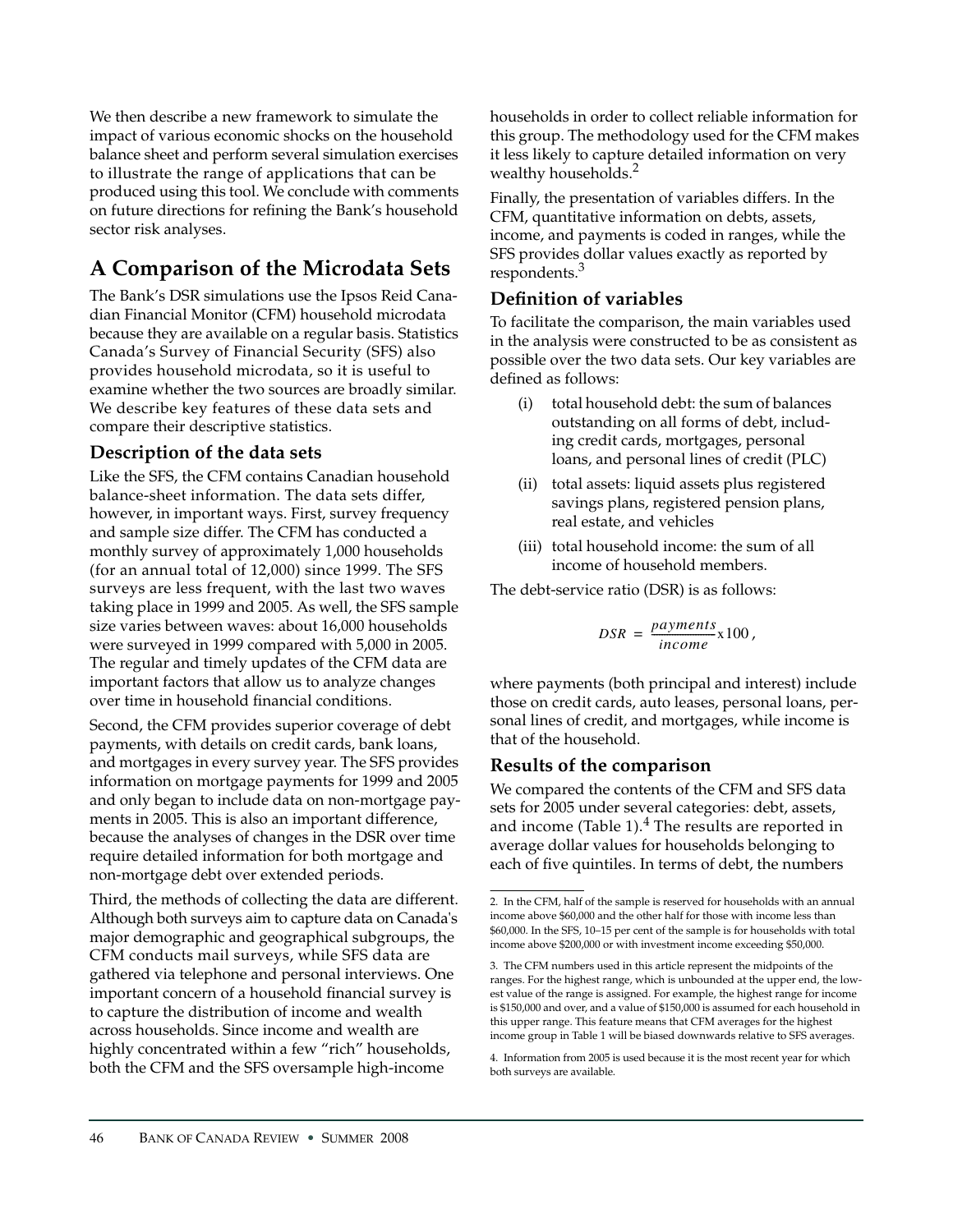#### **Table 1 The Data Sets Compared** 2005 averages

|             |            |           | Income quintiles   |          |                               |                    |  |  |  |
|-------------|------------|-----------|--------------------|----------|-------------------------------|--------------------|--|--|--|
|             |            | 1st       | 2nd                | 3rd      | 4th                           | 5th                |  |  |  |
| <b>Debt</b> | <b>CFM</b> | \$12,779  | \$28,293           | \$51,267 | \$78,497                      | \$106.283          |  |  |  |
|             | <b>SFS</b> | \$12,860  | \$26.941           | \$49.961 |                               | \$76,347 \$118,803 |  |  |  |
| Income      | <b>CFM</b> | \$19,852  | \$37.138           | \$57.481 |                               | \$85,000 \$132,036 |  |  |  |
|             | <b>SFS</b> | \$11,500  | \$28,202           | \$45,296 |                               | \$71.417 \$140.851 |  |  |  |
| Assets      | <b>CFM</b> |           | \$88,314 \$189,292 |          | \$277,762 \$375,646 \$615,503 |                    |  |  |  |
|             | <b>SFS</b> | \$107.319 | \$200,191          |          | \$375,801 \$503,376 \$937,791 |                    |  |  |  |

Note: CFM=Canadian Financial Monitor; SFS=Survey of Financial Security

are comparable. Under income, although the SFS numbers are lower than those of the CFM for the first four quintiles (the differences range from \$8,000 to \$14,000), they are also broadly comparable. The differences are likely caused by using the midpoint of the range of income reported by CFM respondents. Under assets, however, we observe a large discrepancy in the highest quintile, with an average asset value of \$615,503 reported for the CFM and \$937,791 for the SFS. Again, this is because the highest range in the CFM is open ended, and our calculations use the lowest value in this range.<sup>5</sup>

It is evident that the two data sets are broadly comparable in reporting debt and income, which are necessary for DSR calculations. We primarily use the CFM data set for our risk analysis, because it provides detailed information on debt payments, as well as more regular and timely updates. Since the SFS data provides information on mortgage delinquencies, we use it to identify a DSR threshold (see Box).

## **Characteristics of Financially Vulnerable Households**

The financial services industry considers that households that devote more than 40 per cent of their income to service their debt are financially vulnerable. Over the 1999–2007 period, among households with positive debt, the fraction with a DSR higher than 40 per cent fluctuated between 2.8 per cent and 4.1 per cent and stood at 3.2 per cent in  $2007<sup>6</sup>$  Although this is a

relatively small number of households, the share of debt they hold is much larger, representing about 6.5 per cent of total household debt in 2007. We group these households by several characteristics, including: income, education, and work status, using data reported in the CFM for 2007. Table 2 shows the results for the income classifications. We observe a negative relationship between income class and the measure of vulnerability: As income goes up, households become less vulnerable, with the poorest 20 per cent of households approximately 3.5 times more likely to be vulnerable than the richest 20 per cent. Under education, among households whose heads have a college diploma, those with a high school diploma, and those without a high school diploma, we find the greatest vulnerability among households with lower education. Work status also matters. Comparing households headed by full-time workers with self-employed and non-working households, selfemployed households were about 1.96 times more likely to be vulnerable than full-time workers and 1.89 times more likely than non-working households.

#### **Table 2**

## **Households with Debt-Service Ratio Higher than 40 Per Cent: 2007**

|                        |     | Income quintiles |      |      |      |  |  |
|------------------------|-----|------------------|------|------|------|--|--|
|                        | 1st | 2nd              | 3rd  | 4th  | 5th  |  |  |
| Households $(\%)$ 5.61 |     | 3.95             | 3.76 | 1.74 | 1.60 |  |  |

## **DSR Simulations: Methodology and Assumptions**

For our simulations, we create scenarios that demonstrate how the financial situation of households (i.e., their DSR) reacts to various economic shocks. Since movements in the DSR correspond to movements in both the debt-to-income ratio and interest rates, we assess the effect of different economic scenarios on each of the three components of the DSR (debt, income, and interest rates) separately and then combine these elements to estimate how the DSR is affected overall.

## **Changes in the ratio of debt to income**

To simulate the effect of shocks on the distribution of debt payments, we need to determine the ways in which debt responds to movements in various economic variables. Since the available microdata are

<sup>5.</sup> See footnote 3.

<sup>6.</sup> We exclude households with a measured DSR equal to or above 50 per cent, given the possibility that some of these very high debt burdens may reflect reporting errors. The role of reporting errors is being examined further, but it is important to note that, over time, the proportion of households above the 40 per cent vulnerability threshold is virtually unaffected by the exclusion of these households.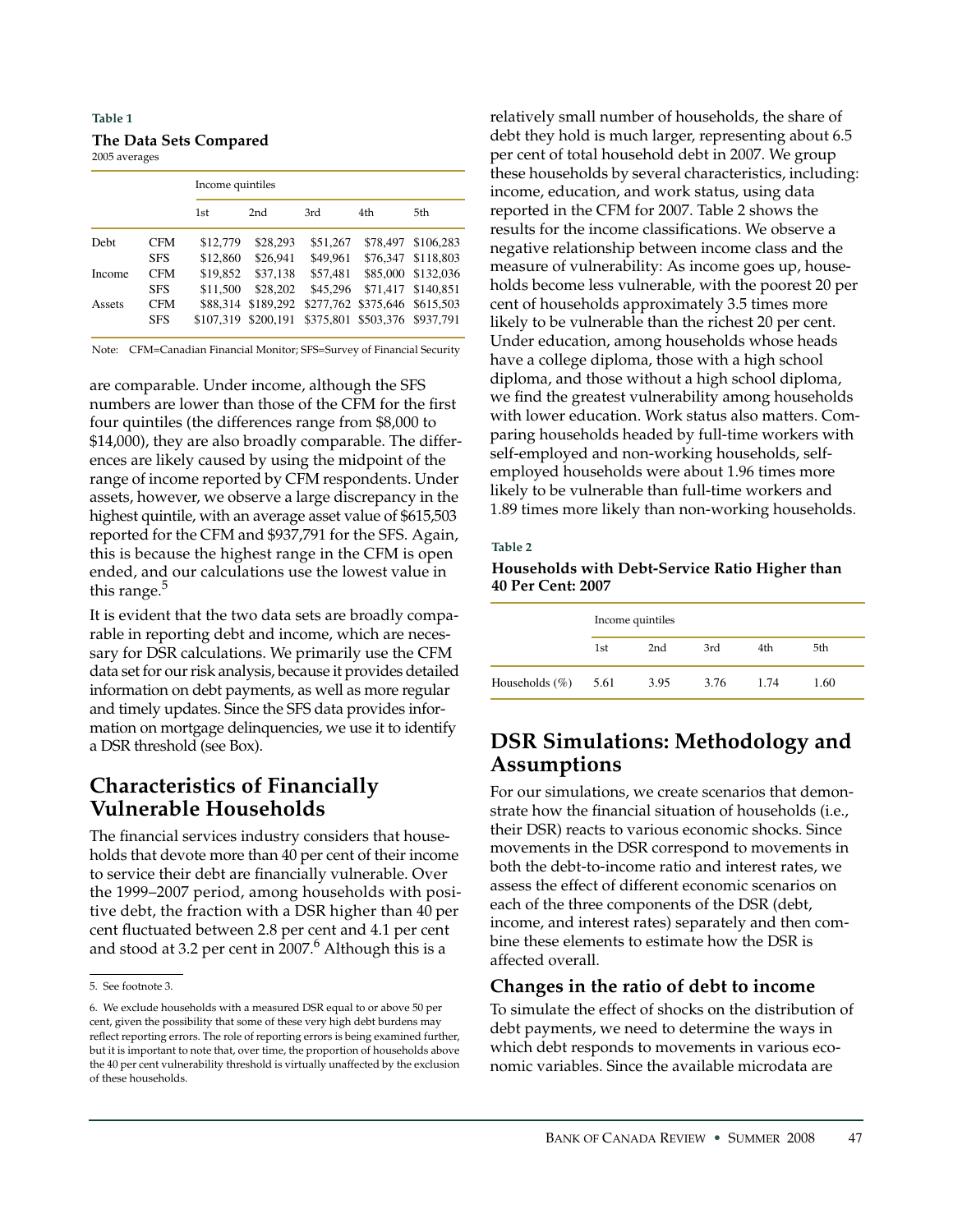## **Identifying Financially Vulnerable Households Establishing a DSR threshold**

A growing literature is attempting to quantify the effects of household bankruptcy and delinquency on the lending decisions of financial institutions.<sup>1</sup> In these studies, household income and debt payments are significant factors influencing credit-granting decisions. These two important variables are summarized in one statistic: the debt-service ratio (DSR). Currently, the industry standard for identifying financially vulnerable households is often based on a DSR number of 40 per cent.<sup>2</sup> Research reported in the Bank's *Financial System Review* has also used this threshold value of 40 per cent to group vulnerable households.

As a guideline for evaluating household vulnerability, we examine the relationship between the mortgagedelinquency rates of households and their DSR and confirm whether the critical DSR threshold we calculate from this examination is broadly consistent with the industry benchmark of 40 per cent. To obtain mortgage delinquency rates for our calculations, it is necessary to combine the information provided in two separate data sets: the Ipsos Reid Canadian Financial

2. Note that the industry standard is often determined on the basis of financial obligations beyond just debt.

Monitor (CFM) and Statistics Canada's Survey of Financial Security (SFS). The CFM data set provides information that allows us to calculate the DSR and uses household characteristics similar to the ones we use but does not report mortgage delinquencies. We therefore use SFS data on mortgage delinquencies to estimate an equation that relates mortgage-debt delinquency to the DSR and other household characteristics $\mathfrak{I}$  (see the Technical Appendix for details on the estimation methodology and results). Using this equation and a common set of regressors, we are able to evaluate how mortgage-debt delinquency varies with the  $DSR<sup>4</sup>$  for the years 1999 to 2006 of the CFM sample.

Based on this information, we identify a critical DSR threshold of 35 per cent, above which there is a significant increase in households' propensity to be delinquent on their mortgages (see the Technical Appendix for details). Given that the industry standard is based on a broader definition of financial obligations than just mortgage debt, our DSR threshold appears to be broadly consistent with the financial services industry benchmark of 40 per cent.

cross-sectional survey data that do not necessarily track the same households, we cannot calculate the growth in credit and income levels between two periods for the same households.

We can, however, construct growth rates for a cluster of households having similar characteristics, such as employment status, level of education, and place of residence.7 To construct the data set and estimate the determinants of credit growth, we use annual observations over 64 categories. Our criteria are as follows:

- (i) age: groups from 18–24 years, 25–34 years, 35–49 years, and 50 years and over
- (ii) employment status: households that receive income from an economic activity, and those that derive income from other sources, e.g., students, retirees, and the unemployed
- (iii) education: those that have completed up to 13 years of schooling and those whose education includes grade 13 up to a university degree
- (iv) status as a homeowner or a tenant.

Finally, given that the economy of Alberta has developed differently from the economies of the other provinces in recent years in terms of growth in incomes, wages, investment, property values,

<sup>1.</sup> See, for example, Chatterjee et al. (2007); Livshits, MacGee, and Tertilt (2007); and Meh and Terajima (2008).

<sup>3.</sup> See Domowitz and Sartain (1999); Stavins (2000); Fay, Hurst, and White (2002); Gross and Souleles (2002); Pyper (2002); and Dey and Traclet (2008) for a list of household characteristics used in the literature.

<sup>4.</sup> Mortgage-debt delinquency for the 2007 CFM survey was not generated because of some irreconcilable data issues.

<sup>7.</sup> This approach (i.e., creating pseudo panel data) is relatively new. According to Biao (2007), the first to use it were Dargay and Vythoulkas (1999). It was subsequently adopted by Dargay (2002); Bourguignon, Goh, and Kim (2004); Navarro (2006); and Biao (2007), among others. This approach raises a number of questions and challenges, e.g., the choice of characteristics to delineate the groups of consumers.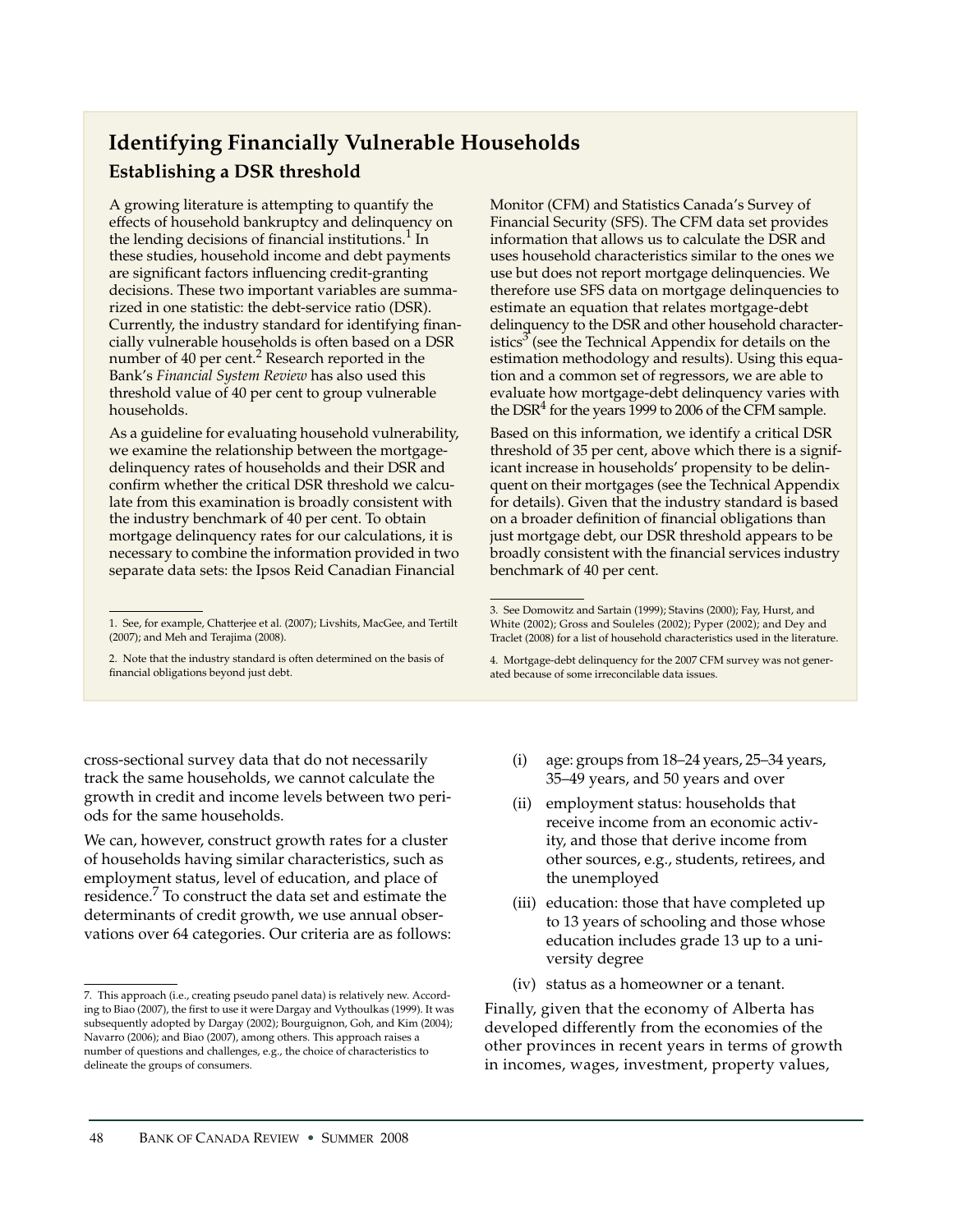consumer spending, etc., we differentiate between households residing in Alberta and those living elsewhere.

As noted above, most financial institutions consider a DSR of 40 per cent to be the threshold above which a household could begin to struggle to meet its repayment commitments. It also becomes more difficult for these households to obtain loans, because financial institutions scrutinize their credit requests more closely and, as a result, such households may become constrained. Our methodology takes this institutional feature into account and groups households according to this criterion as well. Thus, we created a total of 128 household groups for each year.

For every household group, we compute average debt for each category of borrowing (credit cards, secured and unsecured personal lines of credit, car loans, other loans, and mortgages), income, the DSR and house values.<sup>8</sup> In addition, for each household, we include the interest rate (proxied by the value of the overnight interest rate on the day the survey questionnaire was completed).

Using the household groups described above, we estimate equations that determine the amount of credit available, based on the following variables: income, house prices, net housing wealth, and the overnight interest rate. We also include in our equations a parameter that captures the difference in credit growth for households with a DSR above 40 per cent. Since, as noted above, the banking industry's creditgranting decisions are influenced by the household's current level of DSR, we expect, all else being equal, that credit growth rates will typically be weaker for households with a DSR above 40 per cent.

The results of the estimations indicate a negative and significant relationship between credit growth and changes in interest rates.<sup>9</sup> The relationship is positive and significant for income and housing equity. Although some preliminary results indicate that substitutions have occurred among consumer-credit instruments (between personal lines of credit and

other type of loans) because of changes in housing prices, for this article, the shares of consumer-credit components are kept constant over the simulation horizons.<sup>10</sup> Future work will consider a less restrictive approach, however. The results also confirm our hypothesis that growth of credit for households with a DSR above 40 per cent will, on average, be lower than growth of credit for those with a DSR below 40 per cent.

For the scenarios in our simulations, we construct the distribution of credit growth across households using a macroeconomic outlook that includes assumptions about the average aggregate growth rates for income, house prices, and interest rates. We then evaluate how debt responds to changes in interest rates, income, house prices, and housing wealth by applying the estimated relationships to each household.

Because we assume that households are heterogeneous in regard to income, we use the simulated distributions of income (described in the next section) with a mean that is consistent with aggregate growth.

## **Changes in household income**

To simulate the second element of the DSR, household income, households are categorized according to four income classes. Since households are heterogeneous, we allow for the fact that the average income growth (and the variance) may vary across income groups. Income growth also varies across households within each income group. The advantage of this approach is that it can accommodate alternative risk scenarios. Following a negative shock to the labour market, for example, it is possible that the average income growth of households belonging to the lowest-income groups (as shown in Table 2) will be affected more than that of households belonging to the other groups.<sup>11</sup> Alternatively, we could assume that average growth rates across all income groups are the same. In the stress scenarios presented in this article, we exploit some heterogeneity by assuming the same mean level of income growth for each of the four income groups but allow for variances to differ across these classes.<sup>12</sup>

<sup>8.</sup> Housing wealth is the difference between the current market value of the house and the amount of mortgage credit house outstanding. Since the end of the 1990s, innovations in the financial sector have provided households with more ready access to their housing wealth, through either mortgage refinancing or personal lines of credit. For this reason, we view housing wealth as a potential determinant of the demand for mortgages and personal lines of credit.

<sup>9.</sup> For our estimations, we use weighted least squares with a corrected covariance matrix.

<sup>10.</sup> For further details, see Djoudad (2008).

<sup>11.</sup> Table 2 indicates that vulnerable households are not evenly represented in different income groups.

<sup>12.</sup> Empirical evidence provided from our panel data suggest that the variance of income growth for the households in the lower-income group is higher than for those in the higher-income group.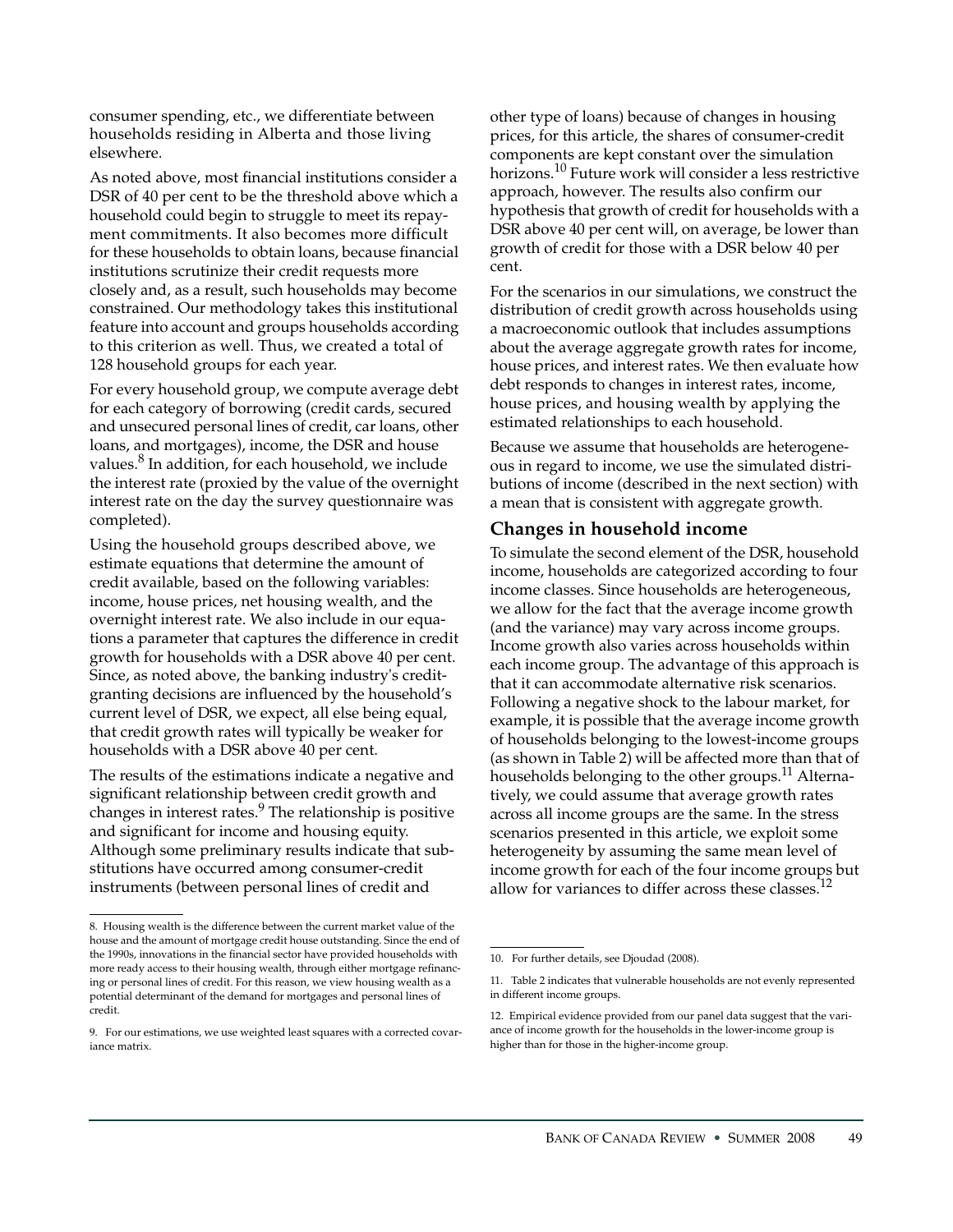Given these assumptions, we combine the distributions of credit and income growth to construct the distribution of debt over income across all households. The debt-to-income distribution is then combined with interest rate information (discussed next) to simulate the distribution of the DSR across households.

## **Effect of changing interest rates on debt payments**

The third element that will affect our simulations is interest rates. We make the following assumptions regarding the effects of changing interest rates on debt payments. First, shocks to interest rates will affect only the amount of interest paid, not the principal. Thus, from the CFM data set, we must estimate how much of the payment is applied to the interest and how much to the principal. Payments will depend on the path taken by interest rates and on the growth of indebtedness.

Second, we consider that payments made on credit cards equal 2 per cent of the current outstanding balance, the minimum required by the credit card companies. The household must therefore repay an amount corresponding to 24 per cent of the annual balance each year, regardless of the interest rate. Since all other categories of consumer lending (personal loans, personal lines of credit, and car loans) are held at variable rates, the assumed profile for interest rates has an immediate effect on these debt payments. This assumption over (under) estimates debt payments for variable-rate mortgages as interest rates increase (decrease).13

We also make assumptions about mortgage renewals. Since the CFM survey data do not indicate the date on which mortgages mature, for fixed-rate mortgages, we need to make assumptions on how many households must renew their mortgage each year and will thus be affected by the new interest rates. The CFM data include eight different mortgage terms (1-year, 2-year, 3-year, etc.). We assume that households whose mortgages have terms of one year or less renew their loans every year. For terms exceeding one year, we assume that the proportion of households renewing will be equal to one divided by the term of the mortgage. Thus, for a 5-year mortgage, 20 per cent  $(1/5 = 20$  per cent) of households will renew their mortgages each

year. For 10-year terms, 10 per cent  $(1/10 = 10$  per cent) of households will renew each year.

We further assume that the distribution of mortgages by type (fixed vs. variable) will remain stable at its most recent level. Although the proportion of households with a variable-rate mortgage should change gradually, as term and risk premiums vary over the cycle, we use a simplifying assumption for the simulation exercises in this article and maintain these shares constant. Finally, the distribution of mortgage-holders by term among fixed-term mortgages remains constant in our exercises.

## **Simulation Exercises**

The final step in our analysis is to use this framework to simulate how changes in indebtedness and interest rates will affect debt-payment obligations. To illustrate, we present two different scenarios, with each representing a single shock rather than a complete risk analysis. The first evaluates how higher indebtedness levels could affect the distribution of the DSR, and the second assesses the impact of higher risk premiums on this distribution.

In the first scenario (the indebtedness scenario) we assume that the level of interest rates remains unchanged over the simulation horizon. We suppose that growth rates for total credit (8.7 per cent), and income (5 per cent) will be similar to those observed over the 2000–2007 period. We also assume that house prices rise at an annual rate of 5 per cent. To isolate the effect of a rising proportion of debt to income, we assume that monetary policy will not respond, but a more complete risk analysis should incorporate changes in the policy rate.

The second scenario (the risk-premium scenario) assesses the effect of an increase in risk premiums on the distribution of the DSR. We consider a crisis scenario in which the spread between mortgage rates and government bond yields rises immediately to historical highs of 322 basis points and persists at this higher level, which is about 200 basis points higher than the starting point of the simulations. Again, to show the marginal effect of risk-premium shocks, we assume that this shock is not offset by monetary policy actions.14

<sup>13.</sup> We assume that the principal payments, as a share of debt, will remain constant while interest payments will vary with interest rate movements. In practice, for variable-rate mortgages, total payments are constant, while the share of principal and interest payments will change.

<sup>14.</sup> Other research published in the *Financial System Review* has considered scenarios where the overnight rate increases towards historical norms, and the term premiums rise from their current level to their historical yield. In such scenarios, we can allow risk premiums to adjust relative to the overnight rate as well.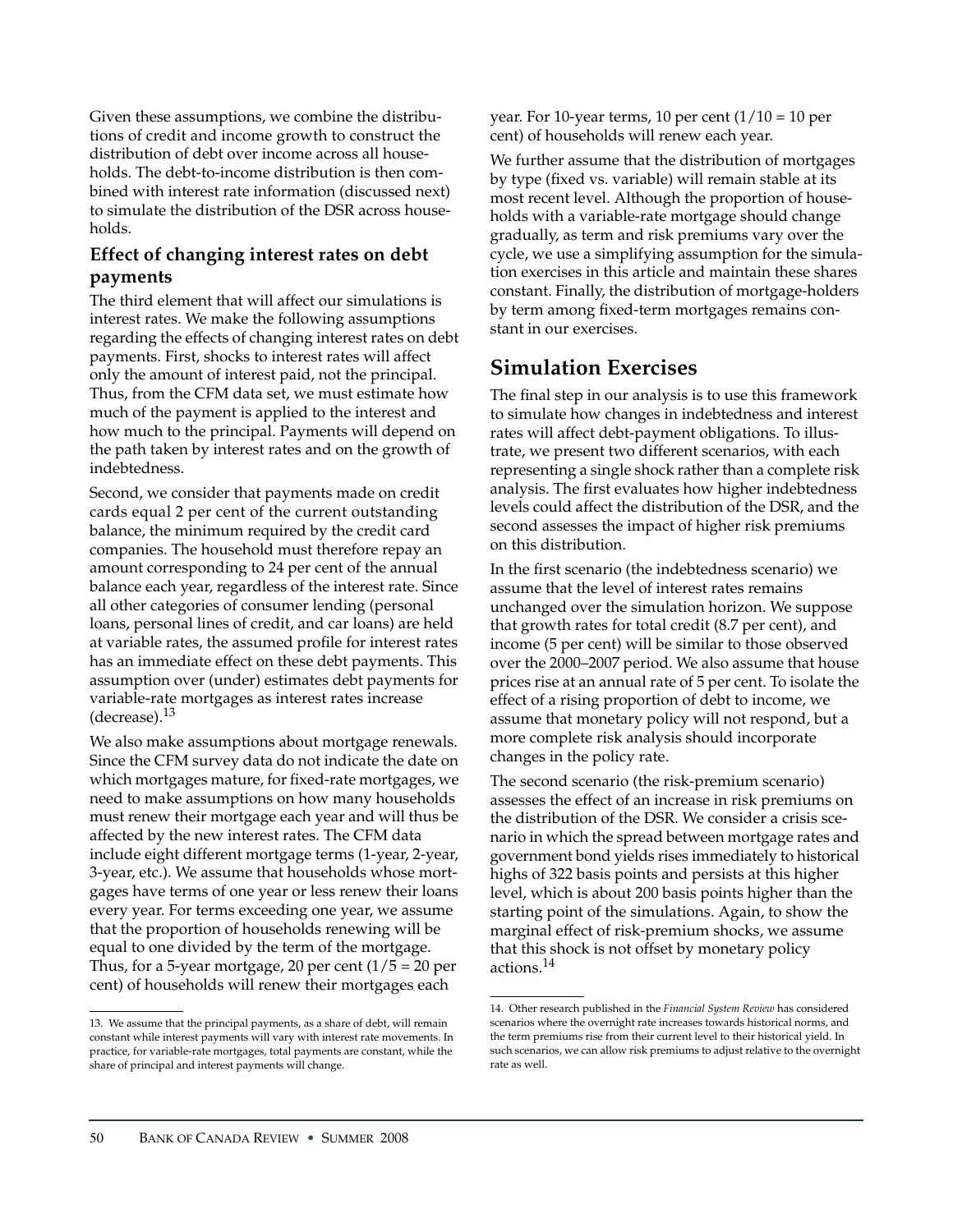In our scenarios, we assume that increases in house prices will affect all house values similarly. Given that net housing wealth is the difference between house values and mortgages, the distribution of mortgage credit growth will affect the distribution of net housing wealth at every period.

## **Results**

Table 3 and Chart 1 show the evolution of the average DSR and its distribution for different periods. In the first scenario, the increase in debt over income raises the DSR from 15.6 per cent at the starting point to 17.1 per cent 12 quarters later. The proportion of households with a DSR above 40 per cent rises from 3.1 to 6.1 per cent over the same horizon. The proportion of debt carried by these households varies from 6.5 per cent at the beginning of the simulations to 13.6 per cent 12 quarters later.  $^{15}$ Assuming a constant ratio of debt to income, the assumed increase in the risk premium will, over 12 quarters, increase the average DSR from 15.6 per cent to 16.2 per cent 12 quarters later. The number of vulnerable households and the proportion of debt they carry rise to 4.2 and 9.6 per cent, respectively, from their initial points. Both exercises assume that monetary policy is passive.

#### **Chart 1**

#### **Average Debt-Service Ratio**

Percentage



<sup>15.</sup> At the beginning of the simulations, the interest rates are lower than in 2007. This will make the interest payments over the first periods of the simulations lower than they were in 2007, as households will also renew their previous fixed-term mortgages at lower rates, before the indebtedness increases significantly. This causes a relative drop in the DSR over the first quarters.

## **Table 3 Simulation Results (Per cent)**

|                                               |         | Ratio of<br>(trend) | debt to income |       | Risk-premium<br>shock |      |      |
|-----------------------------------------------|---------|---------------------|----------------|-------|-----------------------|------|------|
| Ouarter                                       | Initial | O4                  | O8             | O12   | O4                    | O8   | O12  |
| Average<br>Proportion of house-<br>holds with | 15.6    | 15.4                | 16.4           | -17.1 | 15.8                  | 16.0 | 16.2 |
| $DSR > 40\%$<br>Proportion of debt            | 3.1     | 3.6                 | 4.9            | 6.1   | 4.1                   | 4.1  | 4.2  |
| held by households<br>with DSR $> 40\%$       | 6.5     | 7.5                 | 10.9           | 13.6  | 9.2                   | 9.5  | 96   |

## **Conclusion**

In this article, we build on the framework used in the Bank of Canada's *Financial System Review* to assess the evolution of household indebtedness and financial vulnerabilities in response to changing economic conditions. To achieve this, we first compare the microdata sets generated by the Canadian Financial Monitor (CFM) and Statistics Canada's Survey of Financial Security (SFS). We find that the surveys are broadly comparable, despite methodological differences, which enables us to use their combined information content for the identification of the threshold value of the debt-service ratio (DSR). We then present a framework for simulating the DSR and illustrate how it can be used by analyzing the effects of two different scenarios on the distribution of the DSR and their impact on vulnerable households.

We are working to strengthen the framework with the goal of using it to incorporate a more consistent macroeconomic outlook in our analyses of current risks to the Canadian household sector. In addition, we plan to improve this methodology by allowing the shares of consumer-credit components to vary in relation to house-price movements, since rising housing equity has likely contributed to the significant shift towards secured personal lines of credit. We also plan to relate the proportion of fixed- and variable-rate mortgages to household expectations of the future path of interest rates.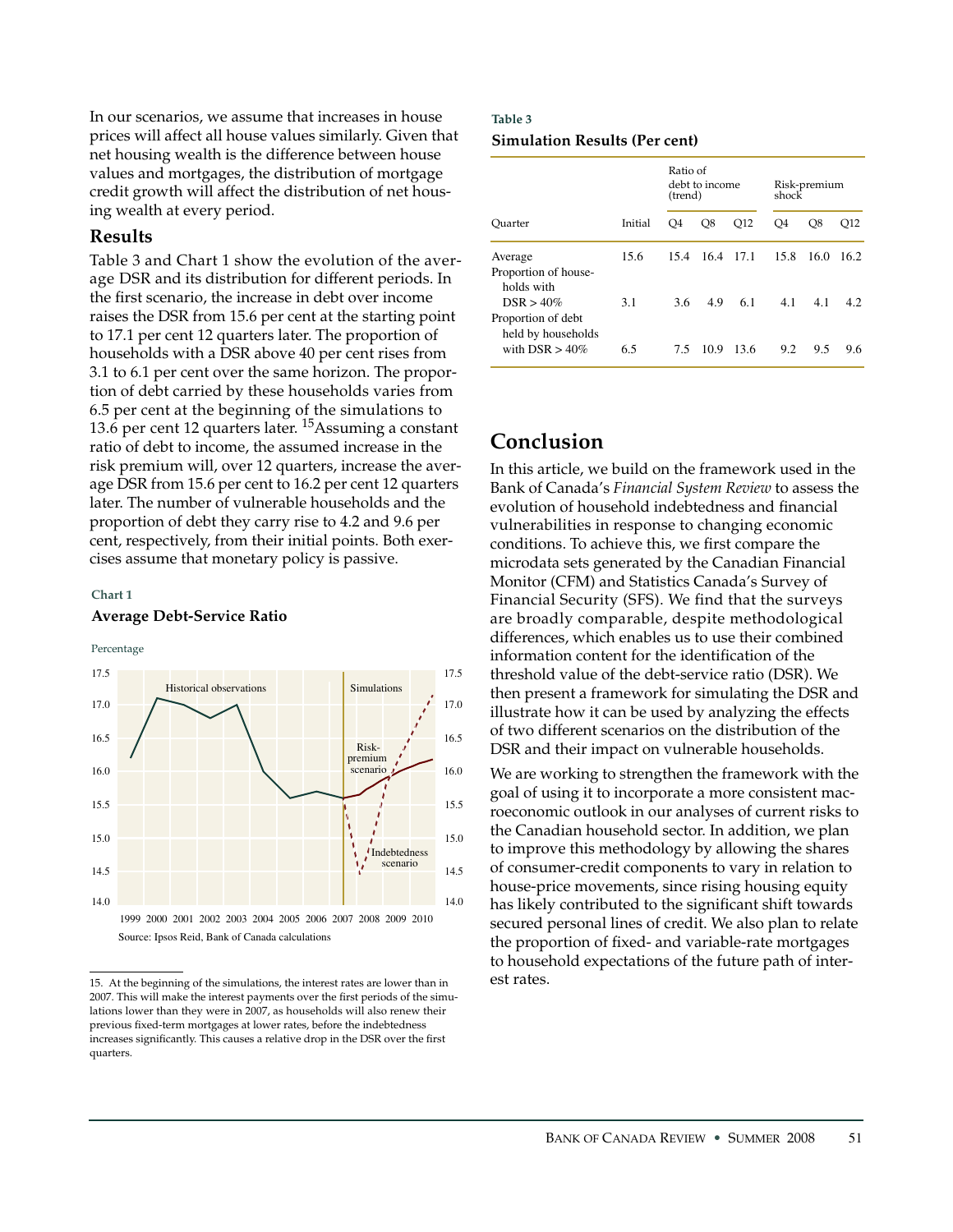## **Literature Cited**

Bank of Canada. 2007. Bank of Canada *Financial System Review* (June): 14–16.

Biao, H. 2007. "The Use of Pseudo Panel Data for Forecasting Car Ownership." Unpublished PhD thesis, Department of Economics, Birkbeck College, University of London. Available at <<http://mpra.ub.uni-muenchen.de/7086/>>.

Bourguignon, F., C. Goh, and D. Kim. 2004. "Estimating Individual Vulnerability to Poverty with Pseudo-Panel Data." World Bank Policy Research Working Paper No. 3375.

Chatterjee, S., D. Corbae, M. Nakajima, and J. V. Ríos-Rull. 2007. "A Quantitative Theory of Unsecured Consumer Credit with Risk of Default." *Econometrica* 75 (6): 1525–89.

Dargay, J. M. 2002. "Determinants of Car Ownership in Rural and Urban Areas: A Pseudo-Panel Analysis." *Transportation Research Part E: Logistics and Transportation Review* 38 (5): 351–66.

Dargay, J. M. and P. Vythoulkas. 1999. "Estimation of a Dynamic Car Ownership Model: A Pseudo-Panel Approach." *Journal of Transport Economics and Policy* 33 (3): 287–302.

Dey, S. and V. Traclet. 2008. "An Estimation of the Probability of Delinquency for Canadian Households and Associated Stress Tests." Bank of Canada Working Paper. Forthcoming.

Djoudad, R. 2008. "Simulations of the Household Debt-Service Ratio: Using Microdata." Bank of Canada Working Paper. Forthcoming.

Djoudad, R. and V. Traclet. 2007. "Highlighted Issue: Stress Testing the Canadian Household Sector Using Microdata." Bank of Canada *Financial System Review* (December): 26–30.

Domowitz, I. and R. L. Sartain. 1999. "Determinants of the Consumer Bankruptcy Decision." *Journal of Finance* 54 (1): 403–20.

Fay, S., E. Hurst, and M. J. White. 2002. "The Household Bankruptcy Decision." *American Economic Review* 92 (3): 706–18.

Gross, D. B. and N. S. Souleles. 2002. "An Empirical Analysis of Personal Bankruptcy and Delinquency." *Review of Financial Studies* 15 (1): 319–47.

Livshits, I., J. MacGee, and M. Tertilt. 2007. "Consumer Bankruptcy: A Fresh Start." *American Economic Review* 97 (1): 402–18.

Meh, C. A. and Y. Terajima. 2008. "Unsecured Debt, Consumer Bankruptcy, and Small Business." Bank of Canada Working Paper No. 2008–5.

Navarro, A. I. 2006. "Estimating Income Mobility in Argentina with Pseudo-Panel Data." Department of Economics, Universidad de San Andrés and Universidad Austral. Preliminary Version.

Pyper, W. 2002. "Falling Behind." Statistics Canada. *Perspectives on Labour and Income* 3 (7): 17–23.

Stavins, J. 2000. "Credit Card Borrowing, Delinquency, and Personal Bankruptcy." *New England Economic Review* (July/August): 15-30.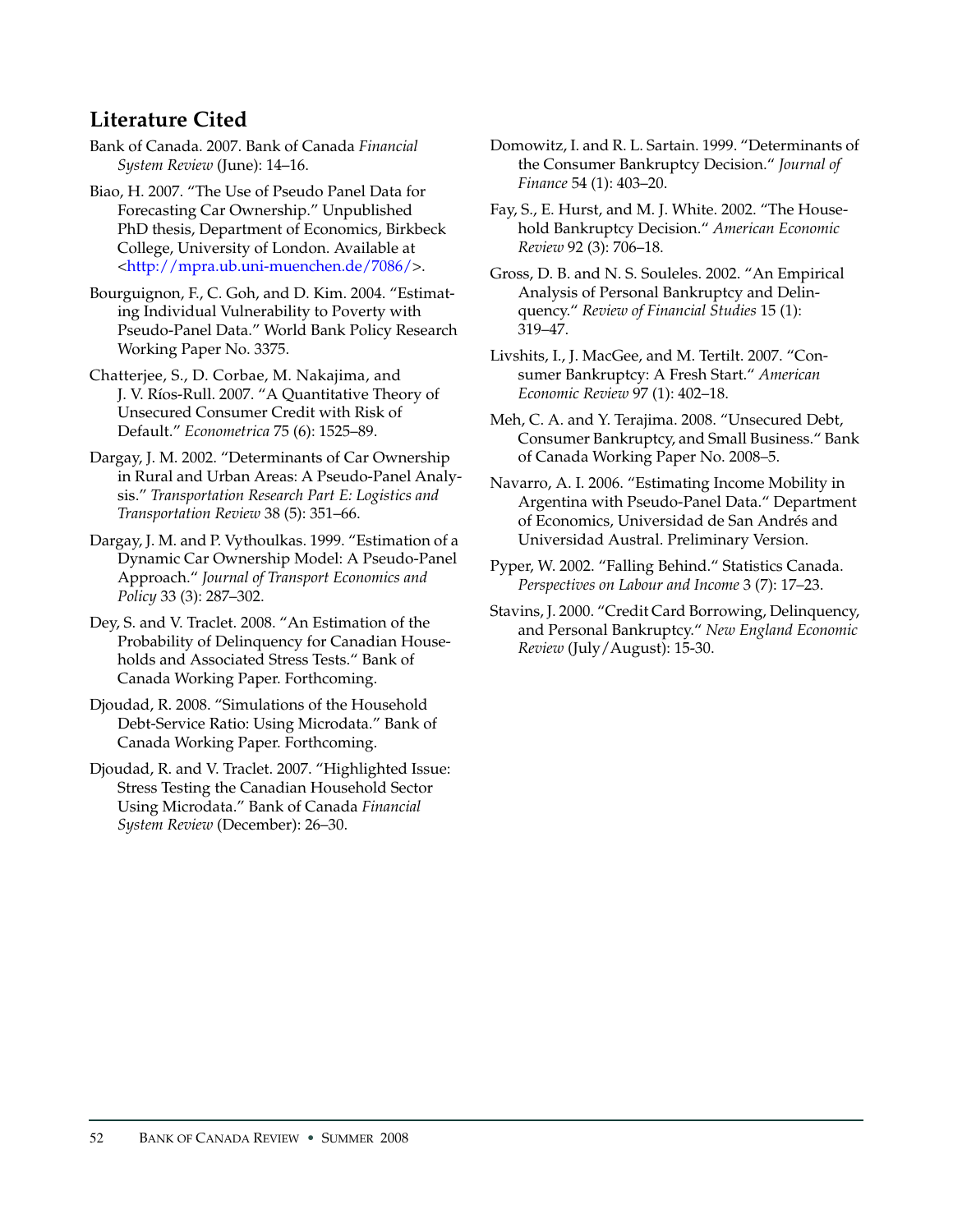## **Technical Appendix: The Relationship between the DSR and the Probability of Mortgage-Debt Delinquency**

We use Statistics Canada's Survey of Financial Security (SFS) data set to estimate the probability of mortgage-debt delinquency for Canadian households using explanatory variables identified in the literature and the debt-service ratio (DSR). This information is used to identify the critical DSR threshold used in the article. Here we describe our estimation method.

## **Estimation methodology**

The propensity of household *i* to be delinquent can be described by

$$
d_i^* = X_{ib} + u_i
$$

,

where  $d_i^*$  is the propensity to be delinquent;  $X_i$  is a set of regressors; *b* is a set of parameters; and  $u_i$  is an error term.

The delinquency variable represents mortgage payments in arrears for two months or more, i.e.,  $d_i = 1$ , if, in 2004, the household was two months or more behind on its mortgage loan payments, i.e., if  $d_i^* = X_{ib} + u_i > 0$ , and  $d_i = 0$ , otherwise.<sup>1</sup>

Note that the delinquency variable is not total debt in arrears, since the SFS questionnaire does not report that variable. A maximum-likelihood probit estimation with  $X_i$  as the vector of regressors in the SFS gives us an estimate of the set of parameters (*b*).

We considered several specifications of the probit model. We kept a minimum set of demographic variables (age, gender, and current marital status); all other demographic and financial variables were included in the model based on their statistical significance.

## **Estimation results**

Following the literature, we chose the variables for our model based on their ability to explain households' ability to repay their debts. Our results indicate that high values of household net worth and the logarithm of the ratio of liquid assets to total assets are associated with a lower likelihood of mortgage delinquency. Since households can easily convert liquid assets into cash to meet their mortgage-debt obligations, the more liquid assets they have relative to their total assets, the less likely they are to be delinquent and, hence, the negative correlation. Various types of scaling of the liquid assets (and their logarithms) were attempted in the model specification, and the logarithm of the ratio of liquid assets to total assets was chosen based on its statistical significance. The logarithm indicates the presence of a high degree of non-linearity in the response of the ratio of liquid assets to total assets—a small fraction of liquid assets relative to total assets is associated with a larger reduction in the probability of mortgage-debt delinquency. Moreover, households with high net worth are likely to have favourable loan terms and will be less likely to fall behind in their mortgage-debt payments, also confirming our intuition.

The DSR, on the other hand, is positively correlated with the incidence of mortgage delinquency. A higher DSR means that households must devote a larger fraction of their income to debt payments. Households are more likely to fall behind on their mortgage-debt payments if their DSR is high; hence the positive correlation. The demographic variables are not statistically significant.

## **Identifying a DSR Threshold**

We use the model of mortgage-debt delinquency estimated with the SFS data set, the standard normal cumulative distribution function, and a common set of regressors to obtain a distribution of the

<sup>1.</sup> The 2005 SFS survey reports information on mortgage-debt delinquency for 2004.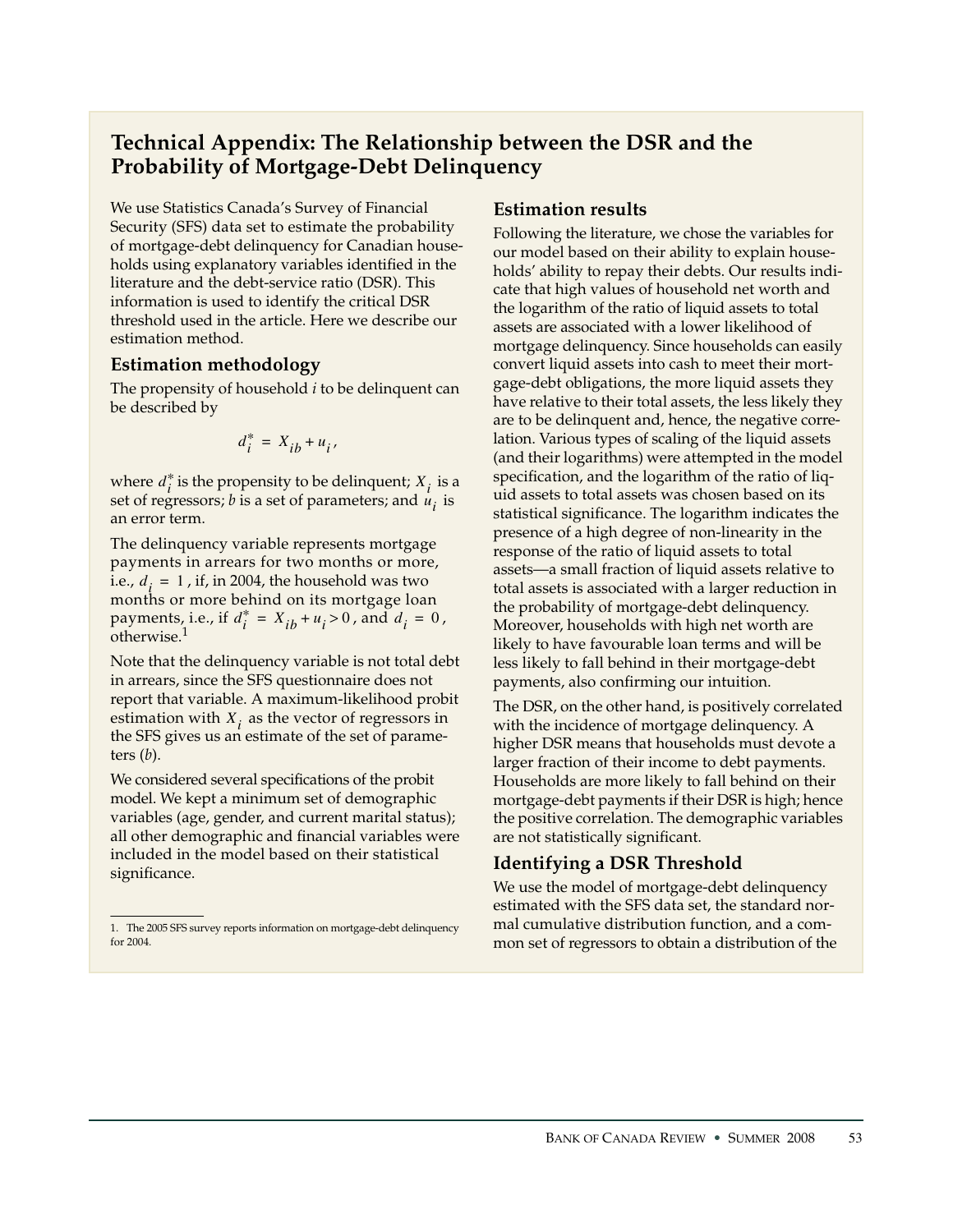## **Technical Appendix: The Relationship between the DSR and the Probability of Mortgage-Debt Delinquency (cont'd)**

probability of mortgage-debt delinquency for the years 1999 to 2006 of the CFM sample. We first bracket households in DSR groups that increase by increments of 5 per cent, then calculate the average probability of delinquency for households in each grouping. Finally, we identify a DSR threshold as the value of DSR beyond which there is a significant increase in the probability of delinquency.

To illustrate, we plot the probability of mortgagedebt delinquency in 2002 for each of the DSR groups (Chart A1). A critical DSR threshold for 2002 seems to be 35 per cent, since we find a large increase in the probability of mortgage-debt delinquency above this level.

#### **Chart A1**

### **The Debt-Service Ratio and the Probability of Mortgage-Debt Delinquency, 2002**

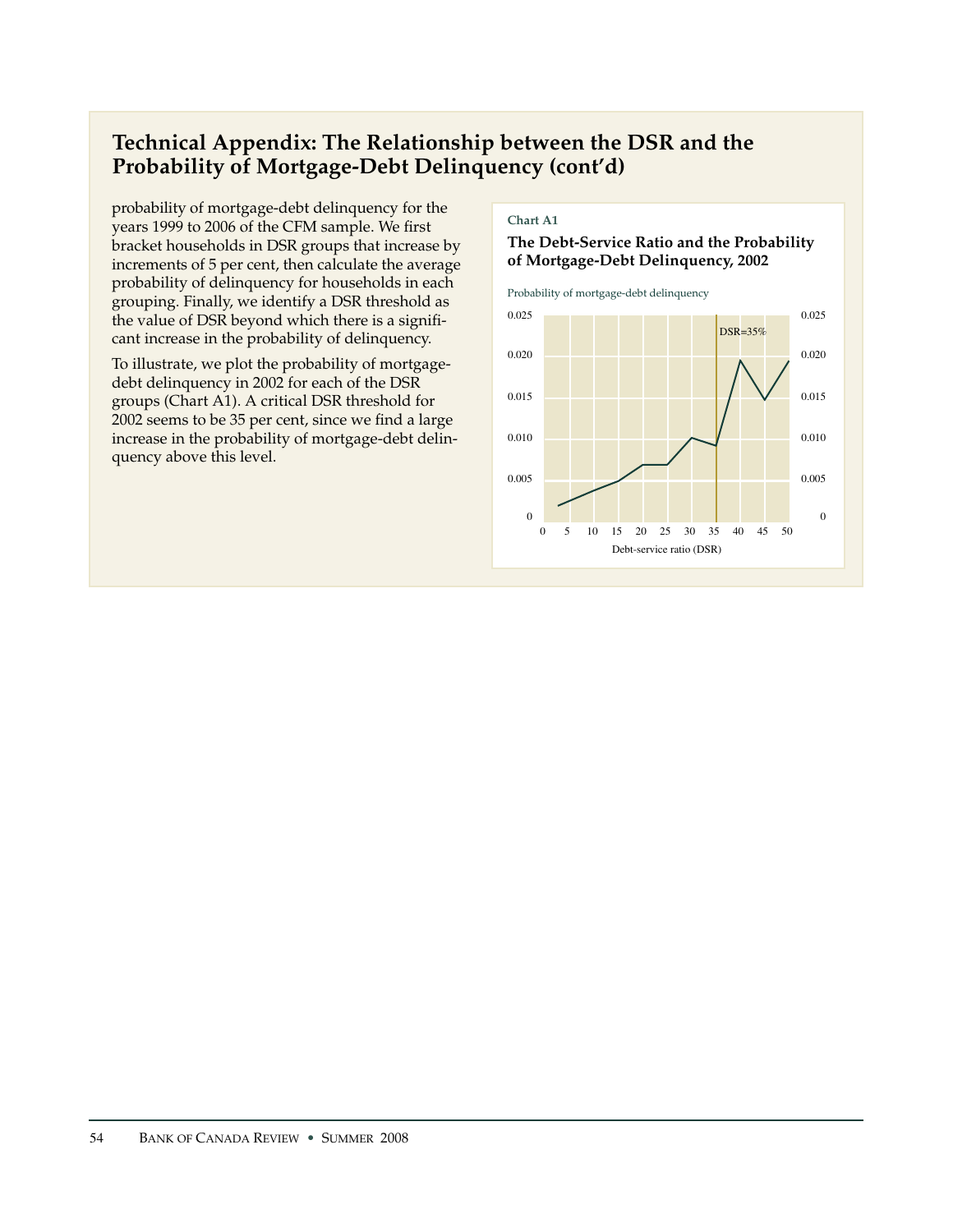## <span id="page-56-0"></span>**A Money and Credit Real-Time Database for Canada**

*Roobina Keshishbanoosy, Pierre St-Amant, Devin Ball, and Ivan Medovikov, Department of Monetary and Financial Analysis\**

- *Model-based forecasts of important economic variables are part of the range of information considered for monetary policy decision making. Since some of the data underpinning these forecasts can be revised over time as new information is released, having access to the data available when decisions are made can have a significant impact on assessments of forecasting models.*
- *A database of published information for a set of money and credit variables has been developed at the Bank of Canada. This real-time database, which will make available estimates of money and credit data that have been published at different times, is expected to be of great help to researchers developing models based on money and credit data.*
- *The authors describe the contents of the new database and discuss patterns in data revisions. While they find that most revisions are unbiased, they provide evidence that revisions to some of the money and credit aggregates are biased.*

oney and credit data, such as time-series data on short- and long-term business credit, total residential mortgage credit, and measures of the money supply, are part of the broad information set considered by central banks in their monetary policy decision making and in assessing financial stability risk.<sup>1</sup> Various studies have concluded that these data contain information that is useful for predicting output and inflation in Canada.<sup>2</sup> There is also evidence that credit data, in particular, are useful for predicting financial stress (Borio and Lowe 2002; Misina and Tkacz 2008). M

> *Conclusions about the usefulness of the information contained in the financial variables may depend on whether real-time data were employed.*

Time-series data are regularly updated and revised, however, as new information becomes available. As a result, the version of a time series that is used in economic studies may differ from that used by

<sup>\*</sup> The authors would like to thank Geoff Hill, Sharron Hodgson, Jeannie Kottaras, Jana Sigutova, Brett Stuckey, and Maureen Tootle for their work on developing the real-time database used in this project. They would also like to thank Allan Crawford, Pierre Duguay, Scott Hendry, Greg Tkacz, Simon van Norden, participants at a Bank of Canada internal workshop, and Maura Brown for discussions and comments on earlier versions of this article.

<sup>1.</sup> Recent theoretical advances, such as the development of models with financial-accelerator mechanisms (see Bernanke, Gertler, and Gilchrist 1998; Iacoviello 2005; and Christensen and Dib 2006), have rekindled interest in credit developments. Meanwhile, recent studies with real-time data (e.g., Orphanides and van Norden 2005) have shown that indicators widely used by central banks—in particular, measures of the output gap—include little or no useful information about future inflation. This finding has stimulated research on alternative indicators, such as money and credit aggregates.

<sup>2.</sup> See, for example, Hostland, Poloz, and Storer (1988); Milton (1988); Muller (1992); Longworth (2003); Chan, Djoudad, and Loi (2005); and Dufour and Tessier (2006).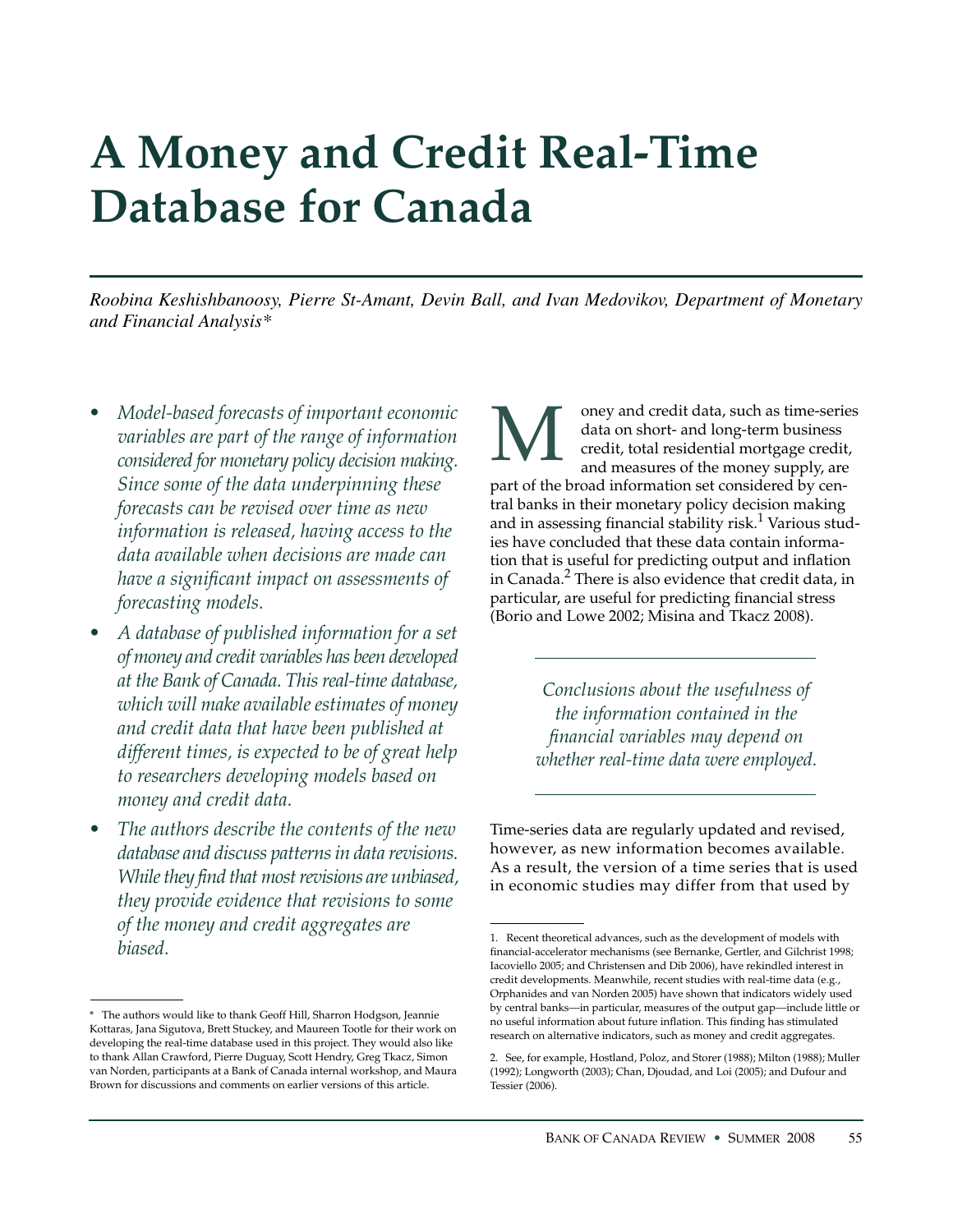policy-makers. Conclusions about the usefulness of the information contained in the financial and economic variables may therefore depend on whether real-time data (i.e., the data in the form in which they were available to analysts and researchers at various times in the past) were employed. The importance of this issue has been demonstrated in various economic studies. Amato and Swanson (2001), for example, show that the assessment of the information content of monetary aggregates can change when real-time data are used (aggregates that seem useful with revised data do not perform well with real-time data). Orphanides and van Norden (2005) make the same observation in the case of measures of the output gap.<sup>3</sup> To date, no published study using Canadian money and credit data has factored in revisions, since no real-time version of these data was available. The database described in this article was designed to fill this gap.<sup>4</sup>

This article reports on some Bank of Canada research into possible patterns and biases in the revisions to the data that have been compiled in the database. It begins with a description of the contents of the database and reviews the sources of the revisions. It then examines biases and patterns in data revisions and concludes with a summary of the main findings. In future work, it would be interesting to use this new database to revisit the conclusions of previous studies about the information content of Canadian money and credit aggregates. The database could also be used to study the impact of data uncertainty on policy decisions.

## **Contents of the Database**

The Canadian money and credit real-time database is a collection of monthly data representing selected vintages of various money and credit series. A vintage is the latest estimate of a given series at a particular time (i.e., the full history of total business credit as it was reported in January 1993 is one vintage; that reported in February 2007 is another; see Table 1). In this article, we focus on the following series: gross M1+, gross M2++, short-term business credit, long-term business credit, total business credit, total household credit, total residential mortgage credit, and total consumer

credit. We chose these series because they tend to be the ones emphasized by Bank of Canada economists in their analyses. These series, as well as others that will be updated regularly in the real-time database, are defined in the Appendix.<sup>5</sup> They are constructed largely on the basis of information received from banks and other financial institutions, although some are also created using information supplied by Statistics Canada.

Both print and electronic sources were used to construct the database. Print sources include two Bank of Canada publications: the *Weekly Financial Statistics*

**Table 1**

**Real-Time Data: Vintages for Total Business Credit**

|                                           | Vintage |                       |                                                                 |                               |                                          |                                   |
|-------------------------------------------|---------|-----------------------|-----------------------------------------------------------------|-------------------------------|------------------------------------------|-----------------------------------|
| Date                                      |         | 1993 1993             | January February January February January February<br>1996 1996 |                               | 2007                                     | 2007                              |
| Feb. 1969                                 | N/A     | N/A                   | N/A                                                             | N/A                           | 6.161                                    | 6.161                             |
| Mar. 1969                                 | N/A     | N/A                   | N/A                                                             | N/A                           | 5.686                                    | 5.686                             |
| $\sim 100$ km s $^{-1}$                   | N/A     | N/A                   | N/A                                                             | N/A                           | 2.2.2.1                                  | $\cdots$                          |
| Jan. 1992                                 |         | 2.884 N/A             | N/A                                                             | N/A                           |                                          | 3.839 3.834                       |
| Feb. 1992                                 | 4.027   | 2.774                 | N/A                                                             | N/A                           | $-0.838$                                 | $-0.886$                          |
| <b>Contractor</b>                         |         | <b>Service States</b> | N/A                                                             | N/A                           |                                          | and a strain and a strain         |
| Nov. 1992                                 |         | 5.389 5.031           | N/A                                                             | N/A                           | 1.491                                    | 1.493                             |
| Dec. 1992                                 | 0.152   | $-0.443$              | N/A                                                             | N/A                           | -3.092                                   | $-3.125$                          |
| $\cdots$                                  |         |                       | N/A                                                             | N/A                           | $\sim$ $\sim$ $\sim$                     | $\sim 100$                        |
| Jan. 1995                                 |         |                       | 3.564                                                           | N/A                           | 4.997                                    | 5.032                             |
| Feb. 1995                                 |         |                       | 10.244                                                          | 7.196                         | 7.562                                    | 7.547                             |
| Nov. 1995                                 |         |                       | .<br>7.213                                                      | $\sim$ $\sim$ $\sim$<br>4.055 | $\mathbf{1}$ , and $\mathbf{1}$<br>5.627 | $\sim$ .<br>5.77                  |
| Dec. 1995                                 |         |                       | 3.413                                                           | 3.095                         | 7.719                                    | 7.693                             |
| $\sim$ 100 $\sim$ 100 $\sim$<br>Jan. 2006 |         |                       |                                                                 | .                             | and a strip<br>7.443                     | $\sim$ $\sim$ $\sim$<br>7.313     |
|                                           |         |                       |                                                                 |                               | 7.817                                    |                                   |
| Feb. 2006                                 |         |                       |                                                                 |                               |                                          | 8.160                             |
| <b>Contractor</b><br>Nov. 2006            |         |                       |                                                                 |                               | $\sim$ $\sim$ $\sim$<br>12.735           | $\sim 100$ km s $^{-1}$<br>12.862 |
|                                           |         |                       |                                                                 |                               |                                          |                                   |
| Dec. 2006                                 |         |                       |                                                                 |                               | 11.025                                   | 9.559                             |
| $\cdots$                                  |         |                       |                                                                 |                               |                                          |                                   |

Note: Data for the time series total business credit, expressed as annualized growth rates. Each column represents a vintage. Reading across the rows from left to right shows how the value of the data for the observation date in column 1 were revised over time. N/A refers to data that are not retrievable.

<sup>3.</sup> See Croushore (2006) for a good discussion about forecasting models and real-time data.

<sup>4.</sup> The database will be published on the Bank of Canada website by the end of 2008. It is currently available and may be accessed by contacting Roobina Keshishbanoosy ([rkeshishbanoosy@bankofcanada.ca\)](mailto:rkeshishbanoosy@bankofcanada.ca).

<sup>5.</sup> The database also includes gross M1 and net versions of M2+ and M2++. In early 2007, the Bank stopped producing these data based on research by Chan, Djoudad, and Loi (2005). Thus, no new vintages of these series will be added to the database.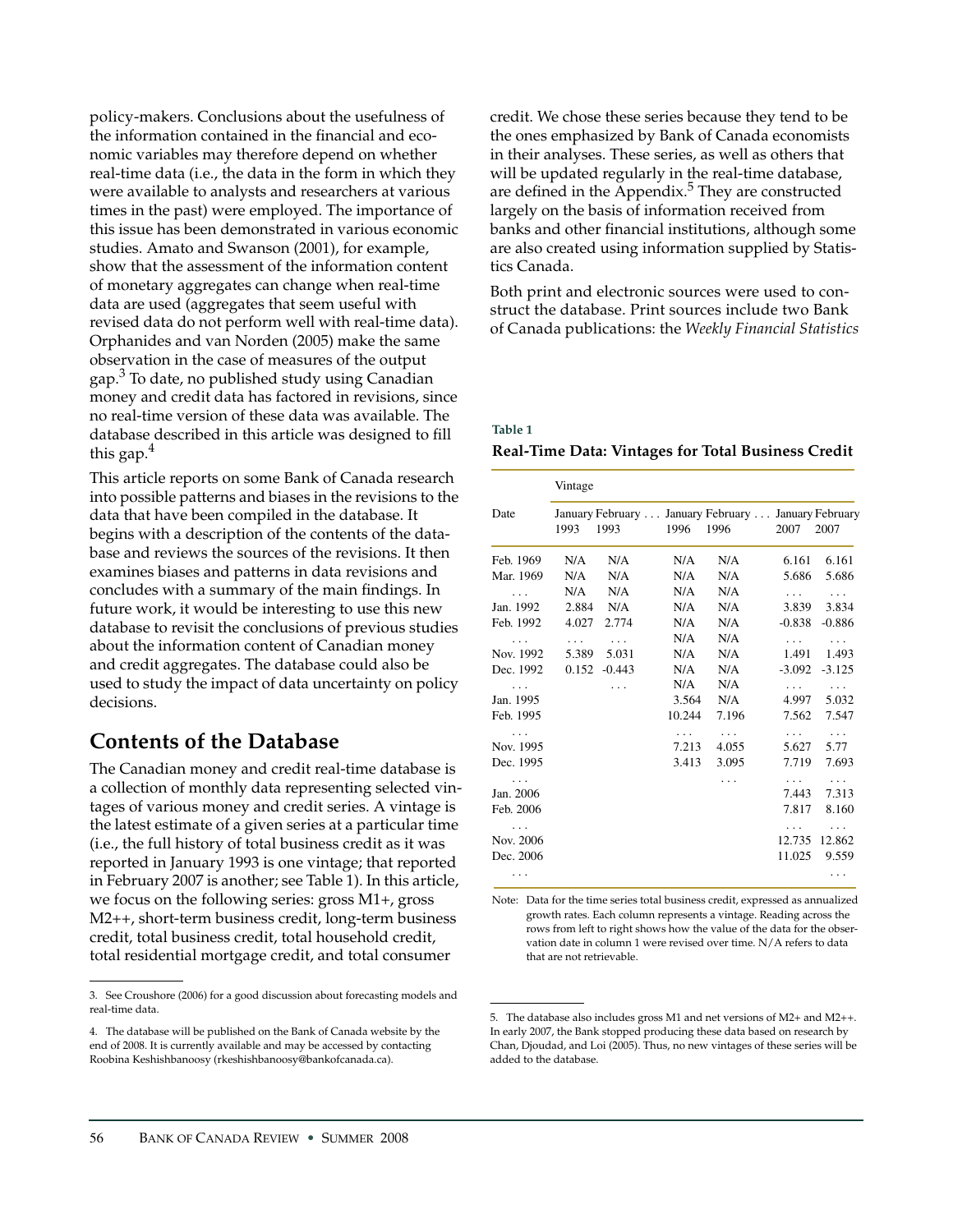### (WFS) and the *Bank of Canada Banking and Financial Statistics* (BFS).

For most of our money and credit data, the earliest vintages date from January 1993. There are two exceptions: gross M1+ and gross M2++. Since these monetary aggregates were created in January 1999, vintages of these series are only available from that date.

Chart 1 displays the number of observations available in each vintage of a typical variable (total business credit). Complete sample vintages are available since June 2001, which is when the Bank began electronically archiving vintages. The first observation in each of these complete sample vintages is January 1969, for all series except gross M1+ and gross M2++.<sup>6</sup> Thus, Chart 1 shows 388 observations (January 1969 to June 2001) for the June 2001 vintage; one observation is added for each subsequent month until there are 459 observations for the most recent vintage. Prior to June 2001, when print versions were used, there are fewer observations in the various vintages, with the fewest (12) being recorded from January 1993 to March 1997. $\prime$ 

Many vintages were created in the third or fourth week of the month, which corresponds with the first

#### **Chart 1**

#### **Snapshot of the Database: Total Business Credit**

Number of observations



<sup>6.</sup> The first observations for these series were in January 1975 and February 1968, respectively.

release dates (for instance, total business credit for December is typically published in the third or fourth week of January). An exception is the period during which the BFS was used to build the data (July 1999 to May 2001). Since the *Banking and Financial Statistics* was published two or three weeks after the first release, these vintages may have included more revisions; this is a limitation of the database. $8$  Because revisions during those two to three weeks tend to be small, however, we expect the BFS-based vintages to be very close (often identical) to the first-release vintages.

Although each observation in a particular vintage can be expressed either in levels or in growth rates, we use (annualized) month-over-month growth rates in this article. One reason for focusing on growth rates instead of levels is that definitional changes imply that there can be breaks in the data when they are assessed in levels. These breaks would not be reflected in the growth rates because they are calculated within a given vintage.

Most of our real-time data exist only in seasonally adjusted form. The sole exception is long-term business credit, which is not seasonally adjusted, because no stable seasonal factors could be estimated for that series.

## **Sources of Revision**

Revisions to money and credit data are derived from four major sources: continuity adjustments, adjustments to non-bank data, seasonal adjustments, and new instruments.<sup>9</sup> We discuss each of these sources in turn and briefly summarize their effects on the vintages.

## **Continuity adjustments**

Continuity adjustments are required in the monetary aggregates whenever changes in the financial industry, such as mergers and acquisitions, generate structural breaks in the data. Without continuity adjustments, the data would show significant breaks, making them useless for most econometric work. The Bank adjusts

<sup>7.</sup> The first few vintages in total household credit, total residential credit, and total consumer credit have 11 observations.

<sup>8.</sup> There was a trade-off to be faced for that period between longer but slightly desynchronized BFS-based vintages and synchronized but much smaller WFS-based vintages.

<sup>9.</sup> Data are sometimes revised by financial institutions because of reporting errors or misclassifications. Given the many quality checks that are built in at different steps of reporting, these types of revisions are small when compared with other types.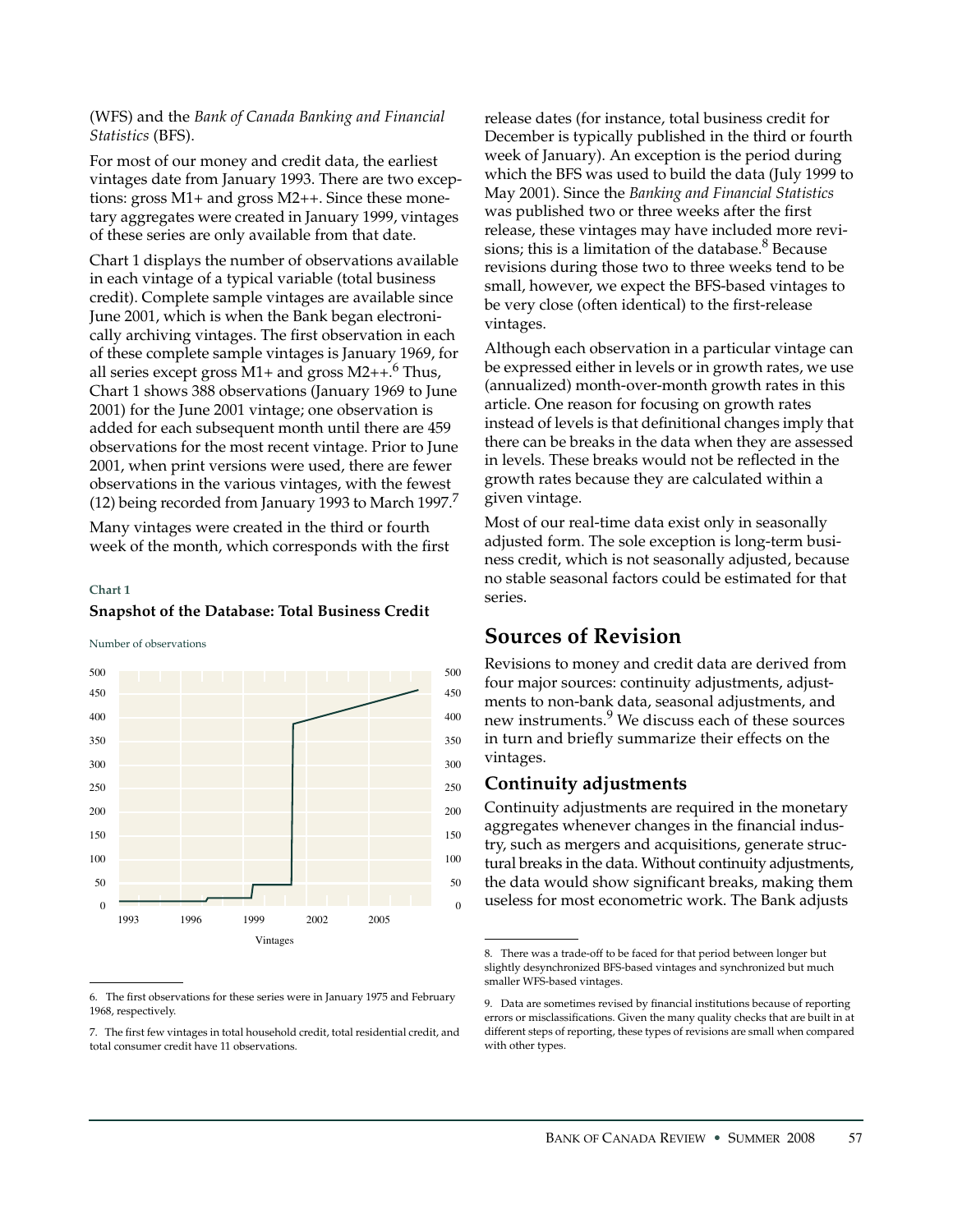its monetary aggregates each time one of the following four events takes place (Kottaras 2003):

- the acquisition of a trust company by a bank
- the acquisition of an entity in a sector (e.g., investment dealers) that was not previously included in the monetary aggregates
- the formation of a bank from a trust company or companies
- the acquisition of a bank by a trust company.

These discontinuities are documented in the annual *Notes to the Bank of Canada Banking and Financial Statistics* (Tables C1–C2 and D1). All continuity adjustments are made prior to seasonal adjustments.

Mergers and acquisitions do not always lead to a level change, since most of the aggregates in the real-time database include non-bank data. As a result, continuity adjustments are not always necessary.

## **Adjustments to non-bank data**

Non-bank data, most of which are compiled by Statistics Canada, are subject to revisions from two sources. First, since Statistics Canada provides quarterly data two months after the end of a quarter, the Bank of Canada must use estimates based on interpolation and extrapolation techniques and judgment, making the data subject to revisions. Second, Statistics Canada revises the data for the previous quarters when it releases the data for the current quarter.

An example will illustrate the process. In late February 2007, the Bank of Canada received non-bank data from Statistics Canada for Q4 of 2006, as well as revisions to Q1, Q2, and Q3 of 2006. The Bank had provided initial estimates of the monthly data in Q4 of 2006. In March 2007, the Bank published revised data for the period January–December 2006. All of our realtime series are subject to this type of revision. Given the lags in receiving the quarterly Statistics Canada data, we may see large revisions in the March, June, September, and December vintages of each year (see Chart 2).

## **Seasonal adjustments**

At the beginning of each year, new factors representing seasonal patterns are applied to the series. These seasonal factors are also adjusted to reflect revisions made to the data during the previous year. Thus, in addition to the original revisions to the unadjusted

### **Chart 2**

## **Mean Absolute Revisions to Gross M2++ by Month, 1999–2007 Vintages**



data, other revisions result from changes in the seasonal factors. The new seasonally adjusted data are published annually in February. Our investigation shows that some data, such as credit card loans, non-bank liquid assets, chartered bank deposits, and commercial paper issued by non-financial institutions, are more prone to seasonality and, hence, have larger seasonal factors. We expect that the corresponding aggregate real-time series, i.e., total consumer credit, shortterm business credit, gross M1+, and gross M2++, will show relatively large and frequent revisions because of seasonal adjustments.

Chart 2 shows absolute mean revisions to gross M2++ in each month over the sample period.<sup>10,11</sup> Aver age revisions in the February vintage are significantly higher than those of the other months, reflecting revisions resulting from seasonal adjustments.

## **New instruments**

Some of the series, especially total business credit and long-term business credit, are subject to revisions because new types of financial instrument are included in the calculations. Flow-through shares, for example, have been traded in the market since they were created; only recently, however, has the Bank decided to

<sup>10.</sup> Absolute mean revisions are defined in the section on methodology.

<sup>11.</sup> The results obtained from other aggregates support our discussion on sources of revisions. Because of space limitations, however, we have decided to present only gross M2++ in this article.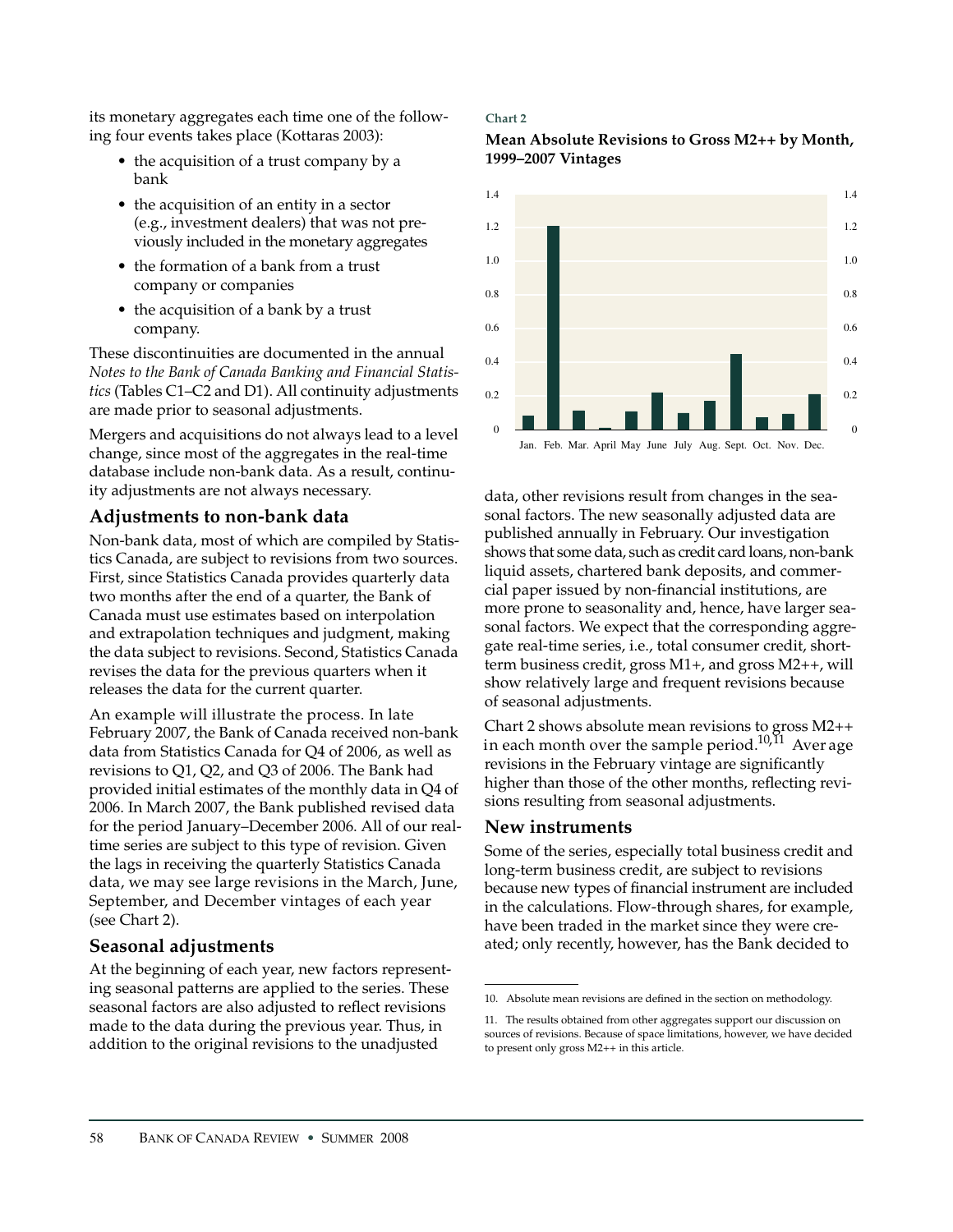include this instrument in the data for long-term business credit, thus expanding the coverage of total business credit.<sup>12</sup> Since the new instruments have been included to improve the information content of the series, any bias in long-term business credit data may not necessarily point to a shortcoming in the revisions process.

## **Biases and Patterns in Data Revisions**

Our methodology is designed to detect possible biases in the revisions to the data and to determine whether there are patterns in the revisions. We expanded our investigation of possible biases by using two definitions of data revisions. We also studied the size of the revisions in real-time data.

## **Methodology**

Revision to observation *i* in vintage *j,* compared with vintage *k* for *j* > *k*, is defined as  $R_i^{j,k} = x_i^j - x_i^k$ , where *x* is the month-over-month annualized growth rate of each observation. For instance, *j* could be the December 2006 vintage of total business credit, *i* the March 2006 observation of this series, and *k* the November 2006 vintage of the same data point. A positive number for *R i j,k* indicates upward revision. The mean revision in each vintage is calculated as the sum of all revisions divided by the number of observations in that vintage: *i j i*  $R_i^{j,k} = x_i^j - x_j^j$ 

$$
\overline{R}^{j,k} = \left(\frac{1}{n_k}\right) \sum_{i=1}^{n_k} R_i^{j,k}.
$$
 (1)

Mean absolute revisions are calculated as the sum of the absolute values of the revisions divided by the number of observations in the vintage:

$$
|\overline{R}|^{j,k} = \left(\frac{1}{n_k}\right) \sum_{i=1}^{n_k} |R_i^{j,k}| \tag{2}
$$

Equation (1) indicates whether the revisions were biased up or down. When they have a zero mean, they are considered to be unbiased. Equation (2) shows by how much, on average and in absolute terms, data

were revised. In gauging the size of revisions, the concept of mean absolute revision in equation (2) is more valuable than that of mean revision in equation (1) because it avoids the offsetting effects of negative and positive revisions.

Data tend to fluctuate and to be more volatile over shorter periods, but more stable over longer horizons. For this reason, we speculate that short-run revisions may not provide a realistic picture of patterns in revisions. We therefore study long-run revisions to capture any revisions stemming from occurrences in the more distant past.

> *Although the process of data revisions is ongoing, at some point, revisions are fewer and less pronounced.*

To help us determine patterns in data revisions, we first look at them for periods of up to 12 months (the maximum size of some of our vintages). Such revisions can also be interpreted as annual revisions, which are particularly important, considering that researchers at the Bank often use year-over-year data (especially for broad-money growth) to conduct their economic analyses.

To determine long-run patterns in the revisions, we compare data in their initial form at first release with the final data. We define "final" in two ways. Although the process of data revisions is ongoing and, in one sense, data are never final, at some point, revisions are fewer and less pronounced. This is illustrated in Chart 3, which covers the period from January 1993 to April 2001, beginning with the June 2001 vintage, and shows that, for the average growth rates for this fixed period, revisions become less frequent and less pronounced after about three years.<sup>13</sup> We thus assume that the data are almost final three years after they were first released. As a robustness check, we also take the most recent vintage as final, which is our second definition. Further details are provided in the section on biases in long-run revisions.

<sup>12.</sup> Flow-through shares facilitate the ability of exploration companies to raise equity capital, even in the absence of revenue-producing assets. Companies are able to raise this money by flowing through to their investors the tax deductions associated with their exploration expenses.

<sup>13.</sup> We found an outlier corresponding to the October 2001 vintage of gross M2++. Our investigation shows that, as of that date, data for money market mutual funds and non-money mutual funds were revised back to March 1990, reflecting a new data source. We chose to keep this outlier in the sample despite the minor skewness it creates in the statistics.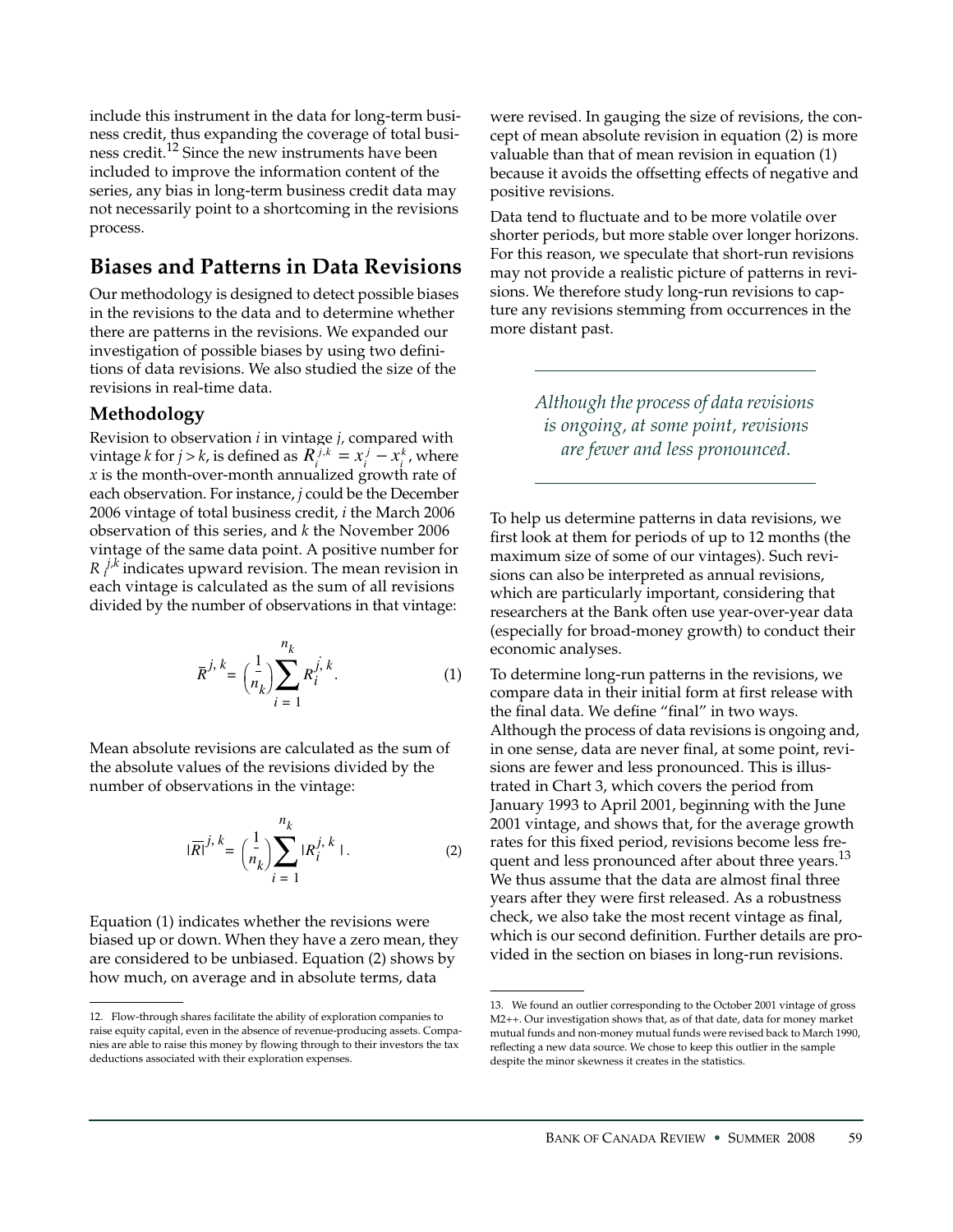#### **Chart 3**

#### **Average of Observations**

January 1993–April 2001

#### Average growth



In the following sections, we use equation (1) to study biases in revisions and equation (2) to study the magnitude of revisions.

#### **Biases in revisions**

#### *Bias in monthly (short-run) revisions*

The mean revisions to monthly annualized growth rates for all of our credit aggregates are shown in Chart  $4^{14}$  To ensure that the statistics we have calculated are comparable, only the final 12 data points in each vintage are considered (remember from Chart 1 that our smallest vintages have 12 data points). Chart 4 indicates that, except for total consumer credit, all variables in our sample have tended to be revised downwards. Short-term business credit shows the highest average monthly revisions. In most cases, these revisions are not significantly different from zero at the 5 per cent level, however, indicating that with this approach we do not find statistically significant evidence of bias in revisions.<sup>15</sup> The only exception is total residential mortgage credit, which shows significant downward revisions. This seems to be a shortrun phenomenon, however, because we found that the revisions are not statistically significant when quarterly data are used.

#### **Chart 4 Mean Revisions**



To study whether the pattern of monthly revisions has changed over time, we divided the vintages into two subgroups, 1993–99 and 1999–2007 (Chart 5). Note that the starting date for the second subgroup is 1999, which coincides with the starting date of the first vintages of both gross M1+ and gross M2++. Compared with the other series, both monetary aggregates have low mean revisions. The main difference

## **Chart 5**

#### **Patterns in Monthly Revisions**



<sup>14.</sup> Since 1999 is the first vintage for some of the monetary aggregate series, we do not depict them in this chart.

<sup>15.</sup> Standard tests are used to check whether revisions are biased. The null hypothesis is that mean revisions are zero. If we do not reject this hypothesis, it means that revisions are not biased.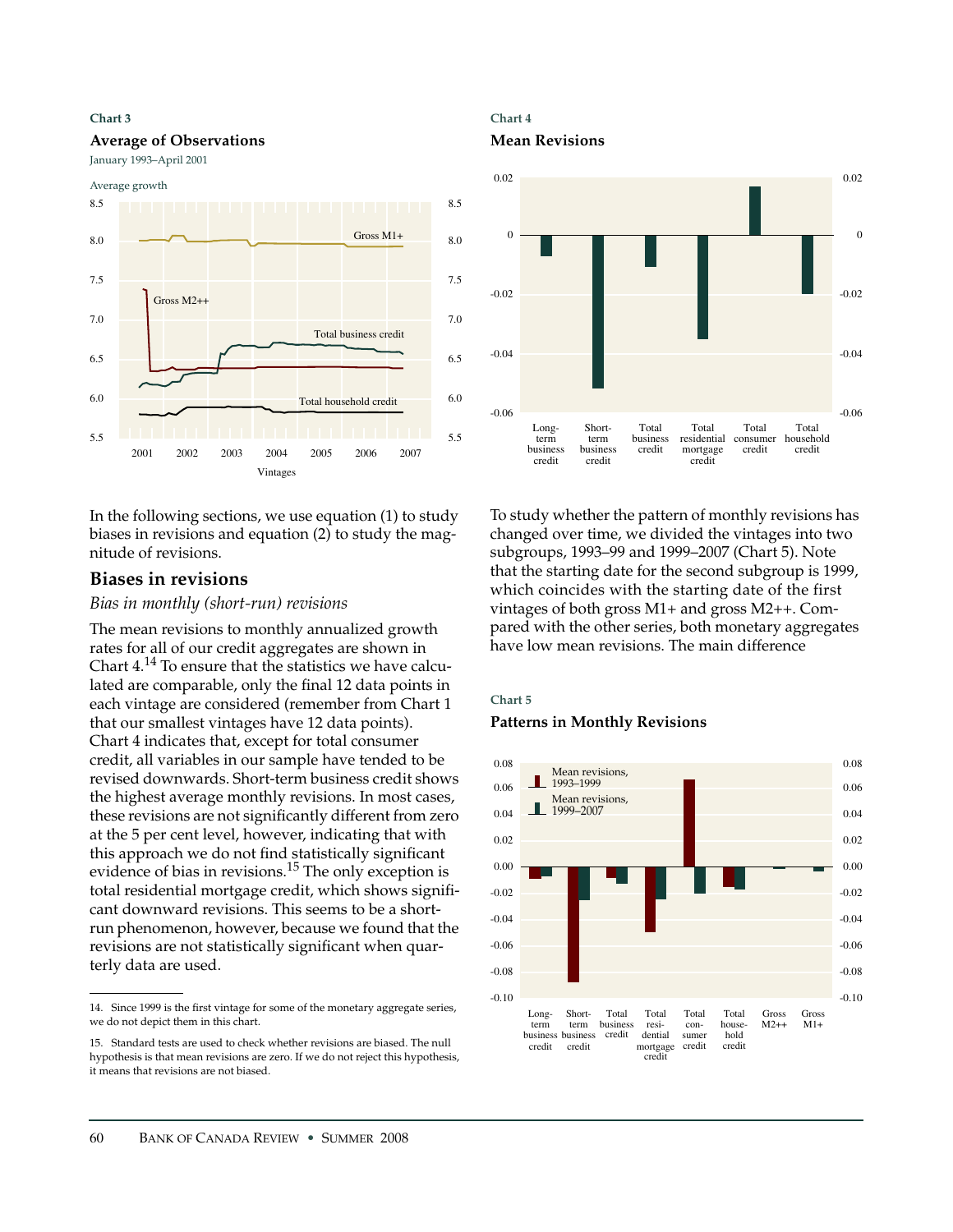between the two subgroups is that mean revisions to total consumer credit, total residential mortgage credit, and short-term business credit have decreased for the most recent period. Again, most mean revisions are not statistically significant. Downward revisions to total residential mortgage credit are statistically significant in the first subsample, but not in the second.

We would not expect changes to the conclusion that there is no statistically significant systematic bias in mean monthly revisions when revisions to strongerthan-average, or weaker-than-average, growth rates are considered separately. To verify this, we looked at mean revisions to credit aggregates when average growth in a vintage was above the historical average, calculated using data in the most recent vintage, and when it was below average (Chart  $6$ ).<sup>16</sup>

Vintages with stronger-than-average growth tend to be revised downwards for all credit aggregates. Total residential mortgage credit, total household credit, total business credit, and short-term business credit tend to be revised down when data releases reflect both stronger- and weaker-than-average growth.

#### **Chart 6**

#### **Mean Revisions with Stronger-than-Average and Weaker-than-Average Growth**



<sup>16.</sup> The smaller sample (1999–2007) is again used in the case of monetary aggregates. We confirmed that this conclusion is not qualitatively different when the smaller sample is used for all series.

*Vintages with stronger-than-average growth tend to be revised downwards for all credit aggregates.*

Formal hypothesis tests cannot reject the null hypothesis that mean revisions are zero to both above- and below-average growth in short-term business credit, total business credit, total consumer credit, and monetary aggregates, even at low levels of significance. On the contrary, when growth is above average, revisions to long-term business credit are biased down at a 1 per cent level of significance and are biased up when growth is below average at the 5 per cent level of significance. Similarly, revisions to above-average growth in total residential mortgage credit are biased down at the 1 per cent significance level.

#### *Biases in long-run revisions*

In the previous section, we studied the average revisions for the most recent 12 months. It is useful, however, to examine the size of revisions over longer horizons for evidence of trends that are not identifiable in short-run revisions. As noted, the majority of revisions stabilize after about three years, indicating that most of them probably occurred within three years of the data being released. As a robustness check, however, we calculated revisions based on: (i) final revisions, defined as three years after the first release (Scenario A) and (ii) final revisions as they appear in the most recent vintage (Scenario B). The advantage of Scenario B is that it does not impose an arbitrary cut-off date for revisions, but allows them to occur until the last available vintage.<sup>17</sup> The disadvantage of Scenario B is that the length of time between first-released and final data is not constant. In Tables 2 and 3, we compare the monthly revisions with those of Scenario A and Scenario B, as described above.

Our results indicate that, in the long run (Scenarios A and B), total business credit and long-term business credit show upward biases; while in the monthly revisions there are no biases (Table 2). We speculate that the long-run biases in revisions to business credit may reflect the impact of financial innovations, which

<sup>17.</sup> In Scenario B (as in Scenario A), we do not include data for the three years preceding the final vintage. Thus, there is a significant period for potential revisions.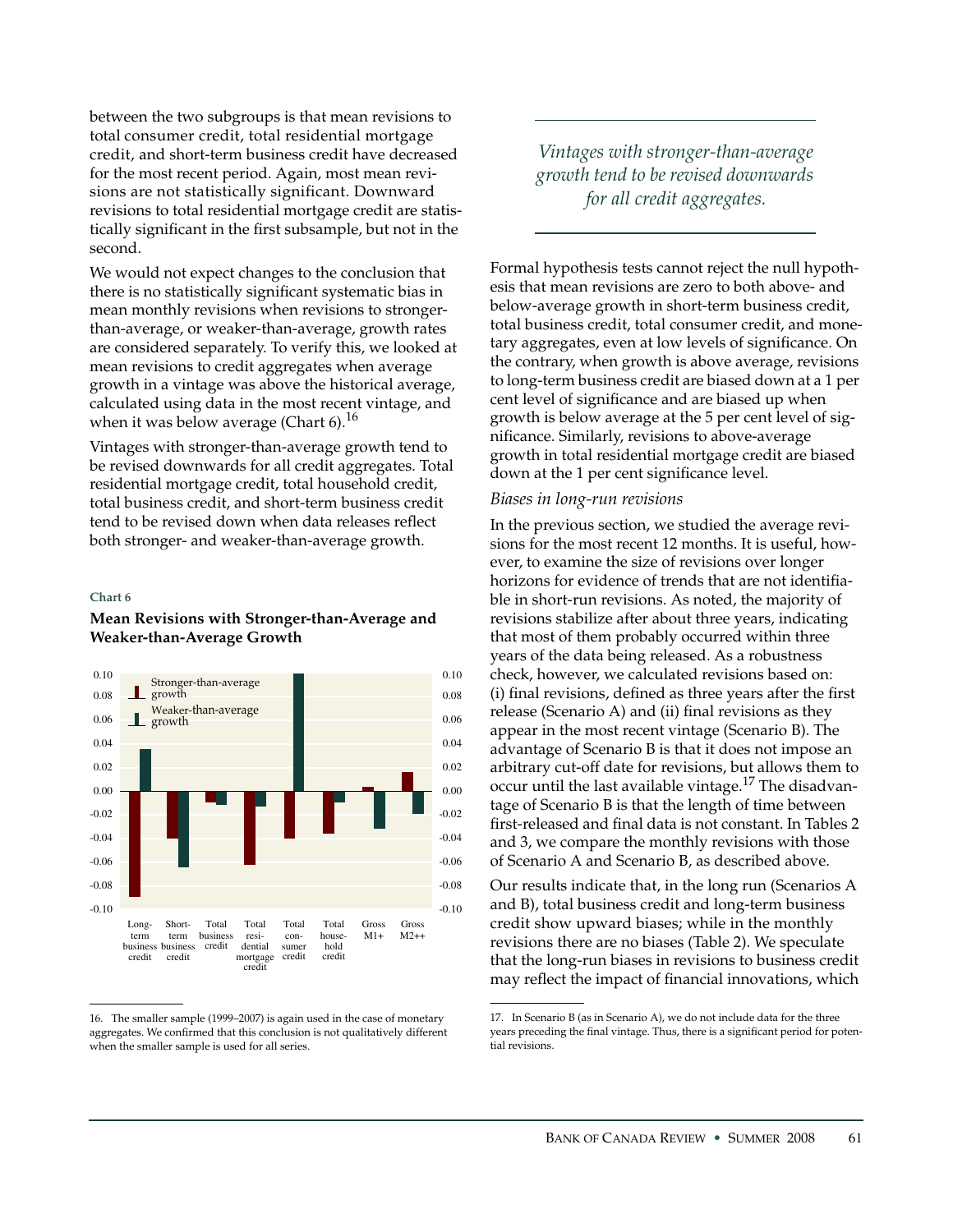## **Table 2 Mean Revisions Compared**

| Mean<br>revisions                 | Monthly<br>revisions | Longer-run<br>revisions:<br>Scenario A | Longer-run<br>revisions:<br>Scenario B |
|-----------------------------------|----------------------|----------------------------------------|----------------------------------------|
| Total business credit             | $-0.0107$            | $0.78*$                                | $0.80*$                                |
| Short-term business credit        | $-0.0516$            | $-0.11$                                | $-0.66$                                |
| Long-term business credit         | $-0.0070$            | $1.24*$                                | $1.35*$                                |
| $Gross M1+$                       | $-0.0031$            | 0.02                                   | $-0.22$                                |
| $Gross M2++$                      | $-0.0005$            | $-0.58$                                | $-0.57$                                |
| Total household credit            | $-0.0195$            | 0.00                                   | $-0.12$                                |
| Total consumer credit             | 0.0165               | 0.43                                   | 0.42                                   |
| Total residential mortgage credit | $-0.0350**$          | $-0.21$                                | $-0.32$                                |

\* Rejects the null hypothesis of no bias at the 1 per cent significance level. \*\* Rejects the null hypothesis of no bias at the 5 per cent significance level. Note: As a robustness check, we calculated these statistics using quarterly data. The results are similar to those shown in this table.

tend to appear in the data only after some delay (see the section on new instruments). Given that financial innovations tend to be associated with stronger credit growth, they may well produce this upward bias in the long-run revisions.

## **Mean Absolute Revisions**

The magnitude, or size, of revisions indicates their relative importance. We have defined the size of revisions based on equation (2), which is calculated for short-run (monthly) and long-run revisions of the data on annualized growth rates. Following the methodology used in the previous section, we calculated the size of revisions based on two definitions of final data (i.e., three years after the first release, and the most recent vintage). Again, we call them Scenario A and Scenario B, respectively. Table 3 presents a comparison of the sizes of the revisions for the two scenarios.

Short-term business credit, total consumer credit, and gross M1+ had the largest absolute revisions in both the short and longer run. We speculate that revisions to non-bank data, as well as to their preliminary estimates by the Bank of Canada, are the main sources of the relatively large size of the revisions to these variables.

Note that revisions partly reflect very short-run phenomena. When the data are examined over the long run (i.e., on a lower-frequency basis), revisions are smaller. In Scenario A, for example, mean absolute revisions to annualized quarterly growth rates of gross M1+ are 2.25 per cent, compared with 5.15 per cent when annualized monthly growth rates are considered. The same order of magnitude applies to other series.

## **Table 3 Mean Absolute Revisions Compared**

| Mean absolute<br>revisions        | Monthly<br>revisions | Longer-run<br>revisions:<br>Scenario A | Longer-run<br>revisions:<br>Scenario B |
|-----------------------------------|----------------------|----------------------------------------|----------------------------------------|
| Total business credit             | 0.3964               | 2.20                                   | 2.47                                   |
| Short-term business credit        | 0.7756               | 3.78                                   | 4.66                                   |
| Long-term business credit         | 0.3060               | 2.20                                   | 2.67                                   |
| $Gross M1+$                       | 0.5375               | 5.15                                   | 4.30                                   |
| $Gross M2++$                      | 0.2391               | 2.33                                   | 2.20                                   |
| Total household credit            | 0.3007               | 1.85                                   | 1.65                                   |
| Total consumer credit             | 0.6138               | 4.21                                   | 3.62                                   |
| Total residential mortgage credit | 0.2962               | 1.68                                   | 1.61                                   |

## **Conclusion**

This database is a valuable source of information for researchers, since it allows them to use real-time data (the data that are available when policy decisions are made) to assess the information content of money and credit aggregates. In this article, we provided a brief introduction to the database and examined whether biases and patterns exist in the revisions to money and credit data.

Based on our analyses of both short-run and long-run data revisions, our main conclusions are:

- Revisions to non-bank data, seasonaladjustment factors, and financial innovations that are factored into the data after a delay appear to be the major sources of data revisions.
- (ii) In most cases, the process of revising the data tends to settle down within three years or less.
- (iii) There is no statistically significant evidence, in most cases, of bias in short-run (monthly) revisions. The only exception is total residential mortgage credit, which tended to be revised downwards in the early part of our sample.
- (iv) Some variables, however—in particular, long-term business credit and total business credit—tend to show bias over longer periods. We speculate that this is because there tends to be a delay in factoring the effects of financial innovations into time series. Practitioners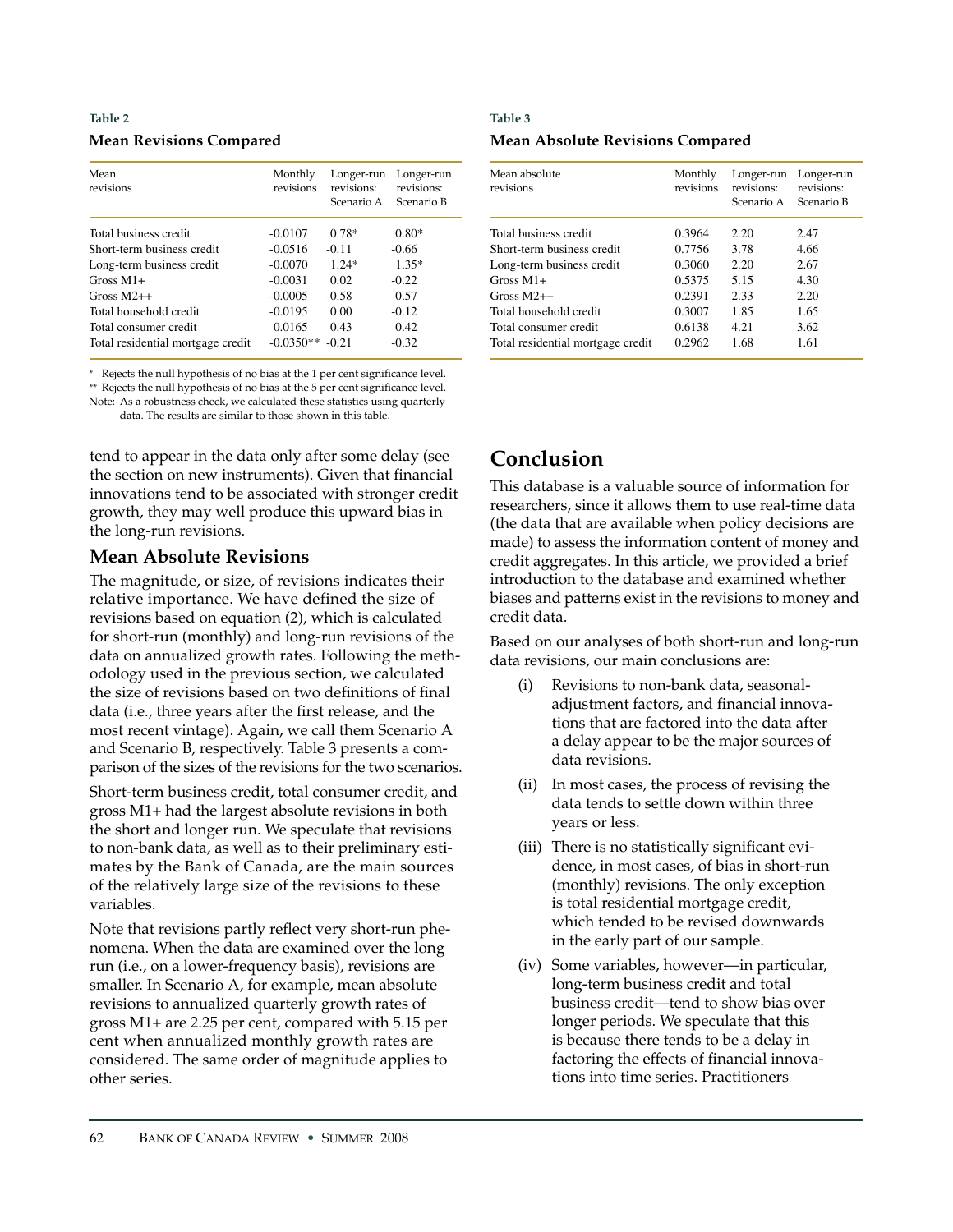should consider this when interpreting long-term business credit growth. It could be misleading, for example, to compare current growth rates with historical averages without making the appropriate adjustments to reflect the likelihood that current growth rates will be revised upwards.

(v) Some data tend to be revised downwards when first-released data are strong (reflecting above-average growth). We have not yet found a good explanation for this.

(vi) Mean absolute revisions are larger for short-term business credit, total consumer credit, and gross M1+.

The work presented in this article stimulated our interest in further investigating the implications of revisions in money and credit data. In particular, we intend to study whether previous conclusions about the information content of money and credit data are robust to the use of real-time data. We would also encourage other researchers to use the new database.

## **Appendix: Definitions Canadian Financial Variables**

## **Monetary Aggregates**

**M1+:** Currency outside of banks plus bank and nonbank chequable deposits

**M1++:** Currency outside of banks plus bank and nonbank chequable deposits, plus bank and non-bank non-chequable deposits

**M2+:** M2 (currency outside banks plus demand deposits at banks plus non-personal notice deposits plus personal savings deposits in the banks) plus deposits in near-banks plus personal deposits at government saving institutions plus money market mutual funds (MMMFs) plus annuities of life insurance companies

**M2++:** M2+ plus Canada Savings Bonds plus cumulative net contributions to mutual funds other than Canadian-dollar money market mutual funds (which are already included in M2+)

## **Credit Aggregates**

**Short-term business credit:** Short-term bank and non-bank loans, securitized short-term bank loans, and commercial paper

**Long-term business credit:** Leasing and non-residential mortgages, long-term bank and non-bank loans, securitized long-term loans, bonds and debentures, equities and warrants, and trust units

**Total business credit:** Short-term business credit plus long-term business credit

**Total household credit:** Total consumer credit plus total residential mortgage credit

**Total residential mortgage credit:** Bank and non-bank mortgage credit, National Housing Act mortgagebacked securities, and secured mortgages

**Total consumer credit:** Bank and non-bank consumer credit plus securitized consumer credit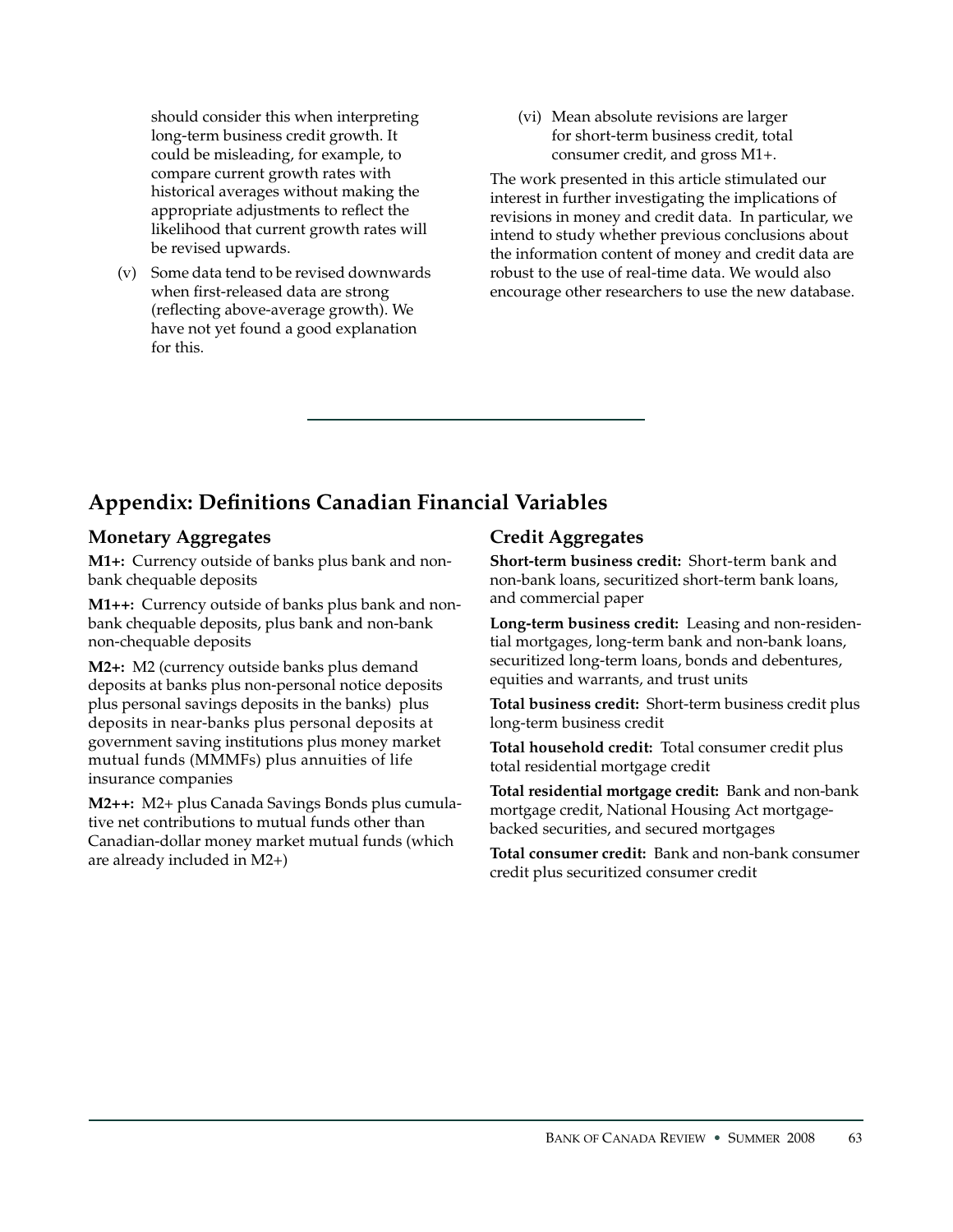## **Literature Cited**

- Amato, J. D. and N. R. Swanson. 2001. "The Real-Time Predictive Content of Money for Output." Bank for International Settlements (BIS) Working Paper No. 96.
- Bernanke, B., M. Gertler, and S. Gilchrist. 1998. "The Financial Accelerator in a Quantitative Business Cycle Framework." National Bureau of Economic Research Working Paper No. 6455.
- Borio, C. and P. Lowe. 2002. "Asset Prices, Financial and Monetary Stability: Exploring the Nexus." BIS Working Paper No. 114.
- Chan, T., R. Djoudad, and J. Loi. 2005. "Changes in the Indicator Properties of Narrow Monetary Aggregates." *Bank of Canada Review* (Summer): 3–10.
- Christensen, I. and A. Dib. 2006. "Monetary Policy in an Estimated DSGE Model with a Financial Accelerator." Bank of Canada Working Paper No. 2006–9.
- Croushore, D. 2006. "Forecasting with Real-Time Macroeconomic Data." In *Handbook of Economic Forecasting— volume 1.* Edited by G. Elliot, C. W. J. Granger, and A. Timmerman, 961–82. Amsterdam: North-Holland.
- Dufour, J.-M. and D. Tessier. 2006. "Short-Run and Long-Run Causality between Monetary Policy Variables and Stock Prices." Bank of Canada Working Paper No. 2006–39.
- Hostland, D., S. Poloz, and P. Storer. 1988. "An Analysis of the Information Content of Alternative Monetary Aggregates." Bank of Canada Technical Report No. 48.
- Iacoviello, M. 2005. "House Prices, Borrowing Constraints, and Monetary Policy in the Business Cycle." *American Economic Review* 95 (3): 739–64.
- Kottaras, J. 2003. "The Construction of Continuity-Adjusted Monetary Aggregate Components." Bank of Canada Working Paper No. 2003–22.
- Longworth, D. 2003. "Money in the Bank (of Canada)." Bank of Canada Technical Report No. 93.
- Milton, L. 1988. "An Analysis of the Information Content of Alternative Credit Aggregates." Bank of Canada Technical Report No. 49.
- Misina, M. and G. Tkacz. 2008. "Credit, Asset Prices, and Financial Stress in Canada." Bank of Canada Working Paper No. 2008–10.
- Muller, P. 1992. "The Information Content of Financial Aggregates during the 1980s." In Monetary *Seminar 90*—A Seminar Sponsored by the Bank of Canada, May 7–9, 1990*.* Ottawa: Bank of Canada, pp. 183–304.
- Orphanides, A. and S. van Norden. 2005. "The Reliability of Inflation Forecasts Based on Output Gap Estimates in Real Time." *Journal of Money, Credit and Banking* 37 (3): 583–601.